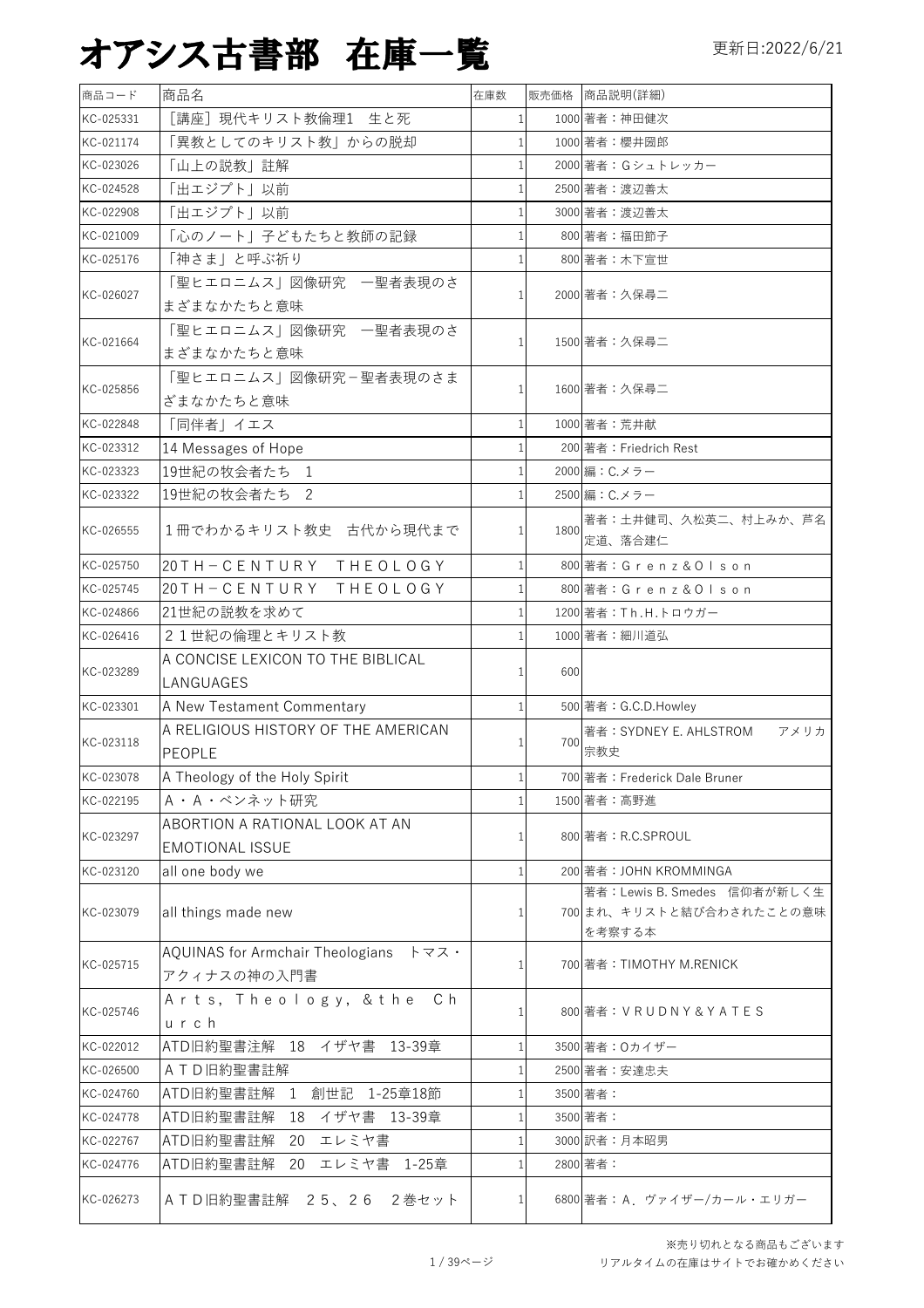| KC-023180 | BASIC WRITINGS IN CHRISTIAN EDUCATION                                                   |                |      | 800 著者:KENDIG BRUBAKER CULLY                |
|-----------|-----------------------------------------------------------------------------------------|----------------|------|---------------------------------------------|
| KC-022757 | BE SMALLER THAN FLOWERS                                                                 | $\mathbf{1}$   |      | 1000 著者:星野富弘                                |
| KC-023163 | <b>BEFORE BURNOUT</b>                                                                   |                |      | 700 著者: Gary Smalley                        |
| KC-023294 | Beyond Aex Roles                                                                        | 1              |      | 700 著者: Gilbert Bilezikian                  |
| KC-025748 | BIBELEN ノルウェー語聖書                                                                        | 1              |      | 600 著者: DET NORSKE                          |
| KC-026841 | BIBLEmini新改訳聖書                                                                          |                |      | 3500 著者:                                    |
| KC-026840 | BIBLEmini新改訳聖書                                                                          | 1              |      | 3500 著者:                                    |
| KC-023173 | <b>Bidlical Words and their Meaning</b>                                                 |                |      | 600 著者: Moise's Silva                       |
| KC-025741 | BRINGING THEOLOGY TO<br>LIFE                                                            |                |      | 600 著者:DARREN C. MARKS                      |
| KC-025728 | CHILDREN'S MINISTRY RESOURCE BIBLE                                                      |                |      | 900 著者: THOMAS NELSON PUBLISHERS            |
| KC-023166 | CHRIST IN THE PASSOVER                                                                  |                |      | 600 著者: CEIL and MOISHE ROSEN               |
| KC-025774 | christians Are Hate-F<br>illed Hypocrites<br>а<br>nd Other Lies You've<br>B<br>een Told | $\mathbf{1}$   |      | 700 著者:Bradley Wright                       |
| KC-023174 | <b>Cleaning Out Your Mental Closet</b>                                                  | $\mathbf{1}$   |      | 600 著者: SHAW                                |
| KC-022763 | CLOCKS OF DIFFERENT PACES                                                               |                |      | 1000 著者:星野富弘                                |
| KC-023096 | <b>CLOWNING IN ROME</b>                                                                 |                |      | 700 著者:HENRI J. M NOUWEN                    |
| KC-025700 | Dictionary OF Pastoral Care AND Counseling<br>牧会カウンセリング辞典                               |                |      | 3000 編者: RODNEY J.HUNTER                    |
| KC-023303 | Divorce and Remarriage                                                                  | 1              |      | 800 著者: Andrew Cornes                       |
| KC-025755 | Envisioning An Aposto<br>lic Church                                                     |                |      | 700 著者: Yong-Jo Ha                          |
| KC-025717 | <b>EXPLORING Worship</b>                                                                | 1              |      | 500 著者: BOB SORGE                           |
| KC-023290 | <b>FIDING GOD</b>                                                                       |                |      | 500 著者: Dr.Larry Crabb                      |
| KC-023307 | FIRE IN YOUR HEART                                                                      |                | 700  | 著者: John MacArthur,Jr 聖化への召しにつ<br>いて        |
| KC-023107 | FOLK RELIGION IN JAPAN                                                                  |                |      | 300 著者:ICHIRO HORI<br>日本の民間信仰               |
| KC-023176 | <b>GENDER &amp; GRACE</b>                                                               |                |      | 500 著者: mary Stewart Van Leeuwen            |
| KC-025716 | GENESIS AND THE MYSTERY CONFUCIUS<br>COULDN'T SOLVE                                     | 1              |      | 700 著者: Ethel R.Nelson/Richard E.Broadberry |
| KC-025747 | GOD, MARRIAGE, AND FAMI<br>L Y                                                          | 1              | 800  | 著者:Andreas J.<br>K?sten<br>berger           |
| KC-023293 | Good Morning Holy Spirit                                                                |                |      | 700 著者: BENNY HINN                          |
| KC-025706 | Greek-English Lexicon to the New Testament                                              |                |      | 400 著者: W.J.HICKIE                          |
| KC-023190 | H KAINH AIAOHKH                                                                         |                |      | 2000 著者:                                    |
| KC-025754 | HEAVEN                                                                                  |                |      | 800 著者: RANDY ALCORN                        |
| KC-023123 | HERE I STAND                                                                            |                |      | 300 著者: Roland H. Bainton                   |
| KC-022740 | HOLY BIBLE CEB                                                                          | 1              | 1100 |                                             |
| KC-022728 | HOLY BIBLE<br>CEB 黒                                                                     | 1              | 1100 |                                             |
| KC-022723 | HOLY BIBLE CEB 赤                                                                        |                | 1100 |                                             |
| KC-022724 | <b>HOLY BIBLE</b><br>KJV 黒                                                              |                | 700  |                                             |
| KC-022715 | <b>HOLY BIBLE</b><br><b>NIV</b>                                                         |                | 600  |                                             |
| KC-022738 | HOLY BIBLE<br>NIV 黒                                                                     |                | 800  |                                             |
| KC-022750 | HOLY BIBLE NIV 黒                                                                        | $\overline{3}$ | 900  |                                             |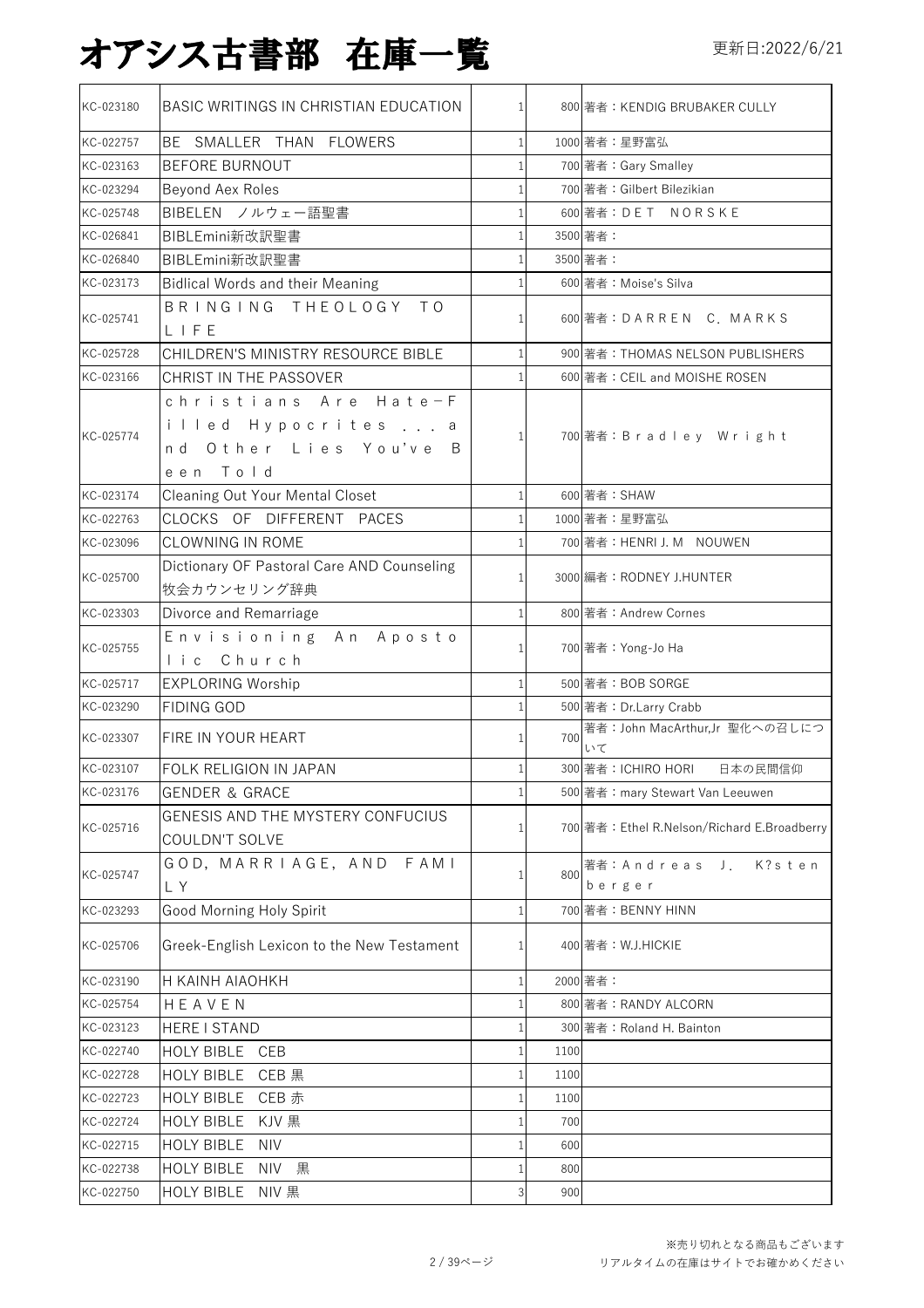| KC-022749<br>HOLY BIBLE NIV 赤<br>900<br>How GOD<br>became KING<br>800 著者: TOM WRIGHT<br>KC-025760<br>$\mathbf{1}$<br><b>I BELIEVE IN Miracles</b><br>700 著者: Kathryn Kuhlman<br>1<br>200 著者: ROBERTA C. BONDI<br>IN ORDINARY TIME<br>THE PALMS OF YOUR HANDS<br>1000 著者:星野富弘<br>IN<br><b>INTERPRETING PARABLES</b><br>300 著者: GRAIG L.BLOMBERG<br>Introduction to the Old Testament<br>KC-023288<br>700 著者: R.K.Harrison<br>300 著者: JEANIE SHAW<br>KC-023082<br>Jacob's Journey<br>KJV Check book Bible<br>1500<br>Knowing The Scriptures<br>600 著者: Arthur T.Pierson<br>Leader's Guide 1 · 2セット<br>1300 著者: Don Cousins & Judson Poling<br>著者: BRAD THOMPSON<br>教会の礼典に<br>Liturgies of the Western Church<br>300<br>ついて<br>MAKING SENSE OF YOUR WORLD<br>500 著者: W.Gary Phillips · William E.Brown<br>Man and Woman in Biblical Perapective<br>800 著者: James B.Hurley<br>Manuai of Christian Doctrine<br>800 著者: Louis Berkhof<br>KC-023189<br>著者: DAVID E. TAYLOR<br>天国でイエス<br>MY TRIP TO HEAVEN<br>KC-023085<br>700<br>と顔を合わせた証<br>NIV REVOLUTION<br>KC-022737<br>5000<br>KC-022736<br><b>NIV THINLINE BIBLE</b><br>3000<br>NO TIME FOR SILENCE<br>KC-023310<br>600 著者: Janette Hassey<br>NOVUM TESTAMENTUM GRAECE<br>1500 著者:<br>NTD新約聖書注解 ルカによる福音書<br>2500 著者: KHレングストルフ<br>NTD新約聖書註解<br>KC-026505<br>3000 著者:高橋三郎<br>2300 著者:<br>NTD新約聖書註解 11 ヨハネの黙示録<br>KC-025038<br>NTD新約聖書註解 7 コリント人への手紙<br>2000 著者:<br>NTD新約聖書註解 コリント人へ手紙<br>3600 著者:塩谷饒 泉治典<br>NTD新約聖書註解 ヨハネの黙示録<br>1500 著者:エドワルト・ローゼ<br>KC-026334<br>NTD新約聖書註解 ローマ人への手紙<br>3000 著者:パウル・アルトハウス<br>NTD新約聖書註解 使徒行伝<br>4000 著者:ダスターフ・シュテーリン<br>$\frac{1}{2}$<br>NTD新約聖書註解11 ヨハネの黙示録<br>1500<br>NTD新約聖書註解2 マタイによる福音書<br>6000<br>NTD新約聖書註解4 ヨハネによる福音書<br>4000<br>NUEVO TESTA MENTO 日西対<br>700 著者:日本聖書協会<br>照 新約聖書<br>overcoming onto-theol<br>800 著者:merold westphal<br>ogy<br>Parables and Presence<br>300 著者: ROBERT W. FUNK<br>QUEST<br>700 著者:<br>REFORMED DOGMATICS<br>500 著者: Kari Barth<br>ROAD OF THE TINKLING BELL<br>1000 著者:星野富弘<br>RVR スペイン語聖書<br>1600<br>1<br>S · カンドウ 一巻選集<br>700 編者:宮本敏行<br>Serendipity Bible For Personal and Small<br>700 著者: Zondervan<br>Group Study | KC-022717 | HOLY BIBLE NIV 黒          | $\mathbf{1}$ | 1000 |                        |
|-----------------------------------------------------------------------------------------------------------------------------------------------------------------------------------------------------------------------------------------------------------------------------------------------------------------------------------------------------------------------------------------------------------------------------------------------------------------------------------------------------------------------------------------------------------------------------------------------------------------------------------------------------------------------------------------------------------------------------------------------------------------------------------------------------------------------------------------------------------------------------------------------------------------------------------------------------------------------------------------------------------------------------------------------------------------------------------------------------------------------------------------------------------------------------------------------------------------------------------------------------------------------------------------------------------------------------------------------------------------------------------------------------------------------------------------------------------------------------------------------------------------------------------------------------------------------------------------------------------------------------------------------------------------------------------------------------------------------------------------------------------------------------------------------------------------------------------------------------------------------------------------------------------------------------------------------------------------------------------------------------------------------------------------------------------------------------------------------------------------------------------------------|-----------|---------------------------|--------------|------|------------------------|
|                                                                                                                                                                                                                                                                                                                                                                                                                                                                                                                                                                                                                                                                                                                                                                                                                                                                                                                                                                                                                                                                                                                                                                                                                                                                                                                                                                                                                                                                                                                                                                                                                                                                                                                                                                                                                                                                                                                                                                                                                                                                                                                                               |           |                           |              |      |                        |
|                                                                                                                                                                                                                                                                                                                                                                                                                                                                                                                                                                                                                                                                                                                                                                                                                                                                                                                                                                                                                                                                                                                                                                                                                                                                                                                                                                                                                                                                                                                                                                                                                                                                                                                                                                                                                                                                                                                                                                                                                                                                                                                                               |           |                           |              |      |                        |
|                                                                                                                                                                                                                                                                                                                                                                                                                                                                                                                                                                                                                                                                                                                                                                                                                                                                                                                                                                                                                                                                                                                                                                                                                                                                                                                                                                                                                                                                                                                                                                                                                                                                                                                                                                                                                                                                                                                                                                                                                                                                                                                                               | KC-023292 |                           |              |      |                        |
|                                                                                                                                                                                                                                                                                                                                                                                                                                                                                                                                                                                                                                                                                                                                                                                                                                                                                                                                                                                                                                                                                                                                                                                                                                                                                                                                                                                                                                                                                                                                                                                                                                                                                                                                                                                                                                                                                                                                                                                                                                                                                                                                               | KC-023129 |                           |              |      |                        |
|                                                                                                                                                                                                                                                                                                                                                                                                                                                                                                                                                                                                                                                                                                                                                                                                                                                                                                                                                                                                                                                                                                                                                                                                                                                                                                                                                                                                                                                                                                                                                                                                                                                                                                                                                                                                                                                                                                                                                                                                                                                                                                                                               | KC-022759 |                           |              |      |                        |
|                                                                                                                                                                                                                                                                                                                                                                                                                                                                                                                                                                                                                                                                                                                                                                                                                                                                                                                                                                                                                                                                                                                                                                                                                                                                                                                                                                                                                                                                                                                                                                                                                                                                                                                                                                                                                                                                                                                                                                                                                                                                                                                                               | KC-025733 |                           |              |      |                        |
|                                                                                                                                                                                                                                                                                                                                                                                                                                                                                                                                                                                                                                                                                                                                                                                                                                                                                                                                                                                                                                                                                                                                                                                                                                                                                                                                                                                                                                                                                                                                                                                                                                                                                                                                                                                                                                                                                                                                                                                                                                                                                                                                               |           |                           |              |      |                        |
|                                                                                                                                                                                                                                                                                                                                                                                                                                                                                                                                                                                                                                                                                                                                                                                                                                                                                                                                                                                                                                                                                                                                                                                                                                                                                                                                                                                                                                                                                                                                                                                                                                                                                                                                                                                                                                                                                                                                                                                                                                                                                                                                               |           |                           |              |      |                        |
|                                                                                                                                                                                                                                                                                                                                                                                                                                                                                                                                                                                                                                                                                                                                                                                                                                                                                                                                                                                                                                                                                                                                                                                                                                                                                                                                                                                                                                                                                                                                                                                                                                                                                                                                                                                                                                                                                                                                                                                                                                                                                                                                               | KC-022743 |                           |              |      |                        |
|                                                                                                                                                                                                                                                                                                                                                                                                                                                                                                                                                                                                                                                                                                                                                                                                                                                                                                                                                                                                                                                                                                                                                                                                                                                                                                                                                                                                                                                                                                                                                                                                                                                                                                                                                                                                                                                                                                                                                                                                                                                                                                                                               | KC-025735 |                           |              |      |                        |
|                                                                                                                                                                                                                                                                                                                                                                                                                                                                                                                                                                                                                                                                                                                                                                                                                                                                                                                                                                                                                                                                                                                                                                                                                                                                                                                                                                                                                                                                                                                                                                                                                                                                                                                                                                                                                                                                                                                                                                                                                                                                                                                                               | KC-023306 |                           |              |      |                        |
|                                                                                                                                                                                                                                                                                                                                                                                                                                                                                                                                                                                                                                                                                                                                                                                                                                                                                                                                                                                                                                                                                                                                                                                                                                                                                                                                                                                                                                                                                                                                                                                                                                                                                                                                                                                                                                                                                                                                                                                                                                                                                                                                               | KC-023100 |                           |              |      |                        |
|                                                                                                                                                                                                                                                                                                                                                                                                                                                                                                                                                                                                                                                                                                                                                                                                                                                                                                                                                                                                                                                                                                                                                                                                                                                                                                                                                                                                                                                                                                                                                                                                                                                                                                                                                                                                                                                                                                                                                                                                                                                                                                                                               | KC-025734 |                           |              |      |                        |
|                                                                                                                                                                                                                                                                                                                                                                                                                                                                                                                                                                                                                                                                                                                                                                                                                                                                                                                                                                                                                                                                                                                                                                                                                                                                                                                                                                                                                                                                                                                                                                                                                                                                                                                                                                                                                                                                                                                                                                                                                                                                                                                                               | KC-023187 |                           |              |      |                        |
|                                                                                                                                                                                                                                                                                                                                                                                                                                                                                                                                                                                                                                                                                                                                                                                                                                                                                                                                                                                                                                                                                                                                                                                                                                                                                                                                                                                                                                                                                                                                                                                                                                                                                                                                                                                                                                                                                                                                                                                                                                                                                                                                               |           |                           |              |      |                        |
|                                                                                                                                                                                                                                                                                                                                                                                                                                                                                                                                                                                                                                                                                                                                                                                                                                                                                                                                                                                                                                                                                                                                                                                                                                                                                                                                                                                                                                                                                                                                                                                                                                                                                                                                                                                                                                                                                                                                                                                                                                                                                                                                               |           |                           |              |      |                        |
|                                                                                                                                                                                                                                                                                                                                                                                                                                                                                                                                                                                                                                                                                                                                                                                                                                                                                                                                                                                                                                                                                                                                                                                                                                                                                                                                                                                                                                                                                                                                                                                                                                                                                                                                                                                                                                                                                                                                                                                                                                                                                                                                               |           |                           |              |      |                        |
|                                                                                                                                                                                                                                                                                                                                                                                                                                                                                                                                                                                                                                                                                                                                                                                                                                                                                                                                                                                                                                                                                                                                                                                                                                                                                                                                                                                                                                                                                                                                                                                                                                                                                                                                                                                                                                                                                                                                                                                                                                                                                                                                               |           |                           |              |      |                        |
|                                                                                                                                                                                                                                                                                                                                                                                                                                                                                                                                                                                                                                                                                                                                                                                                                                                                                                                                                                                                                                                                                                                                                                                                                                                                                                                                                                                                                                                                                                                                                                                                                                                                                                                                                                                                                                                                                                                                                                                                                                                                                                                                               |           |                           |              |      |                        |
|                                                                                                                                                                                                                                                                                                                                                                                                                                                                                                                                                                                                                                                                                                                                                                                                                                                                                                                                                                                                                                                                                                                                                                                                                                                                                                                                                                                                                                                                                                                                                                                                                                                                                                                                                                                                                                                                                                                                                                                                                                                                                                                                               | KC-023193 |                           |              |      |                        |
|                                                                                                                                                                                                                                                                                                                                                                                                                                                                                                                                                                                                                                                                                                                                                                                                                                                                                                                                                                                                                                                                                                                                                                                                                                                                                                                                                                                                                                                                                                                                                                                                                                                                                                                                                                                                                                                                                                                                                                                                                                                                                                                                               | KC-022003 |                           |              |      |                        |
|                                                                                                                                                                                                                                                                                                                                                                                                                                                                                                                                                                                                                                                                                                                                                                                                                                                                                                                                                                                                                                                                                                                                                                                                                                                                                                                                                                                                                                                                                                                                                                                                                                                                                                                                                                                                                                                                                                                                                                                                                                                                                                                                               |           |                           |              |      |                        |
|                                                                                                                                                                                                                                                                                                                                                                                                                                                                                                                                                                                                                                                                                                                                                                                                                                                                                                                                                                                                                                                                                                                                                                                                                                                                                                                                                                                                                                                                                                                                                                                                                                                                                                                                                                                                                                                                                                                                                                                                                                                                                                                                               |           |                           |              |      |                        |
|                                                                                                                                                                                                                                                                                                                                                                                                                                                                                                                                                                                                                                                                                                                                                                                                                                                                                                                                                                                                                                                                                                                                                                                                                                                                                                                                                                                                                                                                                                                                                                                                                                                                                                                                                                                                                                                                                                                                                                                                                                                                                                                                               | KC-025035 |                           |              |      |                        |
|                                                                                                                                                                                                                                                                                                                                                                                                                                                                                                                                                                                                                                                                                                                                                                                                                                                                                                                                                                                                                                                                                                                                                                                                                                                                                                                                                                                                                                                                                                                                                                                                                                                                                                                                                                                                                                                                                                                                                                                                                                                                                                                                               | KC-026738 |                           |              |      |                        |
|                                                                                                                                                                                                                                                                                                                                                                                                                                                                                                                                                                                                                                                                                                                                                                                                                                                                                                                                                                                                                                                                                                                                                                                                                                                                                                                                                                                                                                                                                                                                                                                                                                                                                                                                                                                                                                                                                                                                                                                                                                                                                                                                               |           |                           |              |      |                        |
|                                                                                                                                                                                                                                                                                                                                                                                                                                                                                                                                                                                                                                                                                                                                                                                                                                                                                                                                                                                                                                                                                                                                                                                                                                                                                                                                                                                                                                                                                                                                                                                                                                                                                                                                                                                                                                                                                                                                                                                                                                                                                                                                               | KC-026335 |                           |              |      |                        |
|                                                                                                                                                                                                                                                                                                                                                                                                                                                                                                                                                                                                                                                                                                                                                                                                                                                                                                                                                                                                                                                                                                                                                                                                                                                                                                                                                                                                                                                                                                                                                                                                                                                                                                                                                                                                                                                                                                                                                                                                                                                                                                                                               | KC-026336 |                           |              |      |                        |
|                                                                                                                                                                                                                                                                                                                                                                                                                                                                                                                                                                                                                                                                                                                                                                                                                                                                                                                                                                                                                                                                                                                                                                                                                                                                                                                                                                                                                                                                                                                                                                                                                                                                                                                                                                                                                                                                                                                                                                                                                                                                                                                                               | KC-021491 |                           |              |      |                        |
|                                                                                                                                                                                                                                                                                                                                                                                                                                                                                                                                                                                                                                                                                                                                                                                                                                                                                                                                                                                                                                                                                                                                                                                                                                                                                                                                                                                                                                                                                                                                                                                                                                                                                                                                                                                                                                                                                                                                                                                                                                                                                                                                               | KC-023151 |                           |              |      |                        |
|                                                                                                                                                                                                                                                                                                                                                                                                                                                                                                                                                                                                                                                                                                                                                                                                                                                                                                                                                                                                                                                                                                                                                                                                                                                                                                                                                                                                                                                                                                                                                                                                                                                                                                                                                                                                                                                                                                                                                                                                                                                                                                                                               | KC-023154 |                           |              |      |                        |
|                                                                                                                                                                                                                                                                                                                                                                                                                                                                                                                                                                                                                                                                                                                                                                                                                                                                                                                                                                                                                                                                                                                                                                                                                                                                                                                                                                                                                                                                                                                                                                                                                                                                                                                                                                                                                                                                                                                                                                                                                                                                                                                                               | KC-025775 |                           |              |      |                        |
|                                                                                                                                                                                                                                                                                                                                                                                                                                                                                                                                                                                                                                                                                                                                                                                                                                                                                                                                                                                                                                                                                                                                                                                                                                                                                                                                                                                                                                                                                                                                                                                                                                                                                                                                                                                                                                                                                                                                                                                                                                                                                                                                               | KC-025742 |                           |              |      |                        |
|                                                                                                                                                                                                                                                                                                                                                                                                                                                                                                                                                                                                                                                                                                                                                                                                                                                                                                                                                                                                                                                                                                                                                                                                                                                                                                                                                                                                                                                                                                                                                                                                                                                                                                                                                                                                                                                                                                                                                                                                                                                                                                                                               | KC-023117 |                           |              |      |                        |
|                                                                                                                                                                                                                                                                                                                                                                                                                                                                                                                                                                                                                                                                                                                                                                                                                                                                                                                                                                                                                                                                                                                                                                                                                                                                                                                                                                                                                                                                                                                                                                                                                                                                                                                                                                                                                                                                                                                                                                                                                                                                                                                                               | KC-023191 |                           |              |      |                        |
|                                                                                                                                                                                                                                                                                                                                                                                                                                                                                                                                                                                                                                                                                                                                                                                                                                                                                                                                                                                                                                                                                                                                                                                                                                                                                                                                                                                                                                                                                                                                                                                                                                                                                                                                                                                                                                                                                                                                                                                                                                                                                                                                               | KC-023305 |                           |              |      |                        |
|                                                                                                                                                                                                                                                                                                                                                                                                                                                                                                                                                                                                                                                                                                                                                                                                                                                                                                                                                                                                                                                                                                                                                                                                                                                                                                                                                                                                                                                                                                                                                                                                                                                                                                                                                                                                                                                                                                                                                                                                                                                                                                                                               | KC-022758 |                           |              |      |                        |
|                                                                                                                                                                                                                                                                                                                                                                                                                                                                                                                                                                                                                                                                                                                                                                                                                                                                                                                                                                                                                                                                                                                                                                                                                                                                                                                                                                                                                                                                                                                                                                                                                                                                                                                                                                                                                                                                                                                                                                                                                                                                                                                                               | KC-022718 |                           |              |      |                        |
|                                                                                                                                                                                                                                                                                                                                                                                                                                                                                                                                                                                                                                                                                                                                                                                                                                                                                                                                                                                                                                                                                                                                                                                                                                                                                                                                                                                                                                                                                                                                                                                                                                                                                                                                                                                                                                                                                                                                                                                                                                                                                                                                               | KC-026786 |                           |              |      |                        |
|                                                                                                                                                                                                                                                                                                                                                                                                                                                                                                                                                                                                                                                                                                                                                                                                                                                                                                                                                                                                                                                                                                                                                                                                                                                                                                                                                                                                                                                                                                                                                                                                                                                                                                                                                                                                                                                                                                                                                                                                                                                                                                                                               | KC-025724 |                           |              |      |                        |
|                                                                                                                                                                                                                                                                                                                                                                                                                                                                                                                                                                                                                                                                                                                                                                                                                                                                                                                                                                                                                                                                                                                                                                                                                                                                                                                                                                                                                                                                                                                                                                                                                                                                                                                                                                                                                                                                                                                                                                                                                                                                                                                                               | KC-023298 | <b>SEX For Christians</b> |              |      | 300 著者: Lewis B.Smedes |
| Shizuka Living<br>900 著者:佐々木静                                                                                                                                                                                                                                                                                                                                                                                                                                                                                                                                                                                                                                                                                                                                                                                                                                                                                                                                                                                                                                                                                                                                                                                                                                                                                                                                                                                                                                                                                                                                                                                                                                                                                                                                                                                                                                                                                                                                                                                                                                                                                                                 | KC-019915 |                           |              |      |                        |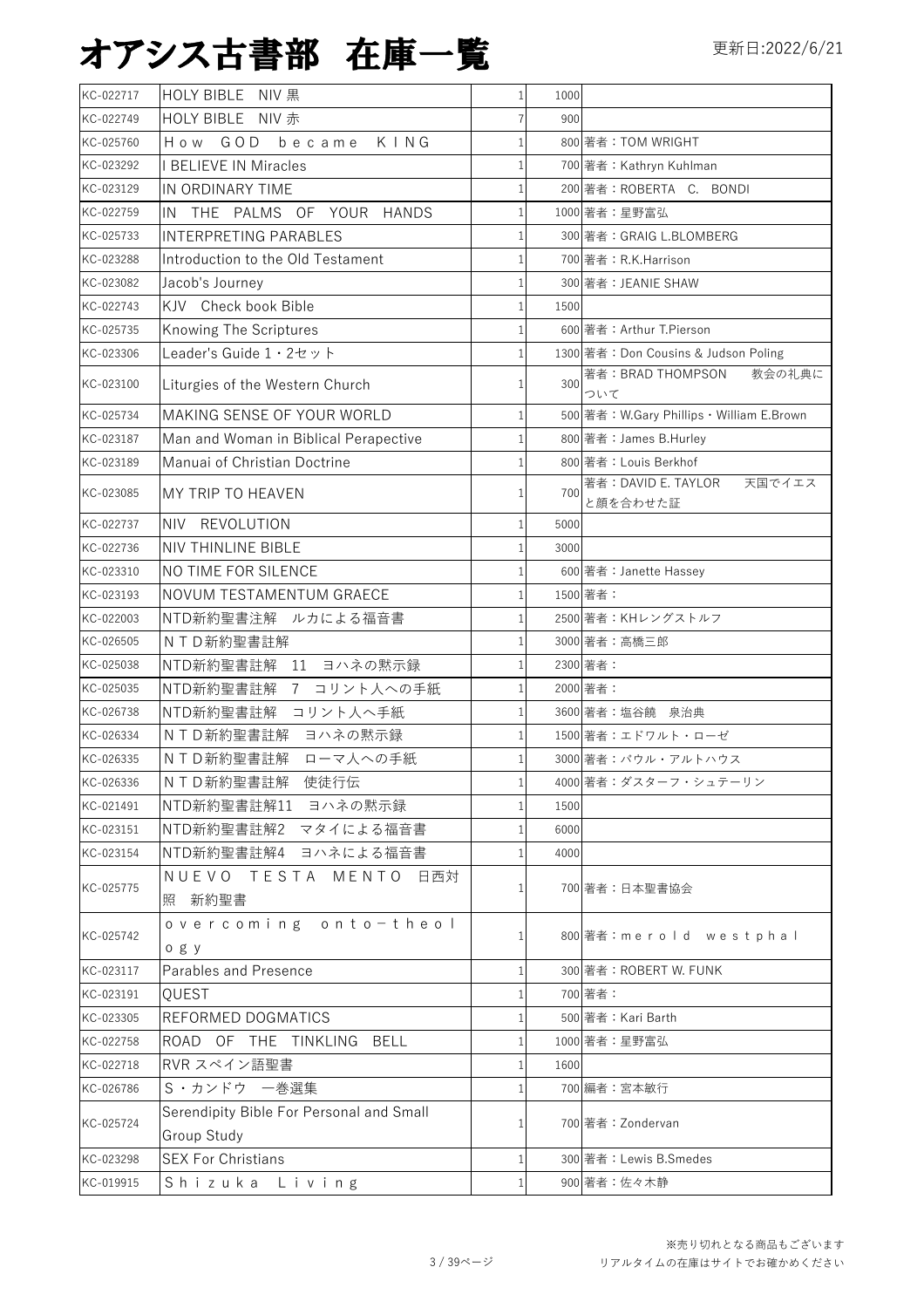|           | SMALL GROUP MEMBER'S                                                 |              |       |                                                   |  |
|-----------|----------------------------------------------------------------------|--------------|-------|---------------------------------------------------|--|
| KC-023172 | COMMENTARY                                                           |              |       | 1200 著者: RICHARDS                                 |  |
| KC-025738 | <b>ST.PAUL</b>                                                       |              |       | 300 著者: MARK WILSON                               |  |
| KC-019914 | STYLE Jun                                                            |              |       | 900 著者:佐々木潤                                       |  |
| KC-019913 | STYLE<br>Jun                                                         |              |       | 900 著者:佐々木潤                                       |  |
| KC-025763 | SYSTEMATIC THEOLOGY                                                  |              |       | 1000 著者:WAINNE GRUDEM                             |  |
| KC-025743 | SYSTEMATIC THEOLOGY V<br>OLUME1                                      |              |       | 800 著者: WOLFHART PANNENBERG                       |  |
| KC-023551 | TEOLOGICAL DICTIONARY OF THE NEW<br>TESTAMENT 10巻セット                 |              |       | 9000 新約聖書神学辞典                                     |  |
| KC-023171 | THE BIBLE AND THE FUTURE                                             |              |       | 800 著者: HOEKEMA                                   |  |
| KC-023167 | THE BUSH IS STILL BURN-ING                                           |              |       | 600 著者: OGILVIE                                   |  |
| KC-023124 | The CHRISTIAN DOCTRINE of the CHURCH,<br>FAITH, and the CONSUMMATION |              |       | 500 著者: EMIL BRUNNER                              |  |
| KC-023080 | The Christian Life And Salvation                                     |              | 300   | 著者: Donald G.Bloesch 神の救いの計画と<br>信仰生活との関わりについての考察 |  |
| KC-023182 | THE COVENANT                                                         |              |       | 500 著者:JAKOB JOCZ                                 |  |
| KC-023318 | The Cup of Wonder                                                    |              |       | 300 著者: Lloyd John Ogilvie                        |  |
| KC-025759 | THE DAY THE ULOVER NO<br>BEGAN<br>$\mathsf{I}$                       |              |       | 800 著者: TOM WRIGHT                                |  |
| KC-025736 | THE EERDMANS BIBLE DICTIONARY                                        |              |       | 1500 著者: Bruce M.Metzger                          |  |
| KC-025762 | THE EXPERIENCING GD<br>S<br>TUDY BIBLE                               |              |       | 900 著者: BROADMAN & HOLMAN                         |  |
| KC-025765 | THE GLORY OF THE GOSP<br>ΕL                                          | $\mathbf{1}$ |       | 500 著者:A l i H u l l                              |  |
| KC-025751 | THE GOD WHO IS TRIUNE                                                |              |       | 800 著者: Allan Coppedge                            |  |
| KC-023311 | The Great "I Ams" of Jesus                                           |              |       | 500 著者: Earl R.Allen                              |  |
| KC-023313 | THE HARD SAYINGS OF JESUS                                            | 1            | 1000  | イエスの難解な発言に<br>著者:F.F.BRUCE                        |  |
|           |                                                                      |              |       | ついて解説する本                                          |  |
| KC-023102 | THE HARVEST OF MEDIEVAL THEOLOGY                                     |              |       | 500 著者: Heiko Oberman 中世の神学                       |  |
| KC-023098 | THE HISTORY OF DOCTRINES                                             |              |       | 700 著者:REINHOLD SEEBERG<br>教理の歴史                  |  |
| KC-023300 | THE Josh McDOWELL A Ready DEFENSE                                    |              |       | 1200 著者: Bill Wilson                              |  |
| KC-025772 | The Kingdom Interline<br>ar Translation of the<br>GREEK SCRIPTURES   |              |       | 800 著者:                                           |  |
| KC-023092 | THE LIFE OF MOSES                                                    | 1            | 1200  | 出エジプト・民<br>著者: John Van Seters<br>数記を通してモーセの歩みを追う |  |
| KC-023162 | The Making of a Christian Leader                                     |              |       | 500 著者: ted W.Engstrom                            |  |
| KC-023075 | THE MEDIATOR                                                         |              |       | 700 著者: EMIL BRUNNER                              |  |
| KC-025764 | THE NEW COVENANT UNVE<br>I L E D                                     |              |       | 600 著者:DAVID WILKERSON                            |  |
| KC-021361 | THE PANORAMIC BIBLE                                                  | 1            | 10000 |                                                   |  |
| KC-022741 | THE PASTOR'S MANUAL                                                  |              |       | 1700 式文 英語                                        |  |
| KC-023127 | THE PERSON OF CHRIST                                                 |              | 700   | 著者: G. C. Berkouwer キリストの再臨の<br>人格について            |  |
| KC-025732 | THE POWER OF THE PULPIT                                              |              |       | 500 著者: Gardiner Spring                           |  |
| KC-025726 | THE QUIET BIBLE                                                      |              |       | 600 著者: Inter Varsity Press                       |  |
| KC-023302 | THE READER'S DIGEST BIBLE                                            |              |       | 1600 ダイジェスト バイブル                                  |  |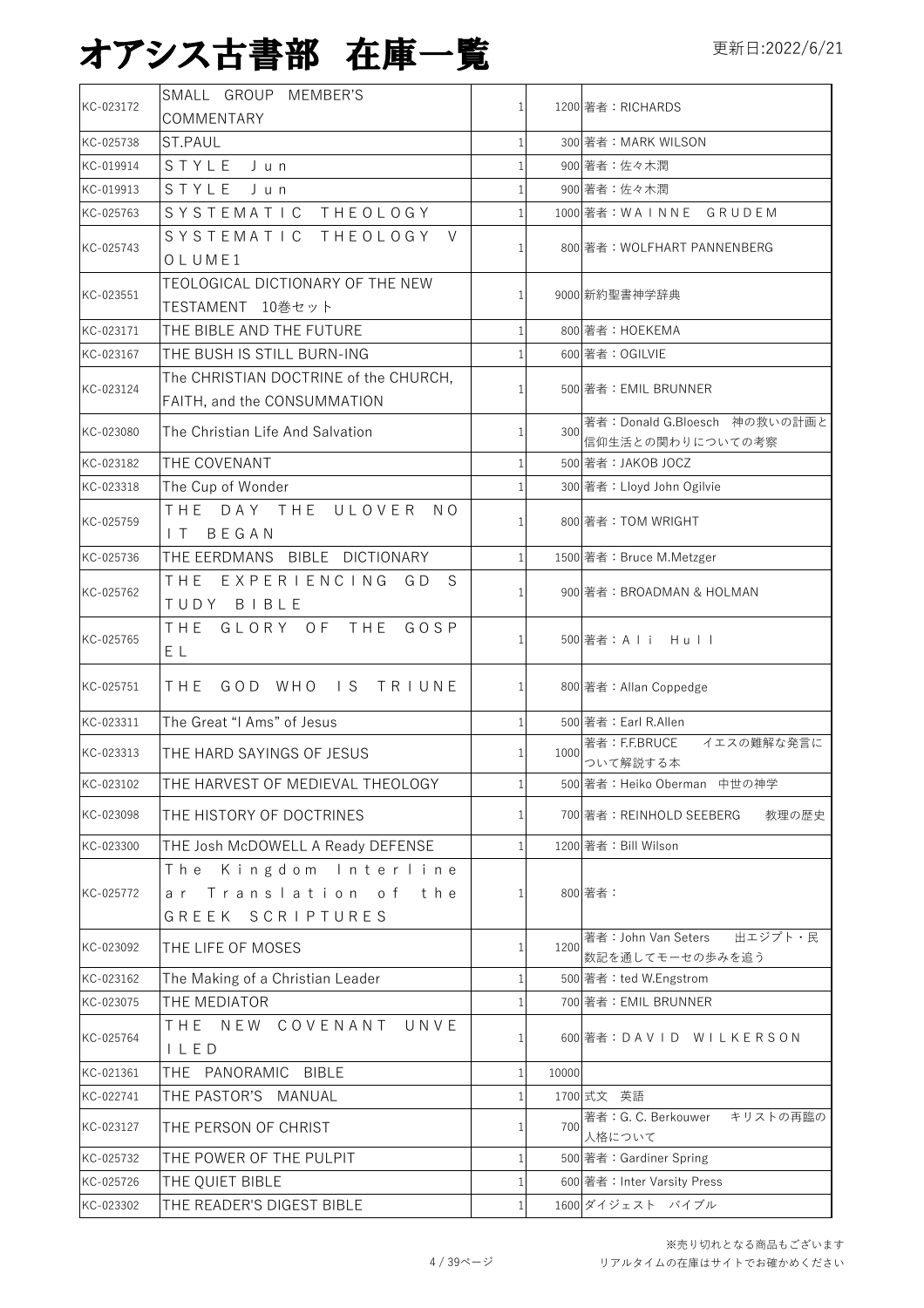| KC-023125 | THE RETURN OF CHRIST                  | $\mathbf{1}$ | 500 | 著者: G. C. Berkouwer キリストの再臨の<br>教義について |
|-----------|---------------------------------------|--------------|-----|----------------------------------------|
|           | THE SUPERNATURAL POWER OF A           |              |     | 著者: BILL JOHNSON 心の変革によって神             |
| KC-023086 | TRANSFORMED MIND                      | $\mathbf{1}$ | 700 | の力を現す                                  |
| KC-025710 | The SUPERNATURAL WAYS of ROYALTY      | $\mathbf{1}$ |     | 1000 著者: KRIS VALLOTTON BILL JOHNSON   |
| KC-023077 | The Unfinished Reformation            | $\mathbf{1}$ |     | 1000 著者: CHARLES CLAYTON MORRISON      |
| KC-023090 | THE WYCLIFFE NEW TESTAMENT 1388       | $\mathbf{1}$ |     | 2000 ウィクリフ新約聖書                         |
| KC-026196 | TheStudyBible新約聖書                     | $\mathbf{1}$ |     | 1900 著者:日本聖書協会                         |
| KC-025711 | TIME TO DEFEAT the DEVIL              | $\mathbf{1}$ |     | 500 著者: CHUCK D.PIERCE                 |
| KC-023296 | <b>TRUSTING GOD</b>                   | 1            |     | 300 著者: JERRY BRIDGES                  |
| KC-023179 | Underatanding and Applying the Bible  | $\mathbf{1}$ |     | 800 著者: J.Robertson Mcquilkin          |
| KC-022427 | W·ペンツァク説教集 笑っている魚                     | $\mathbf{1}$ |     | 600 著者:W・ペンツァク                         |
| KC-026874 | What Can I Play for Special Services? | $\mathbf{1}$ |     | 800 著者: Cindy Berry                    |
| KC-026875 | What Can I Play on Sunday?            | $\mathbf{1}$ |     | 1000 著者: Cindy Berry                   |
|           | What the Bible teache                 |              |     | 編者: T. WILSON & K. STAP                |
| KC-025784 | S                                     |              | 800 | LEY                                    |
|           | Bible teache<br>What the              |              |     | 編者: T. WILSON & K. STAP                |
| KC-025783 | S                                     | $\mathbf{1}$ | 800 | LEY                                    |
|           | Bible teache<br>What<br>the           |              |     | 編者: T. WILSON & K. STAP                |
| KC-025782 | S                                     | 1            | 800 | LEY                                    |
|           | What the Bible teache                 |              |     | 編者:T. WILSON & K. STAP                 |
| KC-025781 | S                                     | $\mathbf{1}$ | 800 | LEY                                    |
|           | Bible teache<br>What<br>the           |              |     | 編者: T. WILSON & K. STAP                |
| KC-025780 | S                                     | 1            | 800 | LEY                                    |
|           | the<br>Bible teache<br>What           |              |     | 編者:T. WILSON & K. STAP                 |
| KC-025779 | S                                     | $\mathbf{1}$ | 800 | LEY                                    |
|           | Bible<br>What<br>the<br>teache        |              |     | 編者: T. WILSON & K. STAP                |
| KC-025778 | S                                     | 1            | 800 | LEY                                    |
|           | the<br>Bible teache<br>What           |              |     | 編者: T. WILSON & K. STAP                |
| KC-025771 | S                                     | 1            | 800 | LEY                                    |
|           | Bible teache<br>What the              |              |     | 編者: T. WILSON & K. STAP                |
| KC-025770 | S                                     | 1            | 800 | LEY                                    |
|           | Bible teache<br>What<br>the           |              |     | 編者: T. WILSON & K. STAP                |
| KC-025769 | S                                     | $\mathbf{1}$ | 800 | LEY                                    |
|           | What the Bible teache                 |              |     | 編者: T. WILSON & K. STAP                |
| KC-025768 | S                                     | $\mathbf{1}$ | 800 | LEY                                    |
|           | What the Bible teache                 |              |     | 編者: T. WILSON & K. STAP                |
| KC-025767 | S                                     | $\mathbf{1}$ | 800 | LEY                                    |
|           | What the Bible teache                 |              |     | 編者: T. WILSON & K. STAP                |
| KC-025766 | S                                     | $\mathbf{1}$ | 800 | LEY                                    |
| KC-023299 | WHEN CHRISTIANS CLASH                 | $\mathbf{1}$ |     | 500 著者: Horace L.Fenton,jr             |
|           | Why<br>Business Matters               |              |     |                                        |
| KC-025752 | God                                   | 1            |     | 500 著者:J E F F V A N D U Z E R         |
| KC-023181 | Will Our Children Have Faith?         | $\mathbf{1}$ |     | 300 著者: John H.Westerhoff III          |
|           |                                       |              |     | 著者:RALPH P. MARTIN<br>初代教会の礼           |
| KC-023108 | WORSHIP IN THE EARLY CHRUCH           | 1            | 400 | 拝、礼典                                   |
| KC-026858 | アートバイブル                               | 1            |     | 1000 著者:                               |
| KC-026721 | アウグスティヌス 神の国                          |              |     | 900 著者:出村彰                             |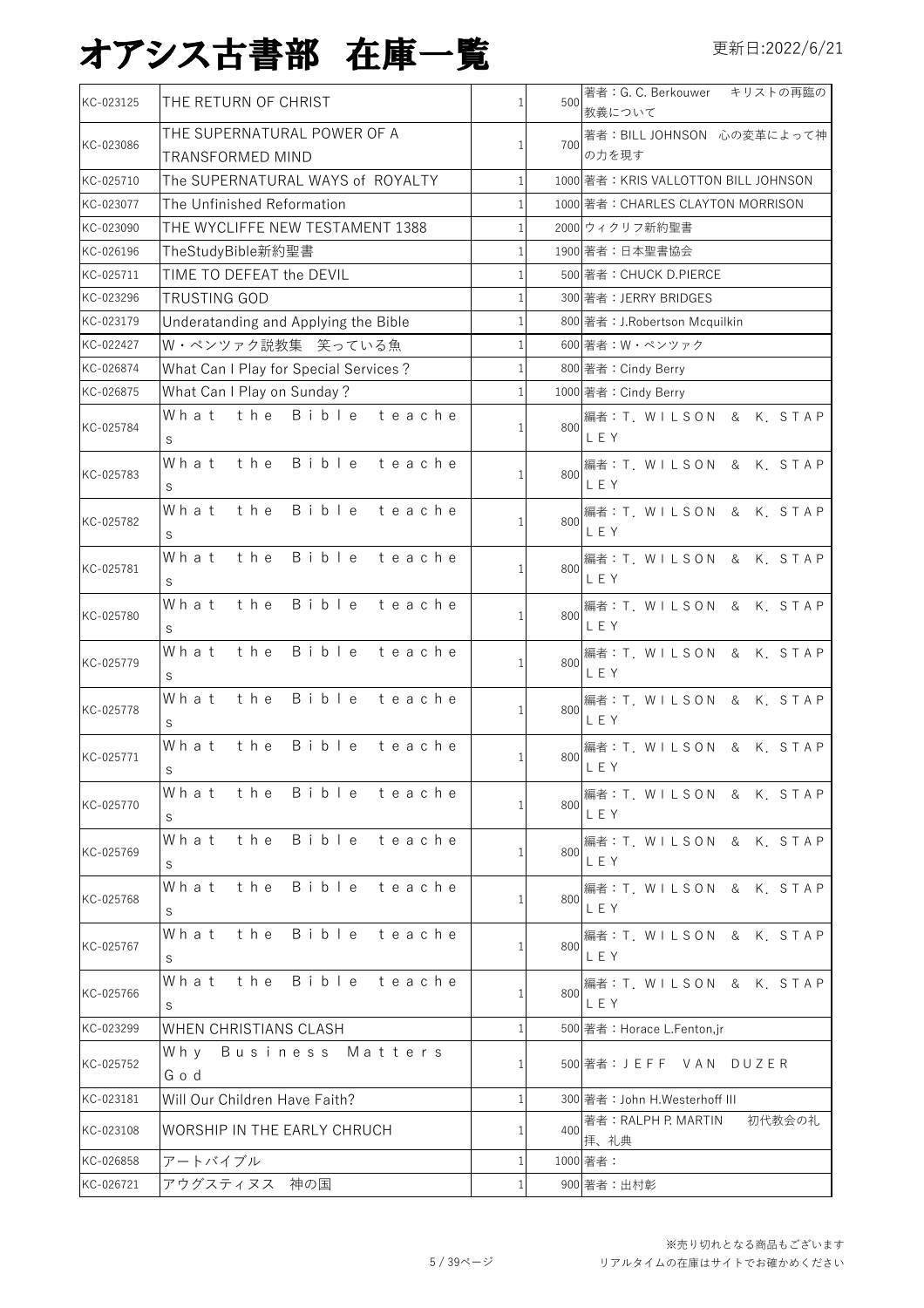| KC-026604 | アウグスティヌスの母 モニカ 平凡に生きた            | 1              |      | 2100 著者: G. クラーク         |
|-----------|----------------------------------|----------------|------|--------------------------|
|           | 聖人                               |                |      |                          |
| KC-022291 | アウグスティヌス著作集1                     | 1              | 2000 |                          |
| KC-026796 | アウグスティヌス著作集1 初期哲学論集<br>(1)       | $\mathbf{1}$   |      | 2100 訳者:清水正照             |
| KC-022888 | アウグスティヌス著作集1 初期哲学論集1             | $\mathbf{1}$   |      | 3500 著者:アウグスティヌス         |
| KC-026794 | アウグスティヌス著作集11<br>「神の国」<br>(1)    | $\mathbf{1}$   |      | 2200 訳者:赤木善光、泉治典、金子晴勇    |
| KC-022892 | アウグスティヌス著作集11 「神の国」1             | $\mathbf{1}$   |      | 4300 著者:アウグスティヌス         |
| KC-022619 | アウグスティヌス著作集11 神の国1 1-5巻          | $\mathbf{1}$   | 3000 |                          |
|           | アウグスティヌス著作集11~15<br>5巻セッ         |                |      |                          |
| KC-026799 | $\vdash$                         | $\mathbf{1}$   |      | 10000 訳者: 赤木善光、泉治典、金子晴勇  |
| KC-023257 | アウグスティヌス著作集12<br>「神の国」<br>(2)    | $\mathbf{1}$   |      | 4000 著者:                 |
| KC-022893 | 「神の国」2<br>アウグスティヌス著作集12          | $\mathbf{1}$   |      | 4000 著者:アウグスティヌス         |
| KC-021565 | アウグスティヌス著作集12<br>神の国2            | 1              | 2800 |                          |
| KC-023258 | 「神の国」(3)<br>アウグスティヌス著作集13        | $\mathbf{1}$   |      | 2600 著者:                 |
| KC-022894 | アウグスティヌス著作集13<br>「神の国」3          | $\mathbf{1}$   |      | 2600 著者:アウグスティヌス         |
| KC-021563 | アウグスティヌス著作集13<br>神の国3            | 1              | 2800 |                          |
| KC-023259 | アウグスティヌス著作集14<br>「神の国」(4)        | $\mathbf{1}$   |      | 3100 著者:                 |
| KC-022895 | 「神の国」4<br>アウグスティヌス著作集14          | $\mathbf{1}$   |      | 3100 著者:アウグスティヌス         |
| KC-023260 | アウグスティヌス著作集15<br>「神の国」(5)        | $\mathbf{1}$   |      | 3100 著者:                 |
| KC-022896 | アウグスティヌス著作集15<br>「神の国」5          | $\mathbf{1}$   |      | 3100 著者:アウグスティヌス         |
|           | アウグスティヌス著作集2<br>初期哲学論集           |                |      |                          |
| KC-026795 | (2)                              | $1\vert$       |      | 1800 訳者:茂泉昭男             |
| KC-021928 | アウグスティヌス著作集2 初期哲学論集(2)           | $1\vert$       |      | 2000 訳者:茂泉昭男             |
| KC-022889 | 初期哲学論集2<br>アウグスティヌス著作集2          | $\mathbf{1}$   |      | 4200 著者:アウグスティヌス         |
| KC-021564 | アウグスティヌス著作集2<br>初期哲学論集2          | $\mathbf{1}$   | 2000 |                          |
| KC-026798 | アウグスティヌス著作集4 神学論集                | $\mathbf{1}$   |      | 1800 訳者:赤木善光             |
|           | アウグスティヌス著作集5/1 告白録 上 第1-         |                |      |                          |
| KC-021847 | 8巻                               | 1              |      | 2500 訳者:宮谷宣史             |
| KC-024610 | アウグスティヌス著作集5/1告白録(上)             | $\mathbf{1}$   |      | 2500 著者:                 |
| KC-026797 | アウグスティヌス著作集7<br>マニ教駁論集           |                |      | 2200 訳者:岡野昌雄             |
| KC-023256 | アウグスティヌス著作集7 マニ教駁論集              | 1              |      | 3500 著者:                 |
| KC-022890 | アウグスティヌス著作集7<br>マニ教駁論集           | 1              |      | 3500 著者:アウグスティヌス         |
| KC-023059 | アウグスティヌス著作集8                     | 1              | 2300 |                          |
| KC-022891 | アウグスティヌス著作集8 ドナティスト駁論集           | $\mathbf{1}$   |      | 2600 著者:アウグスティヌス         |
| KC-026793 | アウグスティヌス著作集9 ペラギウス派駁論<br>$=$ (1) | 1 <sup>1</sup> |      | 2200 訳者:金子晴勇             |
|           | アウグスティヌス著作集9 ペラギウス派駁論            |                |      |                          |
| KC-026792 | $=$ (1)                          | $\mathbf{1}$   |      | 2200 訳者:金子晴勇             |
| KC-025514 | アガペーと歴史的精神                       | 1              |      | 1800 著者: 大林浩             |
| KC-026501 | あざやかにされた神の国                      | 1              |      | 1000 著者:松村悦夫             |
| KC-025462 | アジアの宗教と差別                        | 1              |      | 700 著者:NCCキリスト教アジア資料センター |
| KC-026613 | アジア伝道史                           |                |      | 1200 著者:渡辺信夫             |
| KC-026820 | アダム・クラークのヨハネの手紙1・2・3註            |                |      | 1000 著者:アダム・クラーク         |
|           | 解書                               |                |      |                          |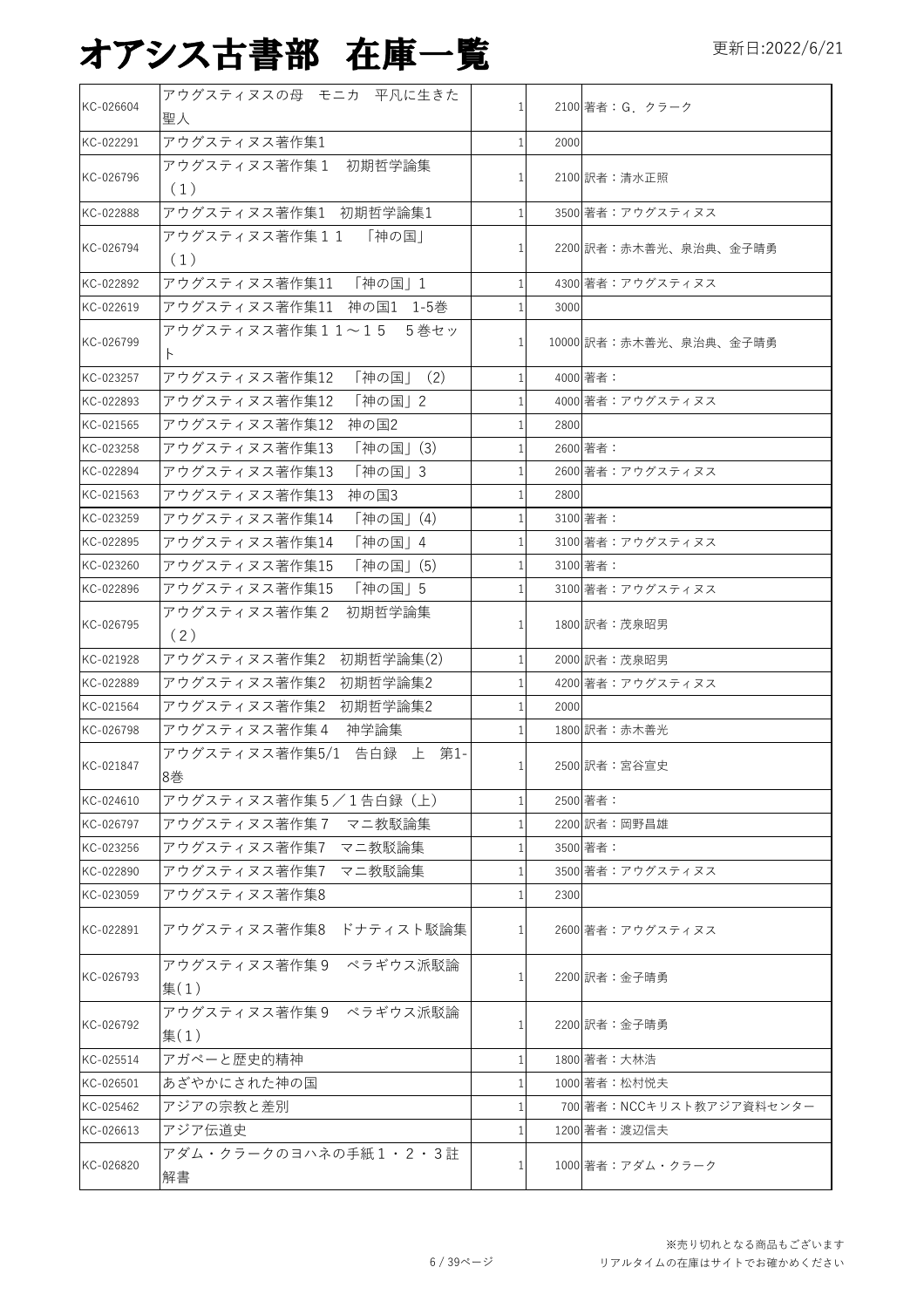|           | アドルフ・フォン・ハルナックにおける「信       |                |                         |
|-----------|----------------------------|----------------|-------------------------|
| KC-026615 | 条」と「教義」近代ドイツ・プロテスタンティ      | $\mathbf{1}$   | 3200 著者:加納和寛            |
|           | ズムの一断面                     |                |                         |
| KC-026819 | あなたに話したい                   | 1              | 1000 著者:晴佐久昌英           |
| KC-023628 | あなたの手のひら                   |                | 700 著者:星野富弘             |
| KC-021065 | あなたの手のひら                   |                | 700 著者:星野富弘             |
| KC-022850 | あなたも世界を勝ち取れる               |                | 1000 著者:シーザーカステラノスD     |
|           |                            |                |                         |
| KC-024796 | あまつましみず 異能の改革者永井英子の生涯      |                | 1000 著者:永田圭介            |
| KC-025621 | アメリカ教会史                    |                | 1000 著者:曽根暁彦            |
| KC-023957 | アメリカ教会史                    |                | 600 著者:曽根暁彦             |
|           | イエス 神のデザイン                 |                |                         |
| KC-025624 |                            |                | 700 著者:佐伯晴郎             |
| KC-023949 | イエス=キリスト                   |                | 800 著者:エドアード・シュヴァイツァー   |
| KC-025180 | イエス・ルネサンス                  |                | 2200 著者: M,J,ボーグ        |
| KC-026895 | イエスさまのおたんじょう               |                | 400 著者:                 |
| KC-023857 | イエズス会 世界宣教の旅               |                | 600 著者:フィリップ・レクリヴァン     |
| KC-024184 | イエスとはなにか                   |                | 1200 著者:笠原芳光·佐藤研編       |
| KC-022105 | イエスとはなにか                   |                | 500 著者:荒井献              |
| KC-020909 | イエスと出会う 福音書を読む             |                | 800 著者:アルベールアリ シャルルシンガー |
| KC-025591 | イエスと新約聖書との関係               |                | 2500 著者:松木治三郎           |
| KC-025222 | イエスと新約聖書の教会                |                | 700 著者:松木治三郎            |
| KC-025625 | イエスについて何を知りうるか             |                | 1100 著者: ハワード・C/キー      |
| KC-026807 | イエスに魅せられた男                 | $\mathbf{1}$   | 800 著者:井上洋治             |
| KC-026088 | イエスの生と死 <上巻><下巻>セット        |                | 2000 著者: 秋田稔            |
| KC-026255 | イエスの聖餐のことば                 |                | 2800 著者: J. エレミアス       |
| KC-025208 | イエスの聖餐のことば                 |                | 1500 著者: J,エレミアス        |
| KC-025513 | イエスの宣教 新約聖書神学1             |                | 1500 著者:ヨアヒム・エレミアス      |
|           | イエスの道につながって 教会暦による随想と      |                |                         |
| KC-025230 | メッセージ                      | 1              | 700 著者:山口雅弘             |
| KC-021972 | イエスを仰ぎ見つつ                  | 1 <sup>1</sup> | 1000 著者:佐藤邦之助           |
| KC-021706 | イエスを仰ぎ見つつ                  | $\mathbf{1}$   | 1500 著者:佐藤邦之助           |
| KC-022239 | イエスを訪ねて                    |                | 400 著者:本田栄一             |
| KC-024449 | イエス降誕の物語<br>福音書物語選釈<br>第四巻 | $\mathbf{1}$   | 1000 著者: 小嶋潤            |
| KC-023270 | イエス時代-「知恵」の系譜              | 1              | 1000 著者: 大畠清            |
| KC-024363 | イエス時代の日常生活                 | 1              | 500 著者:ダニエル゠ロブス         |
| KC-025399 | イエス時代の日常生活1                |                | 1000 著者:ダニエル゠ロプス        |
| KC-026866 | イエス時代の日常生活2                | 1              | 600 著者:ダニエル=ロプス         |
| KC-025398 | イエス時代の日常生活2                | 1              | 1000 著者:ダニエル=ロプス        |
| KC-025397 | イエス時代の日常生活3                | 1              | 1000 著者:ダニエル=ロプス        |
| KC-024262 | イエス伝詩集                     |                | 1000 著者:尾崎安編訳           |
|           |                            | 1              |                         |
| KC-024441 | イエス伝詩集・信仰詩集                | 1              | 500 編者:尾崎安              |
| KC-024276 | イエス伝詩集・信仰詩集                |                | 1500 著者:尾崎安編訳           |
| KC-021527 | イギリスメゾディズム研究               | 1              | 1500 著者:山中弘             |
| KC-021410 | イギリス革命の宗教思想                | 1              | 3000 著者:山田園子            |
| KC-025199 | イギリス宗教史                    | 1              | 1000 著者:浜林正夫            |
| KC-026761 | イザヤ書2<br>18                | 1              | 2400 訳者:樋口進             |
| KC-022324 | イスラエル古代史                   |                | 8000 著者: Rドゥヴォー         |
| KC-022561 | イスラエル史 上下                  | 1              | 2000 著者:ジョンブライト         |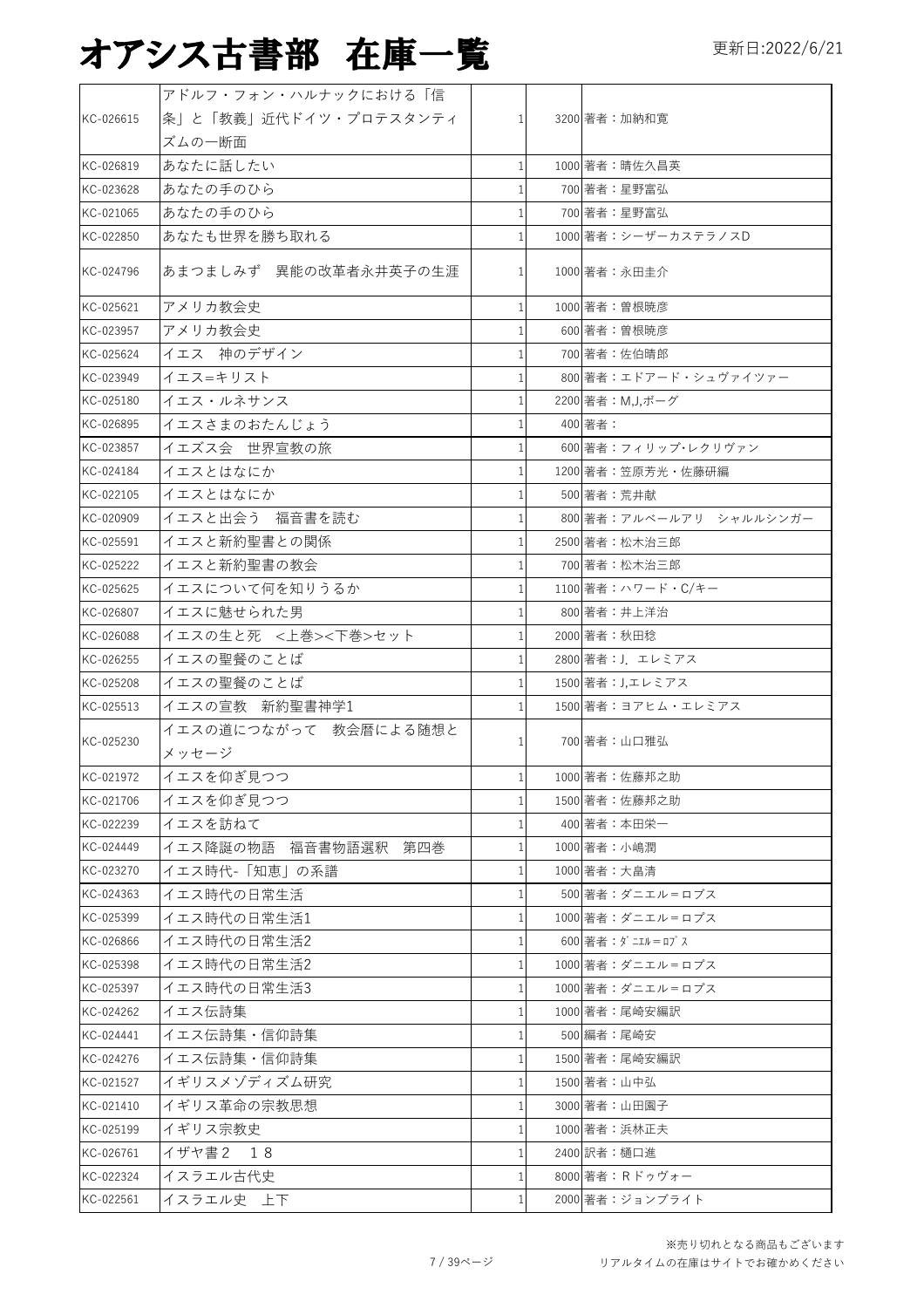| KC-026136 | イスラエル史 (下)                          | 1              |       | 800 著者: J·ブライト           |
|-----------|-------------------------------------|----------------|-------|--------------------------|
| KC-022666 | イスラエル予言者の神学                         | 1              |       | 2000 著者:浅野順一             |
| KC-026128 | イスラエル豫言者の神學                         | 1              |       | 1500 著者:浅野順一             |
| KC-023095 | イタリア語聖書                             | 1              | 1000  |                          |
| KC-022714 | イタリア語聖書                             | 1              | 2500  |                          |
| KC-023550 | いのちを深く考える 上下巻セット                    |                |       | 1800 編者:ルーテル神学大学教職神学セミナー |
| KC-023493 | イライジャの天使 ハヌカとクリスマスの物語               | $\mathbf{1}$   |       | 700 著者: マイケル・J・ローゼン      |
| KC-023492 | イライジャの天使 ハヌカとクリスマスの物語               | $1\vert$       |       | 700 著者: マイケル・J・ローゼン      |
| KC-025201 | イングランドの宗教                           | 1              |       | 3000 著者: 塚田理             |
| KC-025137 | イングランド文化と宗教伝統                       |                |       | 500 著者:野谷啓二              |
| KC-021672 | ウィリアム・ブレイクとキリスト教                    | 1              |       | 3500 著者:小鷲直治             |
| KC-021873 | ウェスアレン 神学事典                         | 1              | 8000  |                          |
| KC-022508 | ウェスレアン 神学事典                         | 1              | 7000  |                          |
| KC-022512 | ウェスレアン 聖書注解 4巻セット                   | 1              | 20000 |                          |
| KC-026734 | ウェスレアン神学事典                          |                |       | 7000 著者: リチャード・S・テイラー    |
| KC-026581 | ウェスレアン神学事典                          |                |       | 8000 編者: リチャード・S・テイラー    |
| KC-026516 | ウェスレアン神学辞典                          |                |       | 9000 編者: リチャード・S・テイラー    |
| KC-026265 | ウェスレアン神学辞典                          |                |       | 7000 著者:リチャード・テイラー       |
| KC-020911 | ウェスレアン聖書註解 旧約篇 1~4巻セット              | 1              |       | 20000 イムマヌエル綜合伝道団        |
| KC-020912 | ウェスレアン聖書註解 新約篇 1~4巻セット              | 1 <sup>1</sup> |       | 20000 イムマヌエル綜合伝道団        |
| KC-022828 | ウェスレイ日記 1~4                         | 1              |       | 8000 訳者:山口徳夫             |
| KC-026382 | ウェスレーと聖化                            |                |       | 2000 著者: H. リントシュトレーム    |
| KC-026498 | ウェスレーの「完全」の諸問題                      |                |       | 1800 著者: J·A·ウッド         |
| KC-026725 | ウェスレーの神学                            |                |       | 4000 著者:藤本満              |
| KC-025947 | ウェスレーの生涯と神学                         |                |       | 2000 著者:野呂芳男             |
| KC-022637 | ウェスレーバイブル注解 第三巻マタイの福音<br>書          | 1              | 2000  |                          |
| KC-024106 | ウェスレー神学の実際問題                        | 1              |       | 2200 著者:メアリーアリステニー       |
| KC-023811 | ウェスレー神学の実際問題                        |                |       | 2000 著者:メアリー・アリス・テニー     |
| KC-026519 | ウェスレー神学の実際問題ーウェスレーの目指<br>した世界像-     | 1              |       | 2000 著者:メアリー・アリス・テニー     |
| KC-025360 | ウェスレー神学の実際問題-ウェスレーの目指し<br>た世界像-     | 1              |       | 1500 著者:メアリー・アリス・テニー     |
| KC-026518 | ウェスレー神学の中心問題                        | 1              |       | 2000 著者:ジョージ・アレン・ターナー    |
| KC-025592 | ウェスレー神学の中心問題                        | 1              |       | 400 著者: G.A.ターナー         |
| KC-023812 | ウェスレー神学の中心問題                        | 1              |       | 1500 著者: ジョージ・アレン・ターナー   |
| KC-021798 | ウェスレー神学の中心問題                        | 1              |       | 800 著者: GAターナー           |
| KC-021797 | ウェスレー神学の中心問題                        | 1              |       | 800 著者: GA ターナー          |
| KC-026090 | ウェスレー神学入門 全き救いへの道                   | 1              |       | 3000 著者:W・L・デュエル         |
| KC-025950 | ウェスレー神学入門 全き救いへの道                   | $\mathbf 1$    |       | 2500 著者: W · L · デュウエル   |
| KC-024783 | ウェンライト詩集                            | 1              |       | 500 著者: S · H · ウェンライト   |
| KC-024696 | ウオッチマン・ニー全集                         | 1              |       | 1900 著者:ウオッチマン・ニー        |
| KC-026829 | エキュメニカルな信仰告白に向けて 今日のた<br>めのニカイア信条解説 | $\mathbf{1}$   |       | 1600 編者: WCC信仰職制員会       |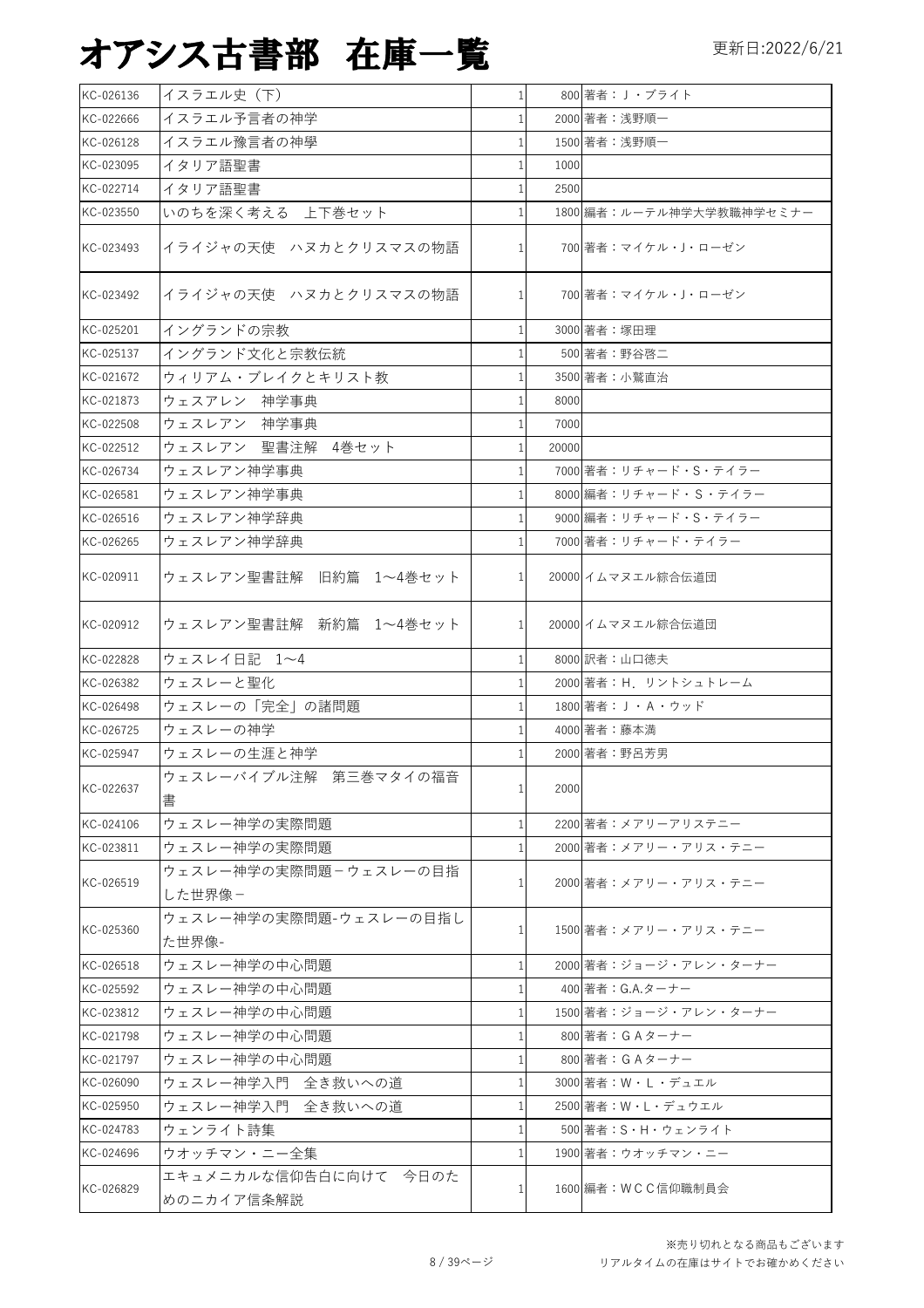| KC-026878 | エクササイズ2                            | 1              | 1300 著者:ジェームスブライアンスミス      |
|-----------|------------------------------------|----------------|----------------------------|
| KC-024200 | エコロジーとキリスト教                        | $\mathbf{1}$   | 1400 著者:富坂キリスト教センター編       |
| KC-026773 | エズラ記・ネヘミヤ記・エステル記 11                | 1              | 2300 訳者:山森みか               |
| KC-026765 | エゼキエル書 20                          | 1              | 2000 訳者:友枝久美子              |
| KC-023420 | エッセンシャル 聖書辞典                       | 1              | 1400 著者:                   |
| KC-023421 | エッセンシャル 聖書辞典                       | 1              | 1600 著者:                   |
| KC-024435 | エバからマリアまで 聖書の歴史を担った女性<br>たち        | 1              | 300 著者:一色義子                |
| KC-021701 | エプワース聖書注解12 ヨハネ黙示録                 | $\mathbf{1}$   | 1500 著者:ラルフアール             |
| KC-025818 | エペソ書講解説教                           | $\mathbf{1}$   | 1000 著者:鷲山林蔵               |
| KC-021248 | エリヤのように                            | $\mathbf{1}$   | 1400 著者:エリヤ会出版委員会          |
| KC-026817 | エレミヤ書                              | $\mathbf{1}$   | 2300 訳者:松浦大                |
| KC-026556 | エレミヤ書における罪責・復讐・赦免                  | 1              | 2800 著者:田島卓                |
| KC-025467 | エレミヤ書哀歌                            | $\mathbf{1}$   | 800 著者:H.T.クイスト            |
| KC-025422 | オルガンの文化史                           | $\mathbf{1}$   | 1000 著者:赤井励                |
| KC-025429 | オルガンの名曲                            | $\mathbf{1}$   | 1000 著者: V・ルーカス            |
| KC-025242 | オン・ザ・ウェイ教会                         |                | 600 著者:ジャック・W・ヘイフォード       |
|           | カール・バルト 教会教義学 神の言葉2/1 神            |                |                            |
| KC-025943 | の啓示<中>                             | 1              | 2500 訳者:吉永正義               |
|           | カール・バルト<br>教会教義学 神の言葉2/2 神         |                |                            |
| KC-025945 | の啓示<下>                             | 1 <sup>1</sup> | 3000 訳者:吉永正義               |
|           | カール・バルト 教会教義学 神の言葉2/4 教            |                |                            |
| KC-025944 | 会の宣教                               | $\mathbf{1}$   | 2000 訳者:吉永正義               |
| KC-025843 | カール・バルト 使徒的人間                      | $\mathbf{1}$   | 1700 著者:富岡幸一郎              |
| KC-024567 | カール・バルトのキリスト論研究                    | $\mathbf{1}$   | 2000 著者:寺園喜基               |
| KC-026737 | カール・バルトのローマ書研究                     | $\mathbf{1}$   | 4000 著者:大崎節郎               |
| KC-025942 | カール・バルトの人間論                        | 1              | 1800 著者:上田光正               |
| KC-024565 | カール・バルトの人間論                        |                | 1500 著者:上田光正               |
| KC-026157 | カール・バルト著作集 7                       | 1              | 1500 著者:カール・バルト            |
| KC-026746 | カール・バルト著作集10                       | 1 <sup>1</sup> | 2000 著者:カール・バルト            |
| KC-024061 | カトリック                              | 1 <sup>1</sup> | 1400 著者:S・F・ブラウン、Kh・アナトリオス |
| KC-026399 | カトリック司教がみた日本社会の痛み                  | $\mathbf{1}$   | 700 著者:森一弘                 |
| KC-024637 | カラー キリスト教の歴史                       | $1\vert$       | 3000 著者:                   |
| KC-026736 | カラー聖書百科事典                          | 1              | 1000 著者:いのちのことば社           |
| KC-025610 | ガラテア人への手紙                          | $\mathbf{1}$   | 1200 著者:佐竹明                |
| KC-022796 | ガラテヤ書エペソ書11                        | $\mathbf{1}$   | 1500 著者:蓮見和男               |
| KC-022392 | カリスマ運動に答える                         | $1\vert$       | 1000                       |
| KC-025065 | ガリラヤのイエシュー                         | $\mathbf{1}$   | 800 著者:山浦玄嗣                |
| KC-023417 | カルヴァン キリスト教綱要                      | $\mathbf 1$    | 1500 著者:                   |
| KC-025862 | カルヴァン<br>キリスト教綱要<br>3/1            | 1              | 500 訳者:渡辺信夫                |
| KC-023674 | カルヴァン キリスト教綱要<br>3/1               | $\mathbf{1}$   | 600 著者:カルヴァン               |
| KC-025861 | カルヴァン<br>キリスト教綱要<br>3/2            | 1              | 500 訳者:渡辺信夫                |
| KC-023673 | カルヴァン<br>キリスト教綱要<br>3/2            | $\mathbf{1}$   | 600 著者:カルヴァン               |
| KC-023671 | カルヴァン<br>キリスト教綱要1                  | 1              | 600 著者:カルヴァン               |
| KC-023668 |                                    | $\mathbf{1}$   | 600 著者:カルヴァン               |
| KC-021496 | カルヴァン<br>キリスト教綱要1<br>カルヴァン         | $\mathbf{1}$   | 1200 訳者:渡辺信夫               |
| KC-021836 | キリスト教網要<br>1<br>カルヴァン キリスト教網要<br>2 | $\mathbf{1}$   | 1000 訳者:渡辺信夫               |
|           |                                    |                | 1500 訳者: 渡辺信夫              |
| KC-021837 | カルヴァン キリスト教網要<br>2                 | $1\vert$       |                            |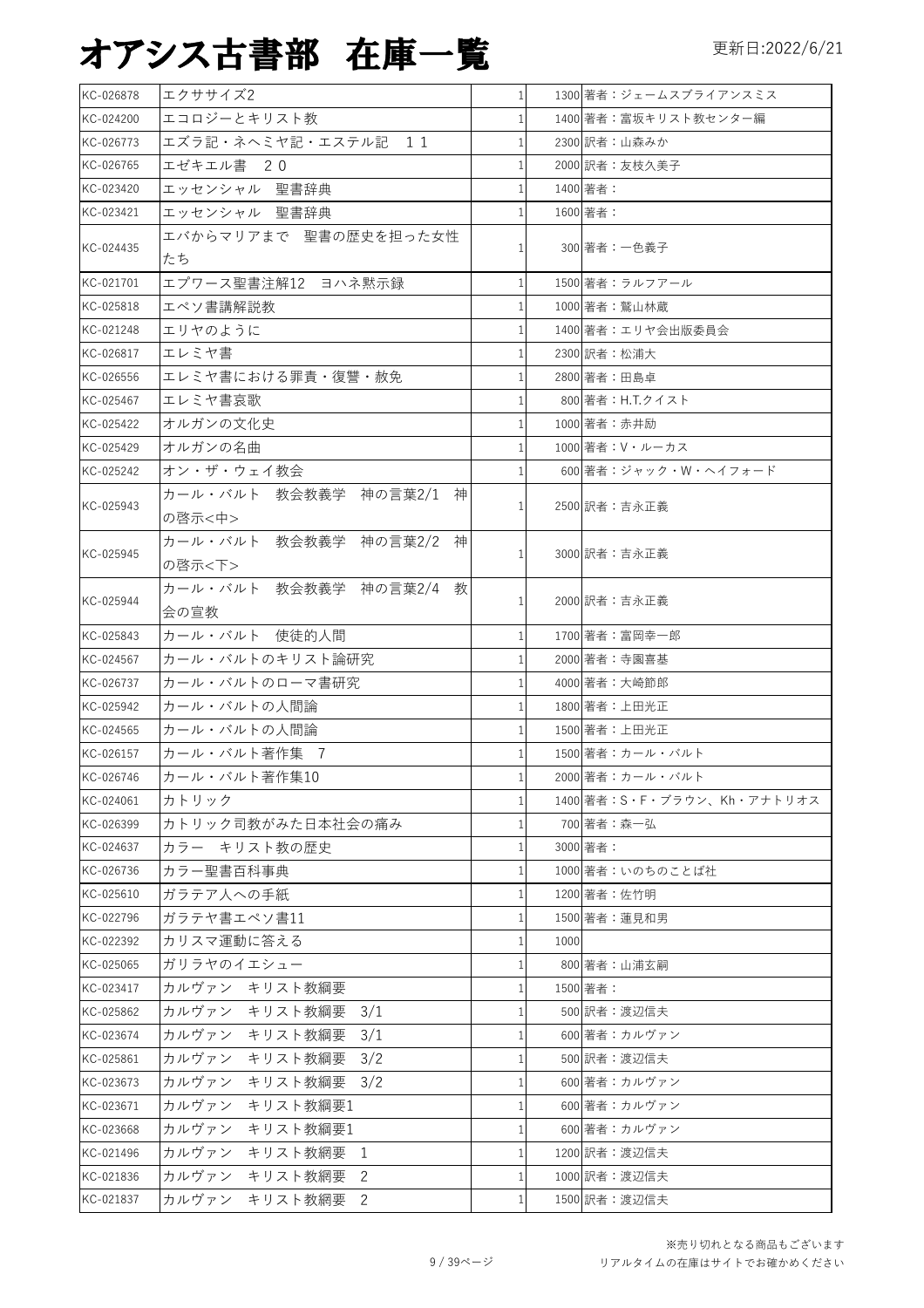| KC-021494 | カルヴァン<br>キリスト教網要<br>-2  | $1\vert$       |      | 1200 訳者:渡辺信夫                    |
|-----------|-------------------------|----------------|------|---------------------------------|
| KC-021834 | カルヴァン<br>キリスト教網要<br>3/1 | 1              |      | 1000 訳者:渡辺信夫                    |
| KC-021841 | カルヴァン<br>キリスト教網要<br>3/1 | $\mathbf{1}$   |      | 1000 訳者:渡辺信夫                    |
| KC-021498 | 3/2<br>カルヴァン<br>キリスト教網要 | 1              |      | 1000 訳者:渡辺信夫                    |
| KC-021492 | 3/2<br>カルヴァン<br>キリスト教網要 | $\mathbf{1}$   |      | 1500 訳者: 渡辺信夫                   |
| KC-021497 | カルヴァン<br>キリスト教網要<br>4/1 | 1              |      | 1200 訳者:渡辺信夫                    |
| KC-021493 | カルヴァン<br>キリスト教網要<br>4/2 | $\mathbf{1}$   |      | 1200 訳者: 渡辺信夫                   |
| KC-022280 | キリスト教網要<br>別巻<br>カルヴァン  | 1              |      | 500 編者:渡辺信夫                     |
| KC-021840 | カルヴァン キリスト教網要<br>別巻索引   | $\mathbf{1}$   |      | 800 編者:渡辺信夫                     |
| KC-021495 | カルヴァン キリスト教網要<br>別館索引   | $\mathbf 1$    |      | 1000 編者:渡辺信夫                    |
| KC-022358 | カルヴァン 新約聖書註解 8 コリント前書   | $\mathbf{1}$   |      | 2800 訳者:田辺保                     |
| KC-022935 | カルヴァンキリスト教網要 1-4巻+別巻 計7 | 1 <sup>1</sup> | 7000 |                                 |
|           | 巻セット                    |                |      |                                 |
| KC-020943 | ガンに生かされて                | $\mathbf{1}$   |      | 500 著者:飯島夏樹                     |
| KC-024024 | きかせてくださいマリアさま           | $\mathbf{1}$   | 600  | 文:メリー・ジョスリン 絵:アリソン・ワ<br>イセンフェルト |
| KC-021364 | きよい手を上げよ                | $\mathbf{1}$   |      | 2000 著者: アーサー・ウォリス              |
| KC-026134 | きょうを生きる言葉 一日一篇          | $\mathbf{1}$   | 1000 | 編者:大宮溥、小塩トシ子、関正勝、深田未<br>来生      |
| KC-021885 | きよめと再臨 朝比奈寛説教選集<br>第4巻  | $\mathbf{1}$   |      | 1500 著者: 朝比奈寛                   |
| KC-021887 | きよめと宣教 朝比奈寛説教選集<br>第2巻  | 1              |      | 1500 著者:朝比奈寛                    |
| KC-022950 | きよめの追求                  | $\mathbf{1}$   |      | 1000 著者:朝比奈寛                    |
| KC-024798 | キリガイ                    | 1              |      | 800 編者:有馬平吉                     |
| KC-022170 | キリストこそ我が救い              | 1              |      | 2000 編者:日本伝道150年記念行事準備委員会       |
| KC-021366 | キリストの教会                 | $\mathbf{1}$   |      | 1000 著者:岡田稔                     |
| KC-026635 | キリストの山上の説教 幸福への八への態度    | $\overline{3}$ |      | 1000 著者:佐藤順                     |
| KC-024614 | キリストの死 新約聖書・説教・神学における   | $1\vert$       |      | 2500 著者:ジェームス・デニー               |
| KC-026194 | 贖罪<br>キリストの勝利ローマ人の物語14  | $\mathbf{1}$   |      | 1600 著者:塩野七生                    |
| KC-024574 | キリストへの信従                | $\mathbf{1}$   |      | 1200 著者:R·シュトゥルンク               |
| KC-023534 | キリストへの信従                | $\mathbf{1}$   |      | 1500 著者: R.シュトゥルンク              |
| KC-025442 | キリスト教がよくわかる本            | 1              |      | 400 著者:井上洋治                     |
| KC-024381 | キリスト教とイスラム教             | 1              |      | 200 著者:ひろさちや                    |
| KC-024850 | キリスト教とは何か               | $\mathbf{1}$   |      | 600 著者:管円吉                      |
| KC-023690 | キリスト教と欧米文化              | $\mathbf{1}$   | 2800 |                                 |
| KC-026564 | キリスト教と近代の迷宮             | $\mathbf{1}$   |      | 1400 著者:稲垣久和                    |
| KC-026865 | キリスト教の基礎講座              | $\mathbf{1}$   |      | 900 著者: ジェラルド・B・スタントン           |
| KC-022323 | キリスト教の起源                | 1              |      | 2000 著者:藤巻充                     |
| KC-021059 | キリスト教の近代性               | $\mathbf{1}$   |      | 1000 著者:森田雄三郎                   |
| KC-024268 | キリスト教の源流                | 1              |      |                                 |
|           | キリスト教の源流 ヨーロッパキリスト教史上   |                |      | 1500 著者:石原謙                     |
| KC-021540 | 巻                       | $\mathbf{1}$   |      | 1500 著者:石原謙                     |
| KC-025136 | キリスト教の現代的展開             | $\mathbf{1}$   |      | 300 著者:古屋安雄                     |
| KC-025844 | キリスト教の根拠と本質             | 1              |      | 800 編者: 八木誠一                    |
| KC-024494 | キリスト教の思想                | $\mathbf{1}$   |      | 300 著者:清水義樹                     |
| KC-024236 | キリスト教の思想                | $\mathbf{1}$   |      | 600 著者:清水義樹                     |
|           | キリスト教の神学と霊性 今日どのように信仰   |                |      |                                 |
| KC-026405 | を生きるか                   | $\frac{1}{2}$  |      | 1400 編者:百瀬文晃・佐久間勤               |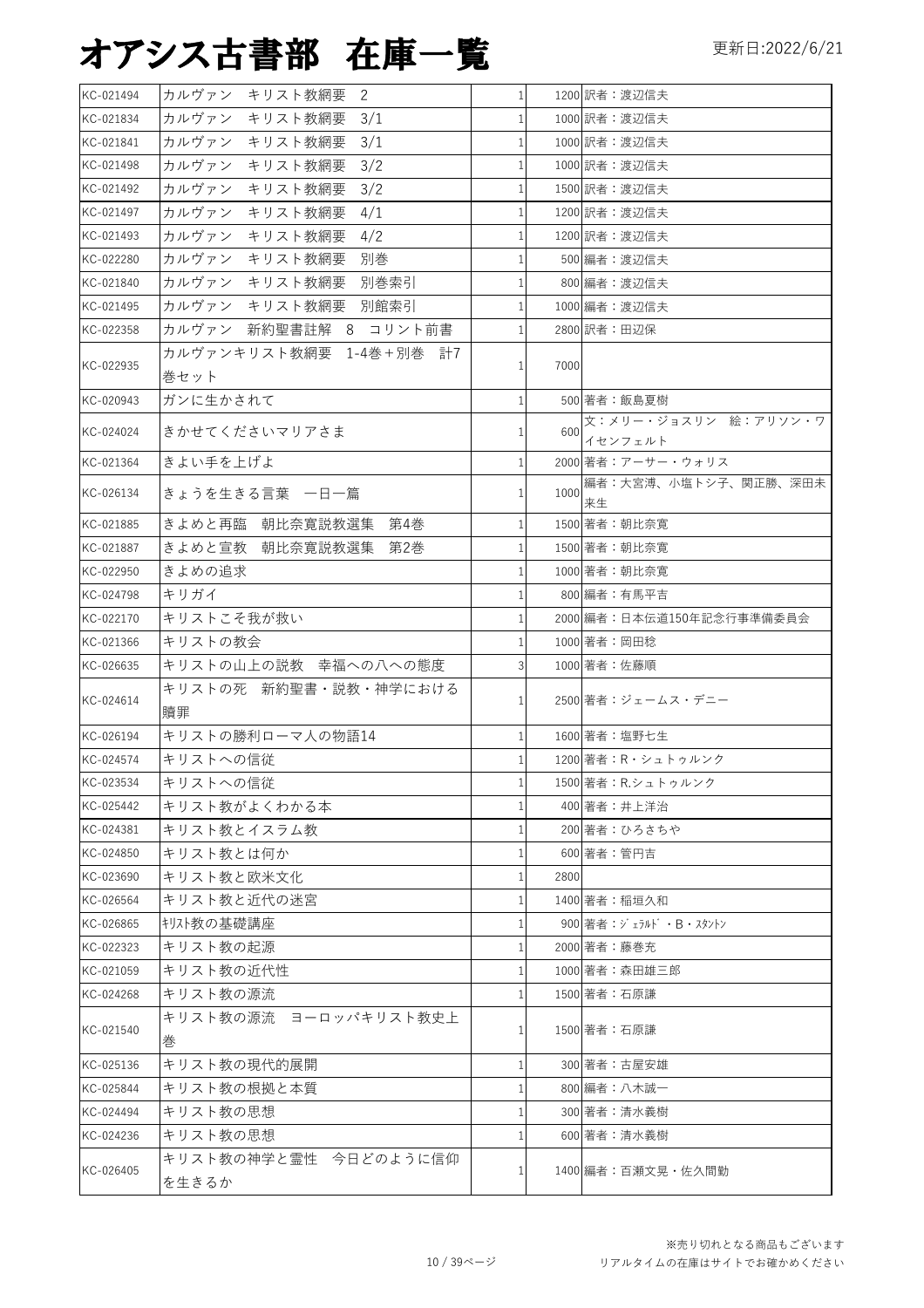| KC-021539 | キリスト教の展開 ヨーロッパキリスト教史下      |              | 1500 著者:石原謙            |
|-----------|----------------------------|--------------|------------------------|
|           | 巻                          |              |                        |
| KC-024399 | キリスト教の伝統形成者                |              | 1000 著者: K・T・マクネイル     |
| KC-026106 | キリスト教音楽の歴史                 | $\mathbf{1}$ | 1100 著者: 辻荘一           |
| KC-024561 | キリスト教概説                    |              | 600 著者:米倉充             |
| KC-024840 | キリスト教概論                    |              | 1200 編者: 浅野順一          |
| KC-024512 | キリスト教概論                    |              | 500 著者:                |
| KC-021896 | キリスト教概論                    | 1            | 1500 著者:古川敬康           |
| KC-023267 | キリスト教概論 浅野順一編              |              | 1500 著者:               |
| KC-024514 | キリスト教教育の探求                 |              | 3500 著者:               |
| KC-026353 | キリスト教教義学                   |              | 4000 著者:ジェーコブズ         |
| KC-024170 | キリスト教教義史概説                 | $\mathbf{1}$ | 2000 著者: K·バイシュラーク     |
| KC-019921 | キリスト教教父著作集 22殉教者行伝         |              | 4600 訳者:土岐正策 健司        |
| KC-022601 | キリスト教教父著作集3/1 エイレナイオス3     | $\mathbf{1}$ | 2700 訳者:小林稔            |
| KC-022603 | キリスト教教父著作集3/2 エイレナイオス4     | $\mathbf{1}$ | 3300 訳者:小林稔            |
| KC-025896 | キリスト教史1古代                  |              | 2000 著者:藤代泰三           |
| KC-026785 | キリスト教史1 初代教会               |              | 1800 著者: J ・ダニエルー      |
| KC-025259 | キリスト教史1 初代教会               |              | 800 著者: J・ダニエルー        |
| KC-026776 | キリスト教史10 現代世界とキリスト教の発<br>展 |              | 2200 著者: J·T·エリス他      |
| KC-025264 | キリスト教史10 現代世界とキリスト教の発展     | $\mathbf{1}$ | 800 著者:J・T・エリス他        |
| KC-026784 | キリスト教史11 現代に生きる教会          | 1            | 2200 著者: J ・ ハヤール他     |
| KC-025255 | キリスト教史11 現代に生きる教会          |              | 800 著者: J・ハヤール他        |
| KC-025587 | キリスト教史1古代教会                | 1            | 2000 著者:ウィリストン・ウォーカー   |
| KC-025260 | キリスト教史2 秩父時代               |              | 800 著者: H · I · マルー    |
| KC-026779 | キリスト教史3 中世キリスト教の成立         | 1            | 2200 著者: M · D · ノウルズ他 |
| KC-025256 | キリスト教史3 中世キリスト教の成立         |              | 800 著者: M · D · ノウルズ他  |
| KC-021427 | キリスト教史3 中世キリスト教の成立         |              | 2000 著者: MDノウルズ他       |
| KC-026781 | 中世キリスト教の発展<br>キリスト教史4      | 1            | 2200 著者: M · D · ノウルズ他 |
| KC-025261 | キリスト教史4 中世キリスト教の発展         | $\mathbf{1}$ | 800 著者:M・D・ノウルズ他       |
| KC-026782 | キリスト教史5 信仰分裂の時代            | 1            | 2200 著者: H · テュヒレ他     |
| KC-025272 | キリスト教史5<br>信仰分裂の時代         | $\mathbf{1}$ | 800 著者:H・テュヒレ他         |
| KC-026783 | キリスト教史6 バロック時代のキリスト教       | 1            | 2200 著者:H・テュヒレ他        |
| KC-025266 | キリスト教史6 バロック時代のキリスト教       | $\mathbf{1}$ | 800 著者:H・テュヒレ他         |
| KC-026780 | キリスト教史7 啓蒙と革命の時代           | 1            | 2200 著者: L · J · ロジエ   |
| KC-025263 | 啓蒙と革命の時代<br>キリスト教史7        | $\mathbf{1}$ | 800 著者: L · J · ロジエ他   |
| KC-026777 | キリスト教史8 ロマン主義時代のキリスト教      | 1            | 2200 著者: B · ド・ソーヴィニー  |
| KC-025262 | キリスト教史8 ロマン主義時代のキリスト教      | $\mathbf{1}$ | 800 著者: B・ド・ソーヴィニー     |
| KC-026778 | キリスト教史9 自由主義とキリスト教         | 1            | 2200 著者: R · オーベール他    |
| KC-025265 | キリスト教史9 主義とキリスト教           | 1            | 800 著者:R・オーベール他        |
| KC-022240 | キリスト教史への旅                  | 1            | 500 著者:佐藤哲典            |
| KC-022215 | キリスト教社会倫理概説                | 1            | 1200 著者:H・D・ヴェントラント    |
| KC-021666 | キリスト教社会倫理概説                | 1            | 1500 著者:S.H.フランクリン     |
| KC-025311 | キリスト教諸教会とデモクラシー            | 1            | 600 訳者:山本俊樹 大澤麦        |
| KC-022382 | キリスト教信仰                    |              | 500 著者:ブローシュ           |
| KC-023197 | キリスト教信仰の探求                 | $\mathbf{1}$ | 2500 著者: WTパーカイザー      |
|           |                            |              |                        |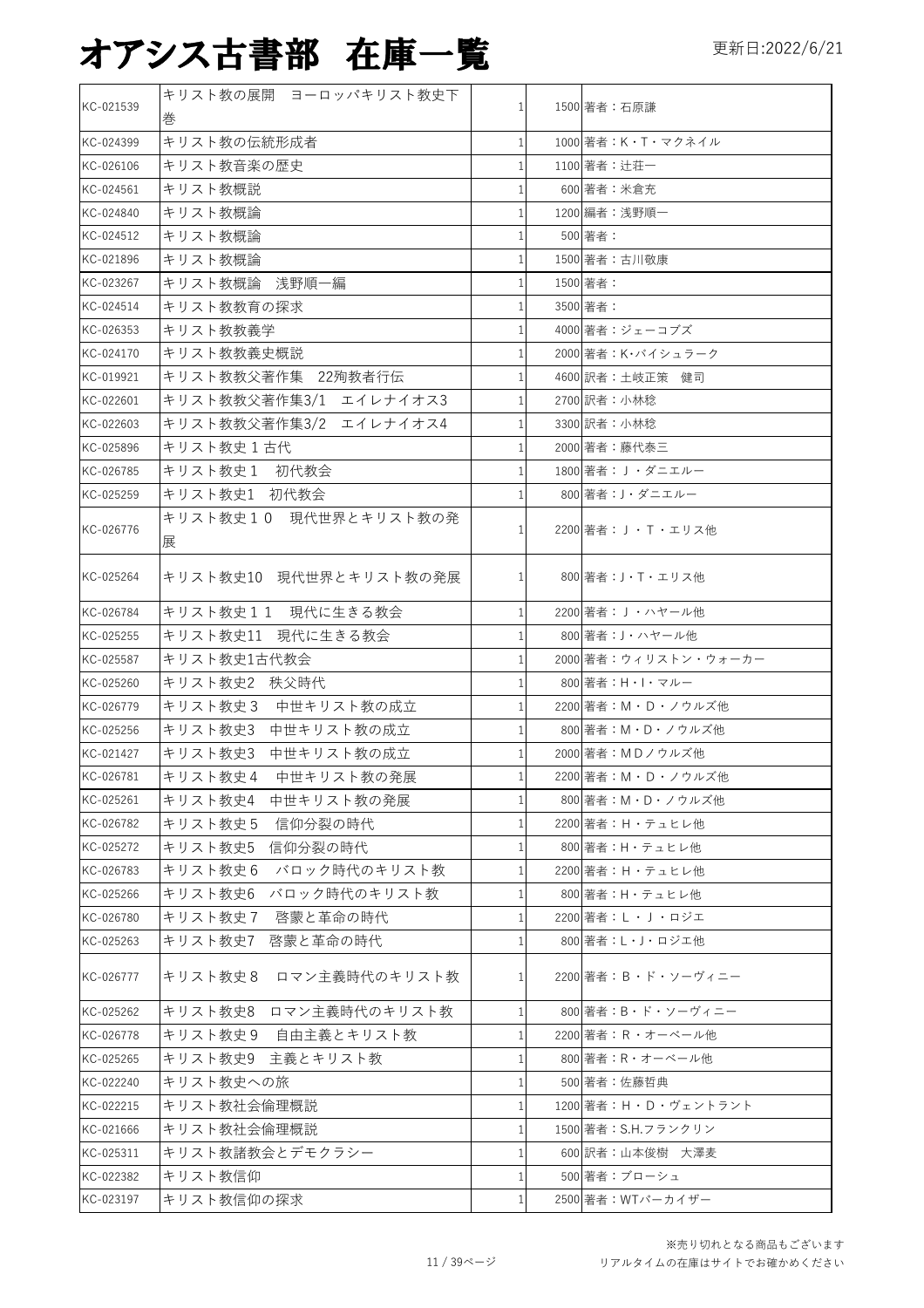| KC-024140 | キリスト教神学                     | $\mathbf{1}$ |           | 1500 著者: WMホートン                     |
|-----------|-----------------------------|--------------|-----------|-------------------------------------|
| KC-026268 | キリスト教神学 世界教会的研究             | 1            |           | 1000 著者: W. M. ホートン                 |
| KC-024428 | キリスト教神学 世界教会的研究             | 1            |           | 900 著者: W · M · ホートン                |
| KC-023251 | キリスト教神学 第1巻                 | $\mathbf 1$  |           | 5000 著者: ミラード・J・エリクソン               |
| KC-026728 | キリスト教神学概論                   | 1            | 3500      | 著者:H·オートン・ワイレー P·T·カル<br>バートソン      |
| KC-025205 | キリスト教神学概論                   | 1            |           | 2000 著者:佐藤敏夫                        |
| KC-024727 | キリスト教神学概論                   | 1            |           | 2500 著者:佐藤敏夫                        |
| KC-021911 | キリスト教神学概論                   | 1            | 3000      |                                     |
| KC-022793 | キリスト教神学辞典                   | $\mathbf{1}$ |           | 1000 編者: Mハルバーソン                    |
| KC-026704 | キリスト教人名辞典                   | 1            | 12000 著者: |                                     |
| KC-023685 | キリスト教人名辞典                   | $\mathbf{1}$ | 15000     |                                     |
| KC-020918 | キリスト教人名辞典                   | $\mathbf{1}$ | 20000     |                                     |
| KC-026730 | キリスト教全史                     | $\mathbf{1}$ |           | 1300 著者: E·ケァンズ                     |
| KC-022879 | キリスト教大事典                    | 1            | 5000      |                                     |
| KC-021777 | キリスト教大事典                    | 1            | 3000      |                                     |
| KC-026493 | キリスト教大辞典                    | 1            |           | 5000 著者:教文館                         |
| KC-026177 | キリスト教大辞典                    | 1            |           | 5000 著者: 教文館                        |
| KC-025326 | キリスト教入門 キリスト者の信仰1           | 1            |           | 900 著者:矢内原忠雄                        |
| KC-023687 | キリスト教文学の世界 全22巻 (14,15巻欠)   | 1            | 10000     |                                     |
| KC-022794 | キリスト教倫理辞典                   | $\mathbf{1}$ |           | 1000 編者:佐藤敏夫 大木英夫                   |
| KC-021529 | キリスト教礼拝辞典                   |              |           | 2000 編者:岸本羊一 北村宗次                   |
| KC-024865 | キリスト者から見る                   | 1            |           | 800 著者:いのちのことば社                     |
| KC-021033 | キリスト者から見る<天皇の代替わり>          | 1            |           | 840 編者:「教会と政治」フォーラム                 |
| KC-021032 | キリスト者から見る<天皇の代替わり>          | $\mathbf 1$  |           | 840 編者:「教会と政治」フォーラム                 |
| KC-021031 | キリスト者から見る<天皇の代替わり>          | 1            |           | 840 編者:「教会と政治」フォーラム                 |
| KC-026768 | キリスト者の信仰3 マルクス主義とキリスト<br>教  | 1            |           | 800 著者:矢内原忠雄                        |
| KC-026767 | キリスト者の信仰5<br>民族と平和          | 1            |           | 1300 著者:矢内原忠雄                       |
| KC-023212 | キリスト者の倫理                    | 1            |           | 1200 著者:ジョンマーレイ                     |
| KC-026039 | キリスト者の倫理                    | $\mathbf{1}$ |           | 1500 著者:ジョン・マーレイ                    |
| KC-024656 | キリスト者の倫理                    |              |           | 1500 著者:ジョン・マーレイ                    |
| KC-024828 | キリスト者への問い                   |              |           | 1200 著者:松谷好明                        |
| KC-026827 | キリスト者への問い あなたは天皇をだれと言<br>うか | 1            |           | 900 著者:松谷好明                         |
| KC-026360 | キリスト者への問い あなたは天皇をだれと言<br>うか | $\mathbf{1}$ |           | 1200 著者:松谷好明                        |
| KC-022493 | キリスト信仰の本質                   | 1            |           | 500 著者:高橋三郎                         |
| KC-022553 | キリスト伝                       |              |           | 4000 著者: ジュゼッペリッチョッテイ               |
| KC-022120 | キリスト伝                       | 1            |           | 1200 著者:ゼームズ・ストーカー                  |
| KC-022023 | キリスト伝                       |              |           | 1800 著者:ジェームズストーカー                  |
| KC-026121 | キリスト論                       |              |           | 2200 著者:清水義樹                        |
| KC-025596 | キリスト論                       |              |           | 1500 著者:清水義樹                        |
| KC-024607 | キリスト論要綱                     |              |           | 3000 著者: W・パネンベルク                   |
| KC-026625 | クムラン                        |              |           | 1000 著者:エリエット・アベカシス                 |
| KC-022113 | クリスチャンライフ入門全8巻              | 1            |           | 2000 監修:羽鳥明                         |
| KC-021634 | クリスチャン生活事典                  |              | 1000      |                                     |
| KC-023580 | クリスマス                       | 1            | 700       | 著者:木原悦子 絵:ヤン・ピエンコフス<br>$\ddagger -$ |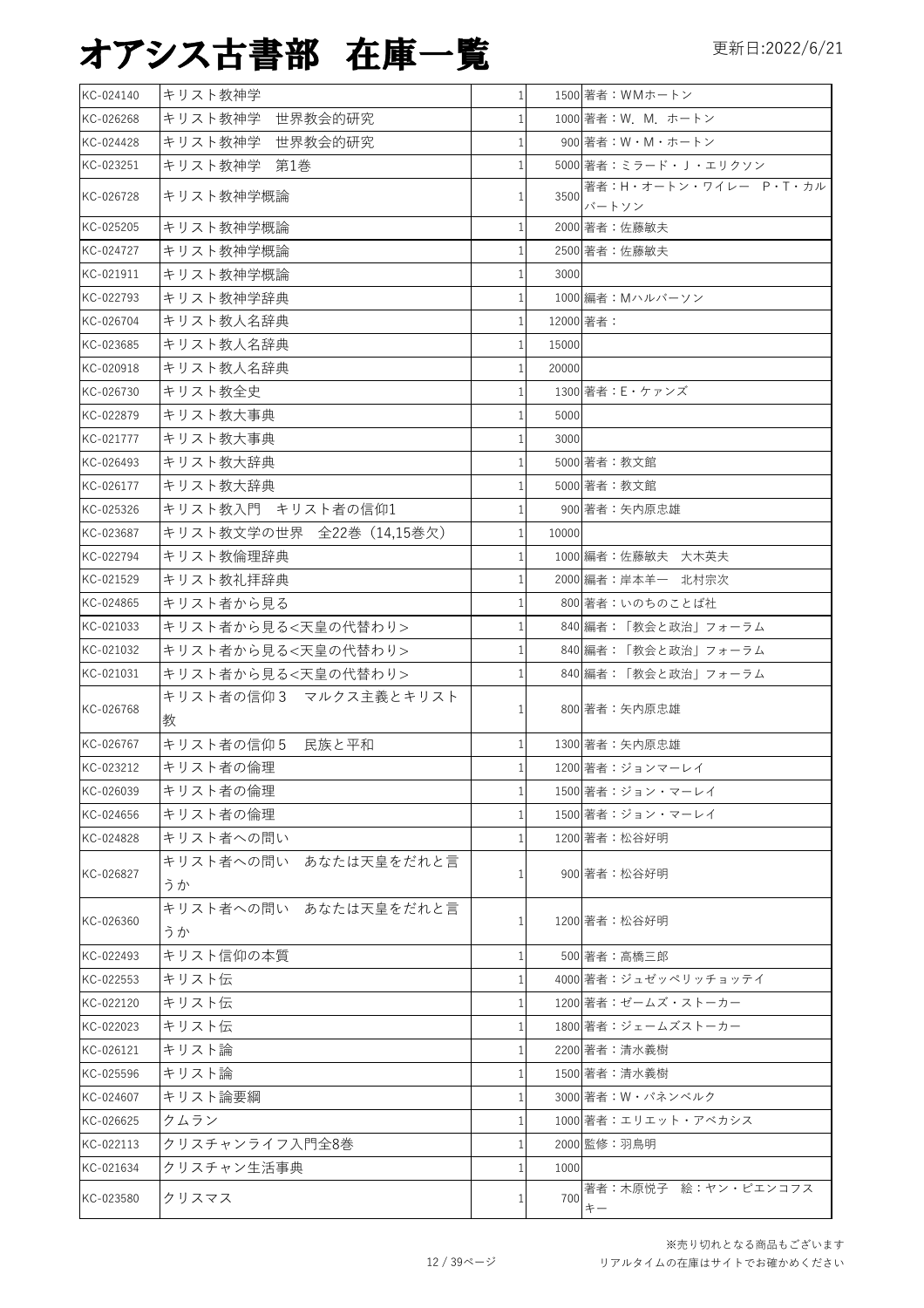| KC-023566 | クリスマス                                 | $\mathbf{1}$   | 600 著者:原田陽子                      |
|-----------|---------------------------------------|----------------|----------------------------------|
| KC-022242 | クリスマス・ブック 光                           |                | 800 編者:小塩節・トシ子                   |
| KC-023585 | クリスマスにはおひげがいっぱい!?                     |                | 600 著者:ロジャー・デュボアザン               |
| KC-023563 | クリスマスのくちぶえ                            | $\mathbf{1}$   | 600 著者:武市八十雄 絵:太田大八              |
| KC-023561 | クリスマスのくちぶえ                            |                | 600 著者:武市八十雄 絵:太田大八              |
| KC-023508 | クリスマスまであと九日                           |                | 700 著者:エッツ&ラバスティダ                |
| KC-026896 | クリスマスものがたり                            |                | 500 著者:                          |
| KC-024751 | クリマン キリストと時                           |                | 700 著者: 0・クリマン                   |
| KC-023509 | クルミわりにんぎょう                            |                | 700 著者:                          |
| KC-025552 | ケズィック52週                              |                | 800 著者: ジョージ・B・ダンカン              |
| KC-026497 | ケンブリッジ旧約聖書注解 詩篇2 72-150<br>14         | $\mathbf{1}$   | 2000 著者:J・W・ロジャーソン               |
| KC-021187 | ケンブリッジ旧約聖書注解1                         |                | 2000 著者: Rデヴィッドソン                |
| KC-021194 | ケンブリッジ旧約聖書注解17                        |                | 2000 著者: EWニコルソン                 |
| KC-023942 | ケンブリッジ旧約聖書注解17 エレミヤ書                  | 1              | 700 著者:E・W・ニコルソン                 |
| KC-023934 | ケンブリッジ旧約聖書注解17 エレミヤ書                  |                | 1000 著者: E · W · ニコルソン           |
| KC-023933 | ケンブリッジ旧約聖書注解17 エレミヤ書                  |                | 700 著者: E · W · ニコルソン            |
| KC-023932 | ケンブリッジ旧約聖書注解17<br>エレミヤ書               |                | 1500 著者: E · W · ニコルソン           |
| KC-022886 | ケンブリッジ旧約聖書注解17 エレミヤ書                  |                | 2000 著者: E.W.ニコルソン               |
| KC-023946 | ケンブリッジ旧約聖書注解3<br>レビ記                  |                | 900 著者:J.R.ポーター                  |
| KC-022885 | ケンブリッジ旧約聖書注解3<br>レビ記                  |                | 1200 著者: J.R.ポーター                |
| KC-021195 | ケンブリッジ旧約聖書注解6                         |                | 1000 著者:IMミラー GMタッカー             |
| KC-023947 | ヨシュア記<br>ケンブリッジ旧約聖書注解6                | $\mathbf{1}$   | 900 著者: I · M · ミラー、G · M · タッカー |
| KC-023937 | ケンブリッジ旧約聖書注解6<br>ヨシュア記                |                | 700 著者: I·M·ミラー、G·M·タッカー         |
| KC-023948 | ケンブリッジ旧約聖書注解9 列王記                     |                | 1600 著者: J.ロビンソン                 |
| KC-023941 | ケンブリッジ旧約聖書注解9 列王記                     |                | 800 著者:J.ロビンソン                   |
| KC-025403 | こころの旅                                 |                | 700 著者:神谷美恵子                     |
| KC-021786 | こころを整えるしあわせレシピ                        |                | 1200 著者:渡邊義 奈都子                  |
| KC-021717 | こころを整えるしあわせレシピ                        |                | 1200 著者: 渡邊義·奈都子                 |
| KC-025544 |                                       |                |                                  |
|           | この国のいやし                               |                | 800 著者:滝元望                       |
| KC-024891 | この国のいやし                               |                | 700 著者:滝元望                       |
| KC-026611 | この国のいやし 福音宣教における戦略的な霊<br>的戦い、とりなしと祈り。 |                | 800 著者:滝元望                       |
| KC-026015 | この世の富に忠実に キリスト教倫理と経済社<br>会            | 1 <sup>1</sup> | 1000 著者:大谷順彦                     |
| KC-026014 | この世の富に忠実に キリスト教倫理と経済社<br>会            | 1              | 1500 著者:大谷順彦                     |
| KC-025505 | この世的に生きるキリスト者ボンヘッファーの<br>幻            |                | 1000 著者:マルティン・クスケ                |
| KC-025200 | コミュニティーゆるしと祝祭の場                       |                | 1500 著者:ジャン・バニエ                  |
| KC-020941 | ごめんなさいといえる                            |                | 900 著者:三浦綾子                      |
| KC-021083 | コリント後書                                |                | 800 著者:藤田昌直                      |
| KC-022071 | これだけが自慢                               |                | 1000 著者:伊藤顕栄                     |
| KC-024235 | さまよえる日本宗教                             |                | 500 著者:山折哲雄                      |
| KC-026764 | サムエル記 8                               |                | 1700 訳者:友枝久美子                    |
| KC-023841 | さわやかにすこやかに                            |                | 300 著者:新井宏二                      |
| KC-023512 | サンタ・クロースからの手紙                         |                | 700 著者:J・R・Rトールキン                |
| KC-023511 | サンタ・クロースからの手紙                         |                | 700 著者: J·R·Rトールキン               |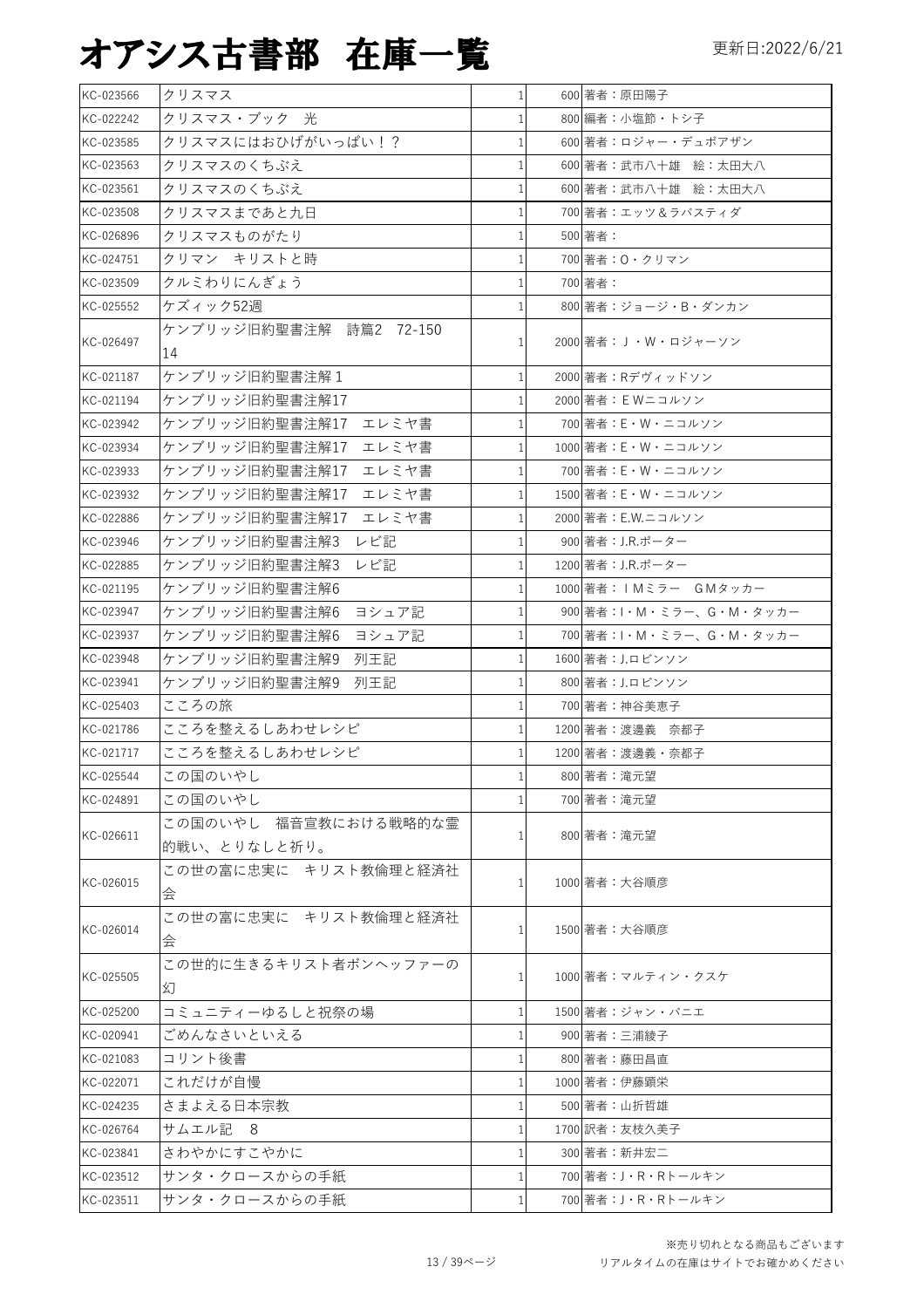| KC-024009 | サンタクロースとあったよる                     |                | 800  | 文:クレメント・クラーク・ムーア 絵:ホ<br>リー・ボビー |
|-----------|-----------------------------------|----------------|------|--------------------------------|
| KC-023586 | サンタさんといっしょに                       |                |      | 500 著者: あまんきみこ 絵: 秋里信子         |
| KC-023588 | ジーザス・イン・ディズニーランド                  |                |      | 2400 著者:デイヴィッド・ライアン            |
| KC-021903 | シェラッター新約聖書講解3                     |                | 1000 |                                |
| KC-023478 | しってる?くりすます                        |                |      | 500 著者:                        |
| KC-023477 | しってる?くりすます                        |                |      | 500 著者:                        |
| KC-023476 | しってる?くりすます                        |                |      | 500 著者:                        |
| KC-023475 | しってる?くりすます                        |                |      | 500 著者:                        |
| KC-023474 | しってる?くりすます                        | $\mathbf{1}$   |      | 500 著者:                        |
| KC-022946 | シュヴァイツァー著作集 第17巻 イエス伝研<br>究史 上    |                | 1000 |                                |
| KC-022947 | シュヴァイツァー著作集 第19巻 イエス伝研<br>究史下     |                | 1000 |                                |
| KC-022527 | シュナッケンブルク 新約聖書の倫理的使言              |                |      | 500 著者:                        |
| KC-023909 | シュラッター 新約聖書講解1 マタイによる福<br>音書      |                |      | 1800 訳者:蓮見和男                   |
| KC-022676 | シュラッター新約聖書講解1 マタイ                 |                |      | 2500 訳者:蓮見和男                   |
| KC-022618 | シュラッター新約聖書講解1 マタイによる福音<br>書       |                |      | 1500 訳者:蓮見和男                   |
| KC-021571 | シュラッター新約聖書講解1 マタイによる福音<br>書       | 1 <sup>1</sup> | 2000 |                                |
| KC-021483 | シュラッター新約聖書講解1 マタイによる福音<br>書       |                |      | 1500 訳者:蓮見和男                   |
| KC-022465 | シュラッター新約聖書講解10 ピリピ・コロサ<br>イ・ピレモン書 | 11             |      | 1200 訳者:蓮見和男・畑祐喜               |
| KC-021553 | シュラッター新約聖書講解10 ピリピコロサイ<br>ピレモン書   |                | 1700 |                                |
| KC-021953 | シュラッター新約聖書講解13 ヤコブペテロユ<br>ダ書      | $\mathbf{1}$   |      | 1500 訳者:蓮見和男                   |
| KC-024692 | シュラッター新約聖書講解1マタイによる福音書            |                |      | 1500 著者:蓮見和男                   |
| KC-022674 | シュラッター新約聖書講解3<br>ルカ               |                |      | 1500 訳者:登家勝也                   |
| KC-022675 | ヨハネ<br>シュラッター新約聖書講解4              |                |      | 2000 訳者:蓮見和男                   |
| KC-022461 | シュラッター新約聖書講解6<br>ローマ人への手紙         |                |      | 1500 訳者:蓮見和男                   |
| KC-021573 | シュラッター新約聖書講解6 ローマ人への手紙            |                | 1500 |                                |
| KC-022148 | シュラッター新約聖書講解9<br>ガラテヤ・エペソ         |                |      | 1300 著者:シュラッター                 |
| KC-022463 | シュラッター新約聖書講解9 ガラテヤ・エペソ<br>書       |                |      | 1500 訳者:蓮見和男・畑祐喜               |
| KC-021952 | シュラッター新約聖書講解9 ガラテヤエペソ書            |                |      | 1500 訳者:蓮見和男 畑祐喜               |
| KC-022459 | シュラッター新約聖書講解別巻 自伝・総索引             |                |      | 800 訳者:蓮見和男訳編                  |
| KC-022161 | ジョンバニヤン                           |                |      | 2200 著者:ロジャーシャロック              |
| KC-022735 | シリア語聖書                            |                | 3000 |                                |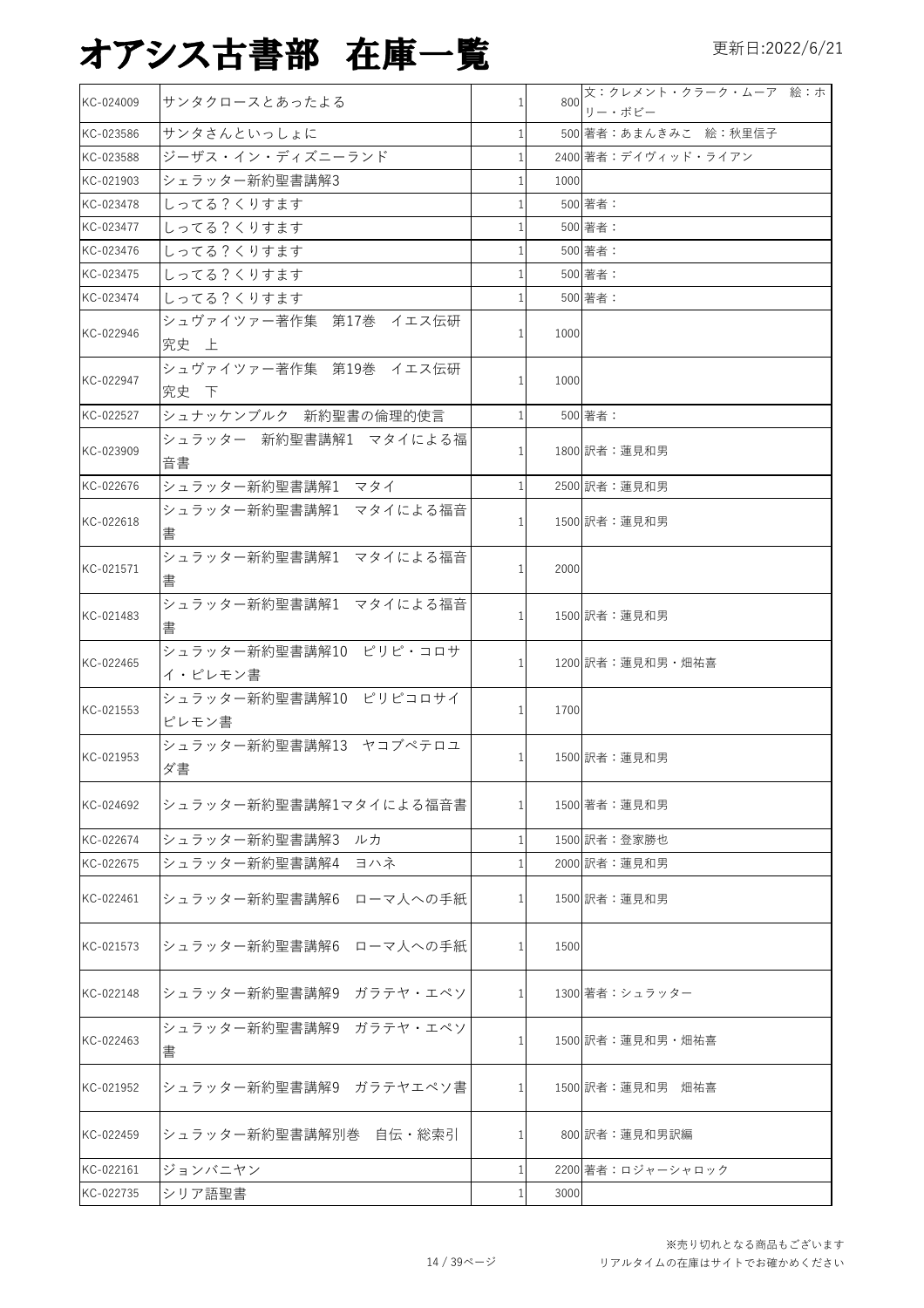| KC-022481 | シリーズ聖書から2 信仰              | $1\vert$     |      | 1000 著者: H-J ヘルミッソン        |
|-----------|---------------------------|--------------|------|----------------------------|
| KC-024928 | スイス宗教改革史研究                |              |      | 1000 著者:出村彰                |
| KC-026888 | すくいぬしイエスさまがうまれたよ          |              |      | 500 著者:ヘイリーダウン             |
| KC-023494 | せいなるよるのたからもの              |              |      | 600 著者:クドウあや               |
| KC-026815 | セル教会 ガイドブック               |              |      | 1400 著者: ライフ・ネイバー          |
| KC-026892 | ソウルサバイバー                  |              |      | 1600 著者:フィリップヤンシー          |
| KC-024989 | そのとき、被災障害者は・・・            |              |      | 800 著者:いのちのことば社            |
| KC-023099 | ソマリア語 新約聖書                |              | 300  |                            |
| KC-023093 | ソマリア語 新約聖書                |              | 300  |                            |
| KC-026889 | たいせつなきみストーリーブック           |              |      | 900 著者:                    |
| KC-026770 | ダニエル書 21                  | 1            |      | 1600 訳者:牧野留美子              |
| KC-023495 | たのしい聖書オペレッタ               |              |      | 600 著者:                    |
| KC-024816 | たましいのケア 病む人のかたわらに         |              |      | 600 著者:藤井理恵・藤井美和           |
| KC-024807 | たましいのケア 病む人のかたわらに         |              |      | 800 著者:藤井理恵・藤井美和           |
| KC-022914 | ティリッヒの人間理解                |              |      | 2000 著者:茂洋                 |
|           | ドイツ現代史とキリスト教 ナチズムから冷戦     |              |      |                            |
| KC-025836 | 体制へ                       |              |      | 2000 著者:河島幸夫               |
| KC-023130 | ドイツ語聖書                    | $\mathbf{1}$ | 1500 |                            |
| KC-026198 | ドイツ宗教改革                   |              |      | 1200 著者: 渡辺茂               |
| KC-021570 | ドイツ宗教改革史研究                |              |      | 4000 著者: Rシュトゥッペリヒ         |
| KC-025117 | ドイツ宣教師の見た明治社会             |              |      | 800 著者:C・ムンチンガー            |
| KC-023482 | どうぶつたちのクリスマスイブ            |              |      | 500 著者:ペニー・マシューズ           |
|           | トゥルナイゼン著作集 第1巻 山上の説教<br>ピ |              |      |                            |
| KC-025828 | リピ人への手紙                   |              |      | 1000 訳者:蓮見和男・池永倫明          |
| KC-025829 | トゥルナイゼン著作集 第4巻 神の言葉と教会    |              |      | 1400 訳者:池永倫明               |
| KC-022326 | トゥルナイゼン著作集2 ヤコブの手紙        |              |      | 1300 訳者:池永倫明               |
| KC-022221 | ときめき詩画集 あなたがいる            |              |      | 400 著者:星野富弘                |
| KC-026557 | ドナルド・E·ホーク われらが慕う学長       |              |      | 900 編者:『ホーク伝』を出版する会        |
| KC-024423 | ドナルド・E・ホーク われらが慕う学長       | $\mathbf{1}$ |      | 1000 編者:ホーク伝を出版する会         |
| KC-024853 | トリビュレーション・フォース            | 1            | 600  | 著者:ティム・ラヘイ/ジェリー・ジェンキ       |
|           |                           |              |      | ンズ<br>著者:ティム・ラヘイ、ジェリー・ジェンキ |
| KC-021237 | トリビュレーション・フォース            |              | 500  | ンズ                         |
| KC-021236 | トリビュレーション・フォース            |              | 500  | 著者:ティム・ラヘイ、ジェリー・ジェンキ       |
|           |                           | 1            |      | ンズ                         |
| KC-024544 | トレルチ研究 下                  | 1            |      | 1900 著者:近藤勝彦               |
| KC-022742 | ナイジェリア語聖書                 |              | 1700 |                            |
| KC-026714 | なぜキリスト教か                  |              |      | 3000 著者:古屋安雄               |
| KC-024394 | ナチへの抵抗                    |              |      | 600 著者:W・ニーメラー             |
| KC-026548 | なにがあったのくりすますのよるに          |              |      | 500 訳者:女子パウロ会              |
| KC-025516 | ニーグレン アガペーとエロース2          |              |      | 600 著者:岸千年 大内弘助            |
| KC-025515 | ニーグレン アガペーとエロース3          | 1            |      | 600 著者:岸千年 大内弘助            |
| KC-024856 | ニコライ                      | 1            | 600  | 著者:ティム・ラヘイ/ジェリー・ジェンキ<br>ンズ |
| KC-025891 | ニューマンの思想と活動 神からの呼びかけ      | 1            |      | 800 著者:L. F. バーマン          |
| KC-026887 | ハイデルベルグ信仰問答を読む            | 9            |      | 1100 著者:                   |
| KC-025300 | パイプ・オルガンと私 風の歌            |              |      | 600 著者:辻宏                  |
| KC-026811 | バイリンガル聖書 新改訳2017/ESV      | $\mathbf{1}$ |      | 5000 著者:                   |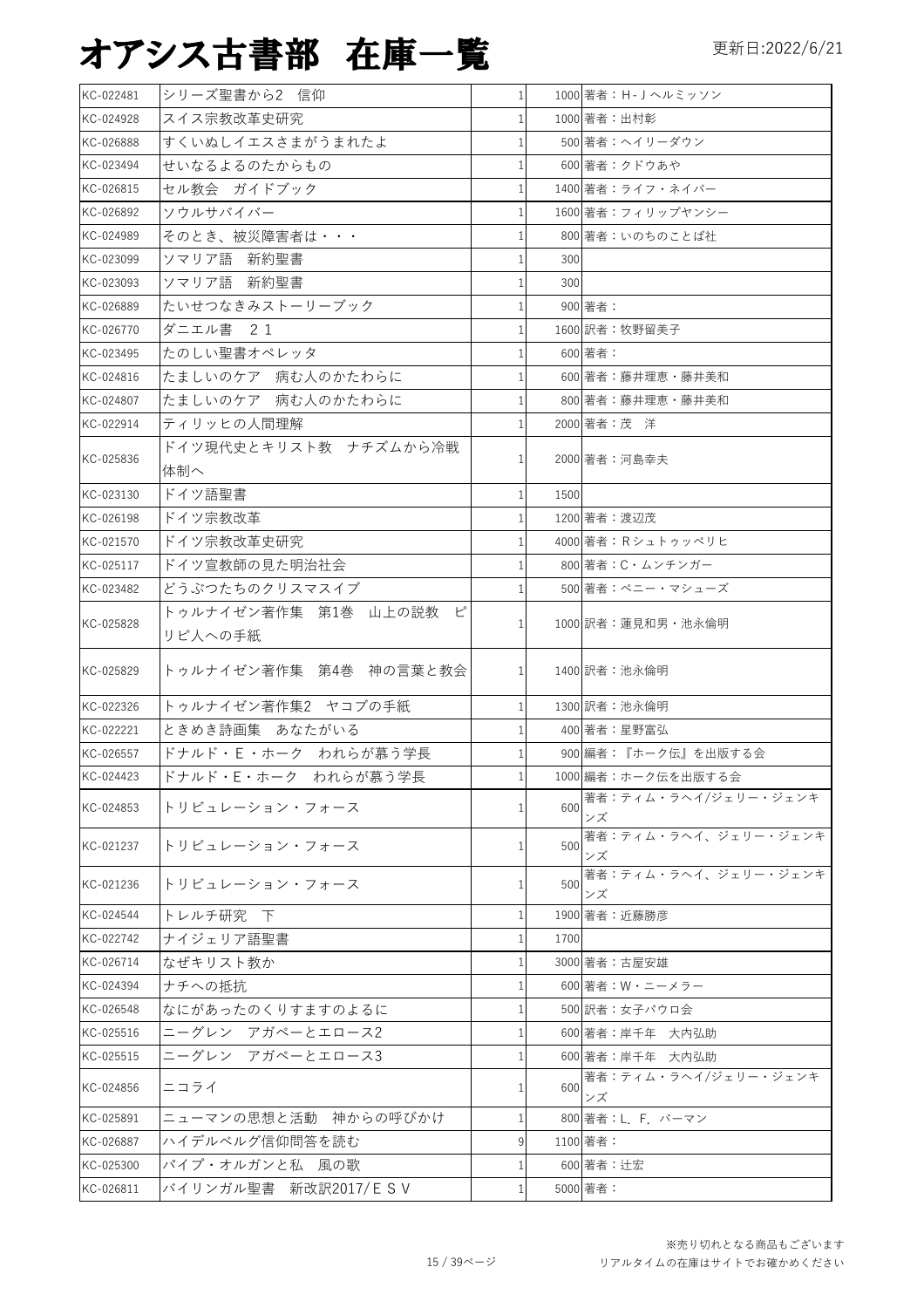| KC-024940 | パウロ その生涯と使信                       | $\mathbf{1}$ |      | 800 著者:ボルンカム                               |
|-----------|-----------------------------------|--------------|------|--------------------------------------------|
| KC-026695 | パウロの生涯                            | 1            |      | 800 著者:石原兵永                                |
| KC-024437 | パウロの生涯                            | 1            |      | 400 著者:石原兵永                                |
| KC-021524 | パウロの福音理解                          |              |      | 2000 著者: Jジースラー                            |
| KC-026791 | パスカル著作集6                          |              |      | 3000 訳者:田辺保                                |
| KC-026790 | パスカル著作集7                          |              |      | 3300 訳者:田辺保                                |
| KC-021741 | はなはだ良かった                          |              |      | 700 著者:藤巻充                                 |
| KC-022193 | バプテストの大阪地区伝道 1888-1940年           |              |      | 1500 著者:大島良雄                               |
| KC-026530 | バプテスト教会 初代から現代にいたる新約教<br>会の歴史     |              |      | 1900 著者:ジョン・T・クリスチャン                       |
| KC-026323 | バプテスマ                             | 1            |      | 1900 著者:天利信司                               |
| KC-024630 | バプテスマ                             |              |      | 1800 著者:天利信司                               |
| KC-023452 | バプテスマ                             |              |      | 900 著者:天利信司                                |
| KC-022905 | バプテスマ                             |              |      | 1000 著者:天利信司                               |
| KC-022289 | バプテスマ                             |              |      | 1200 著者:天利信司                               |
| KC-026433 | パリのマリア                            |              |      | 1000 著者:武下節子                               |
| KC-024582 | バルト初期神学の展開 1910-1931年             |              |      | 1500 著者:T・F・トーランス                          |
| KC-026756 | バルト神学研究                           |              |      | 2800 著者:菅支那                                |
| KC-026327 | ハンス フォン シューベルト 教会史綱要              |              |      | 3000 著者:井上良雄                               |
| KC-021814 | パンセ パスカル                          |              |      | 1800 訳者:由木康                                |
| KC-021547 |                                   |              |      |                                            |
|           | パンセパスカル                           |              |      | 1800 著者:由木康                                |
| KC-024722 | ハンムラビ「法典                          |              |      | 1800 著者:中田一郎                               |
| KC-024189 | ヒブル語入門                            |              |      | 800 著者:左近義慈編著                              |
| KC-021488 | ヒブル語入門                            | 1            |      | 2000 著者:左近義慈                               |
| KC-021611 | ビリーグラハム 上下巻セット                    |              |      | 3000 著者:J・C・ポラック                           |
| KC-024413 | ピリピ人への手紙                          |              |      | 600 著者:佐竹明                                 |
| KC-024688 | ピリピ人への手紙                          |              |      | 1800 著者:ヴェルナード・ボール                         |
| KC-021289 | ファイナルウィーク                         |              |      | 2000 著者: マックスクルセード                         |
| KC-021990 | ファイファー旧約の歴史                       |              |      | 5000 著者: CFファイファー                          |
| KC-021661 | フィネガン 聖書年代学                       | $\mathbf{1}$ |      | 3000 訳者:三笠宮崇仁                              |
| KC-024422 | フォーサイスと現代                         |              |      | 800 著者:A・M・ハンター                            |
| KC-026816 | フクシマのあの日・あの時を語る 石ころの叫<br>び        | 1            |      | 900 編者:福島県キリスト教連絡会                         |
| KC-026562 | フクシマを共に生きる「宣教フォーラム・福<br>島  より     |              | 1000 | 編者:福島県キリスト教連絡会、日本福音同<br>盟宣教委員会             |
| KC-021859 | ふしぎなキリスト教                         |              |      | 400 著者:橋爪大三郎 大澤真幸                          |
| KC-023445 | フリードリヒ・ユストゥス・ペーレルス 告白<br>教会の顧問弁護士 |              |      | 1500 著者:雨宮栄一                               |
| KC-025178 | ふるさとのイエス                          |              |      | 500 著者:山浦玄嗣                                |
| KC-025517 | ブルトマン著作集 聖書学論文集2 8                |              |      | 1600 著者:杉原助                                |
| KC-025496 | ブルトマン著作集新約聖書神学3―5                 |              |      | 1600 著者:川端純四郎                              |
| KC-024224 | プロテスタンティズムと伝統                     |              |      | 600 著者:赤木善光                                |
|           |                                   |              |      |                                            |
| KC-024056 | プロテスタント                           |              |      | 1500 著者:S・F・ブラウン<br>著者:R.メール、F.デルティユ、D.ロベー |
| KC-021214 | プロテスタント                           |              | 1200 | ル、G.リシャール-モラール                             |
| KC-025660 | プロテスタント 過去と未来                     |              |      | 1100 訳者:小林恵一、中谷拓士                          |
| KC-024406 | プロテスタント 過去と未来                     |              |      | 500 著者: R · メール 他                          |
| KC-024531 | ベィカー 神学事典                         | 1            |      | 2000 著者:                                   |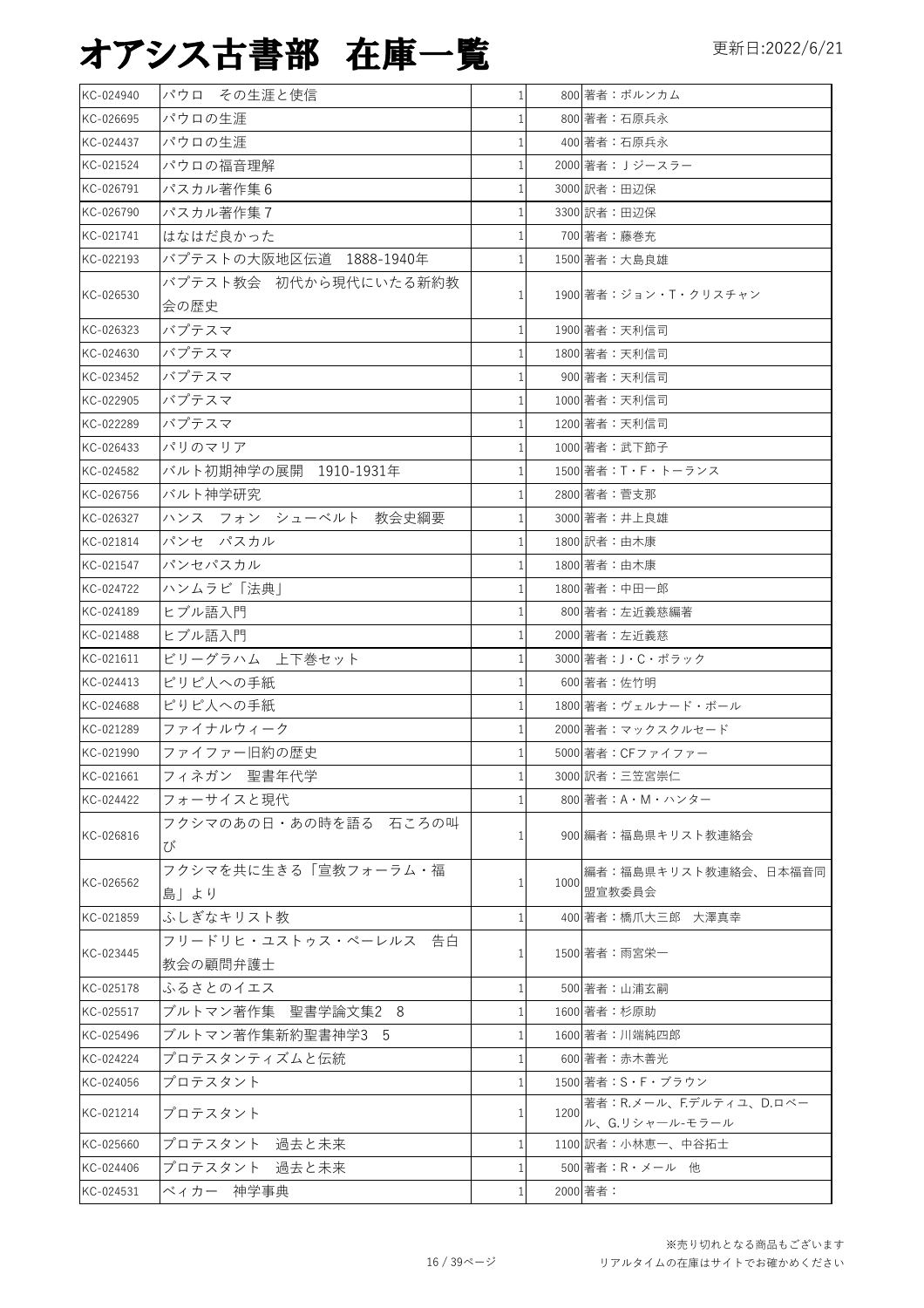| KC-023210 | ベイカー 神学事典             | $\mathbf{1}$ | 3000  |                            |
|-----------|-----------------------|--------------|-------|----------------------------|
| KC-022582 | ペテロ企岐部司祭と187殉教者列福式    | $\mathbf{1}$ | 1000  |                            |
| KC-026720 | ヘブライ人とギリシャ人の思惟        | $\mathbf{1}$ |       | 2000 著者:トーレイフ・ボーマン         |
| KC-026271 | ヘブライ人とギリシャ人の思惟        | 1            |       | 2800 著者:ボーマン               |
| KC-024159 | ヘブライ人とギリシヤ人の思惟        | 1            |       | 1500 著者:トーレイフボーマン          |
| KC-024283 | ヘルシーチャーチ              | 1            |       | 1300 著者: スティーブン・ケイラー       |
| KC-021137 | ホーリネスバンドの軌跡           | 1            | 8000  |                            |
| KC-023486 | ぼくたちのプレゼントはどこ?        | 1            |       | 700 著者:リチャード・スキャリー         |
| KC-023485 | ぼくたちのプレゼントはどこ?        | 1            |       | 700 著者:リチャード・スキャリー         |
| KC-023472 | ほしのひかった そのばんに         | 1            |       | 700 著者: わだよしおみ             |
| KC-023471 | ほしのひかった そのばんに         | 1            |       | 700 著者:わだよしおみ              |
| KC-024007 | ほしのひかったよる             | 1            |       | 500 文・絵:葉祥明                |
| KC-022260 | ホワイト選集 全11巻           |              | 10000 |                            |
| KC-026384 | ボンヘッファーと日本 E·ベートゲ80歳祝 | 1            |       | 1400 編者:村上伸・森岡巌・森野善右衛門     |
|           | 賀論文集                  |              |       |                            |
| KC-025602 | マタイによる福音              | 1            |       | 2000 著者:織田昭                |
| KC-021912 | マタイによる福音              | 1            |       | 5000 著者:織田昭                |
| KC-024979 | マタイ福音書1               | 1            |       | 600 著者: マシュー・ヘンリー          |
| KC-024978 | マタイ福音書2               | 1            |       | 600 著者: マシュー・ヘンリー          |
| KC-025321 | マタイ福音書2 マシュー・ヘンリ注解書   | 1            |       | 900 著者: マシュー・ヘンリ           |
| KC-026833 | マタイ福音書3 マシュー・ヘンリ注解書   | 1            |       | 1000 訳者: 新井明               |
| KC-025307 | マタイ福音書3 マシュー・ヘンリ注解書   | 1            |       | 700 著者: マシュー・ヘンリ           |
| KC-026832 | マタイ福音書6 マシュー・ヘンリ注解書   | $\mathbf{1}$ |       | 1400 訳者:新井明、池貝眞知子、清水貴生     |
| KC-026831 | マタイ福音書7 マシュー・ヘンリ注解書   | 1            |       | 1400 訳者:新井明、清水貴生           |
| KC-025358 | マタイ福音書と現代(1)          | 1            |       | 700 著者:島崎暉久                |
| KC-023557 | まちどおしいね クリスマス         | 1            |       | 600 編者: MAME               |
| KC-023556 | まちどおしいね クリスマス         | 1            |       | 600 編者: MAME               |
| KC-023554 | まちどおしいね クリスマス         | 1            |       | 600 編者: MAME               |
| KC-023553 | まちどおしいね クリスマス         | 1            |       | 600 編者: MAME               |
| KC-025498 | マックス・ウェーバー倫理と宗教       | 1            |       | 1800 著者:金子武蔵               |
| KC-023479 | まりあのこもりうた             | 1            |       | 500 著者:中村倫明                |
| KC-021308 | マルクス主義者とキリスト者の対話      | 1            |       | 900 編者:トーマス・W・オグレットリー      |
| KC-024215 | マルコによる福音書             | 1            |       | 2400 著者:間垣洋助               |
| KC-026739 | マルタとマリア               | 1            |       | 1800 著者:山口里子               |
| KC-026107 | みことばに聴く               |              |       | 1300 著者:松木祐三               |
| KC-022852 | みことばに聴く               | 1            |       | 1500 著者:松木祐三               |
| KC-022713 | ミャンマー語聖書              | 1            | 1600  |                            |
| KC-023842 | み言葉のわかちあい             |              |       | 1300 著者:グスタボ・グティエレス        |
| KC-024794 | み言葉の調べ 2 詩編講解         | 1            |       | 800 著者:宍戸達・宍戸好子            |
| KC-025658 | み言葉はあなたの近くに 新共同訳聖書通読の | $\mathbf{1}$ |       | 1200 著者:松田和憲               |
|           | 手引き                   |              |       |                            |
| KC-025678 | み国のわかちあい 主日の聖書黙想A年    | 1            |       | 1300 著者:グスダボ・グティエレス        |
| KC-025367 | メサイアとクリスマスのうた         | 1            |       | 800 編者:デイヴィッド・ウィルコックス      |
| KC-026775 | メンターとして仕える            | 1            |       | 1000 著者:ベンジャミン・ウォン         |
| KC-026387 | やすらぎの贈り物              | 1            | 500   | 著者:ジョセフ・カーディナル・バーナー<br>ディン |
| KC-022327 | ユダヤ教とヘレニズム            | 1            |       | 9500 著者: Mヘンゲル             |
| KC-025968 | ユダヤ人の歴史               | 1            |       | 600 著者:シーセル・ロス             |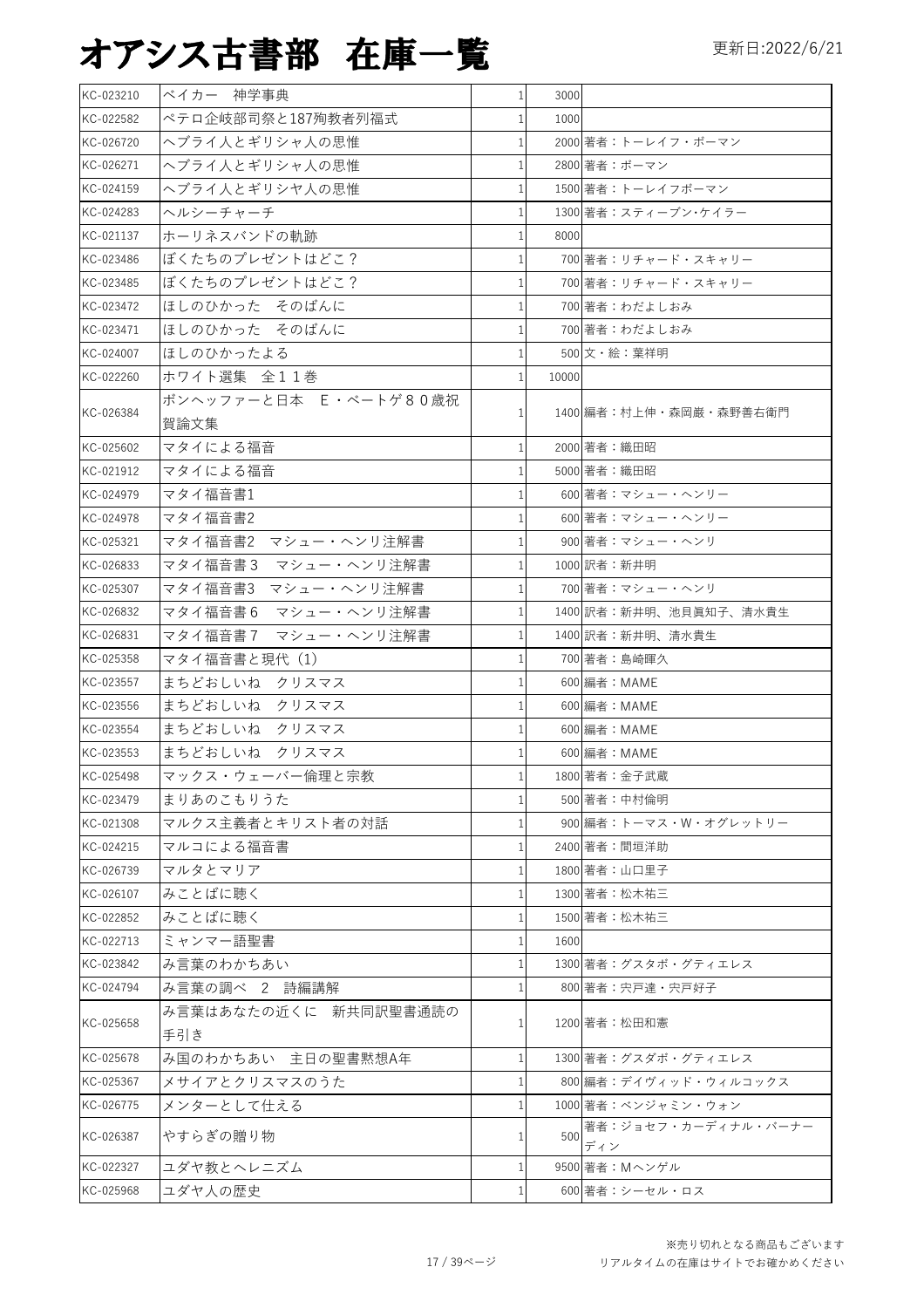| KC-021121 | ユダヤ人の歴史                 |          | 1000 著者:シャーセルロス              |
|-----------|-------------------------|----------|------------------------------|
| KC-025980 | ユダヤ民族史1 古代篇1            |          | 1000 著者: A · マラマット/H · タドモール |
|           | ユリウス・カエサルルビゴン以後ローマ人の物   |          |                              |
| KC-026193 | 語5                      |          | 2000 著者:塩野七生                 |
|           | ユリヤのように 私は変わる あなたも変わる   |          |                              |
| KC-025369 | 日本が変わる                  |          | 800 編者:エリヤ会出版委員会             |
| KC-022251 | ヨーロッパ・ユダヤ人の絶滅 全2巻       |          | 10000 著者:ラウルヒルバーグ            |
| KC-024669 | よくわかるキリスト教@インターネット      |          | 800 著者:小原克博・野本真也             |
| KC-023769 | ヨシュア記講義                 |          | 1000 著者: 山岸登                 |
|           | ヨセフス・ヘレニズム・ブライズム 1~4巻   |          |                              |
| KC-022958 | セット                     |          | 6000 著者:LHフェルトマン・秦剛平         |
| KC-026872 | ヨハネによる福音書               |          | 1000 著者: M · C · テイニ         |
| KC-024415 | ヨハネによる福音書 上巻            |          | 1000 著者佐竹明                   |
|           | ヨハネに見る手紙牧会 その深さ、広さ、豊か   |          |                              |
| KC-025236 | さ                       |          | 1000 著者:宮村武夫                 |
| KC-023033 | ヨハネ福音書におけるイエスの受難        |          | 700 著者:ドナルドシニア               |
| KC-026186 | ヨハネ傳講義                  |          | 800 著者:ビー・エフ・バックストン          |
| KC-025175 | ヨブ記                     |          | 1000 著者:中澤洽樹                 |
| KC-026774 | 12<br>ヨブ記               |          | 3200 訳者:滝沢陽一                 |
| KC-026502 | ヨブ記研究・法の神学              |          | 1500 著者:浅野順一                 |
| KC-026676 | ヨブ記研究·法の神学 浅野順一著作集8     |          | 2000 編者:浅野順一著作集刊行会           |
| KC-022525 | ヨブ記註解                   |          | 1000 著者:関根正雄                 |
| KC-021299 | ヨブ記註解                   |          | 1000 著者:関根正雄                 |
| KC-025219 | ヨブ記註解3                  |          | 500 著者:淺野順一                  |
| KC-021542 | ヨブ記註解1・3セット             |          | 2000 著者:浅野順一                 |
| KC-024366 | ヨヘネ福音書下                 |          | 1100 著者: 白井きく                |
| KC-023510 | ルーちゃんとクリスマスツリー          |          | 700 著者:下村明香                  |
| KC-023034 | ルカ福音書におけるイエスの受難         |          | 700 著者:ドナルドシニア               |
| KC-024551 | ルカ文学の構造 定型·主題·文学類型      |          | 2000 著者: C·H·タルバート           |
| KC-024588 | ルターからキェルケゴールまで          |          | 500 著者:J・ペリカン                |
| KC-025507 | ルターと現代                  |          | 400 著者:倉松功                   |
| KC-026127 | ルター研究 第4巻 <1988年>       |          | 1500 編者:日本ルーテル神学大学ルター研究所     |
| KC-026250 | ルター研究第1巻                |          | 1900 著者:日本ルーテル神学大学ルター研究所     |
| KC-026247 | ルター研究第2巻                |          | 1200 著者:岸千年・北森嘉蔵             |
| KC-026251 | ルター研究第3巻                |          | 1500 著者:日本ルーテル神学大学ルター研究所     |
| KC-026248 | ルター研究第4巻                |          | 2400 著者:日本ルーテル神学大学ルター研究所     |
| KC-026249 | ルター研究第5巻                |          | 2400 著者:日本ルーテル神学大学ルター研究所     |
| KC-023392 | ルター神学の再検討               |          | 1800 著者:倉松功                  |
| KC-026871 | レビ紀                     |          | 1500 著者:S・H・ケロッグ             |
| KC-026834 | レビ記1·2巻セット              |          | 2700 訳者:加納政弘                 |
| KC-025244 | レビ記3 ケンブリッジ旧約聖書注解       |          | 800 著者:J・R・ポーター              |
| KC-023766 | レビ記講義 NO. 4             |          | 1400 著者:                     |
| KC-024589 | ローマ書講解説教 3  9章1節-16章27節 |          | 1000 著者:竹森満佐一                |
| KC-026726 | ローマ人の物語7悪名高き皇帝たち        | $1\vert$ | 2000 著者:塩野七生                 |
| KC-024156 | ローマ人への手紙                |          | 1000 著者:小西芳之助                |
| KC-021870 | ローマ人への手紙 現代へのメッセージ      | $1\vert$ | 2500 著者:大木英夫                 |
| KC-022408 | ローマ人への手紙 上下セット          |          | 1000 著者: W.T.デイトン            |
| KC-021345 | わが主の御顔                  |          | 1000 著者:ポーロSリース              |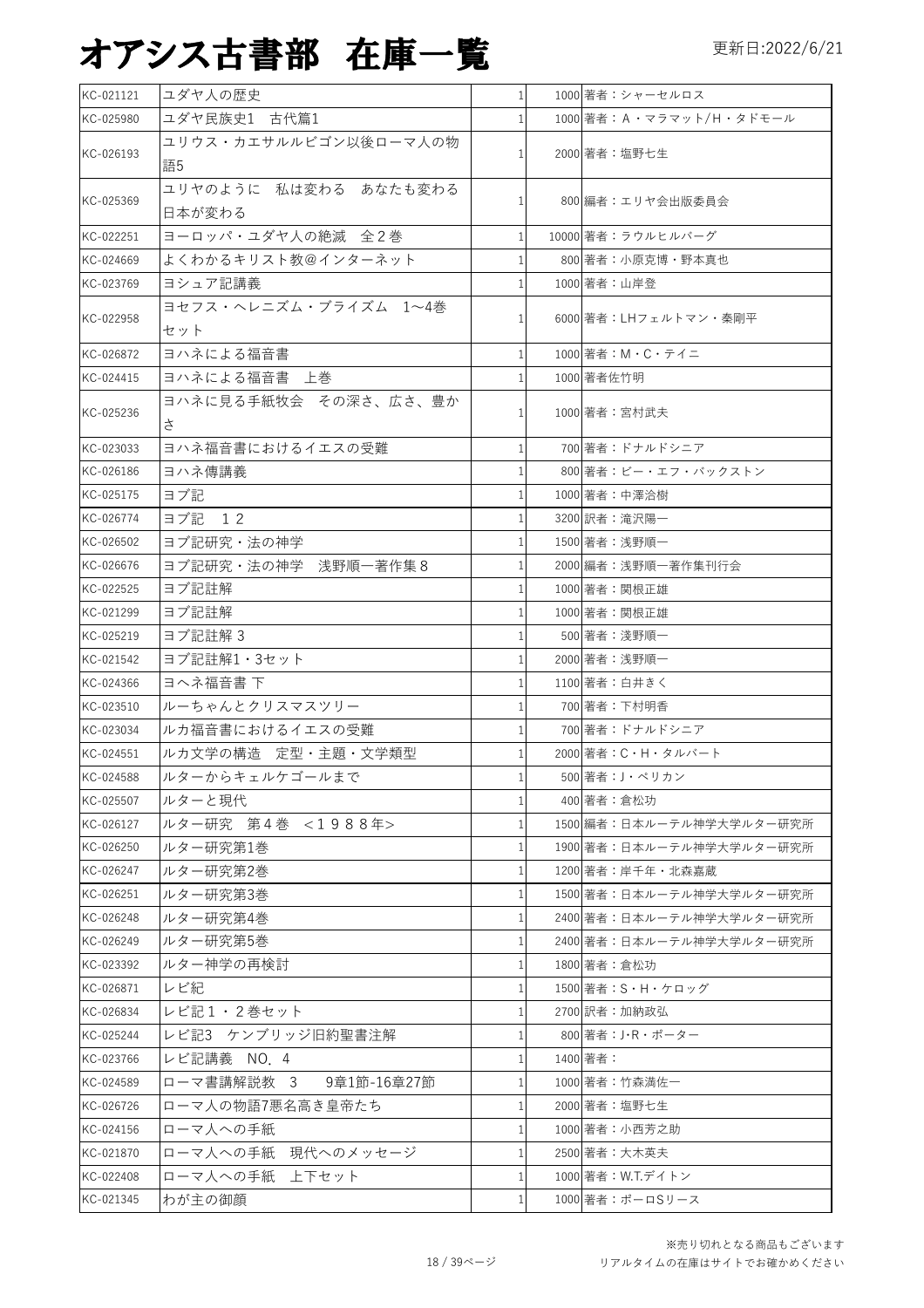| KC-026284 | わたくしたちの『信条集』                   | $\mathbf{1}$ |      | 900 編者:磯部理一郎            |
|-----------|--------------------------------|--------------|------|-------------------------|
| KC-026876 | わたしはいつもあなたとともに                 |              |      | 1200 著者: サラヤング          |
| KC-024587 | われらイエスを知るや 1~3巻セット             |              |      | 4500 著者:A・シュラッター        |
| KC-024534 | われらの祈り                         |              |      | 2000 著者:                |
| KC-026174 | われらの主の山上の説教について (1)            |              |      | 800 著者:ジョン・ウェスレー        |
| KC-023847 | 愛とパンと自由を                       |              |      | 600 著者: Eカルデナル          |
| KC-024704 | 愛と孤独                           |              |      | 400 著者:現代日本キリスト教文学全集    |
| KC-023414 | 愛の歌                            |              |      | 800 著者:リチャード・ロル         |
| KC-024433 | 愛の祭典 クリスマスアンソロジー               |              |      | 300 編者:山北宣久             |
| KC-026393 | 愛肉の信仰                          |              |      | 800 著者:隅谷三喜男            |
| KC-025548 | 悪霊を捕虜とせよ!                      |              |      | 800 著者:滝元順              |
| KC-024168 | 按手礼シンポジウム 報告書・資料集              |              |      | 1000 著者:                |
| KC-022519 | 偉大なる忍耐・書簡抄                     |              |      | 500 著者:                 |
| KC-024721 | 異教としてのキリスト教                    |              |      | 800 著者:松原秀一             |
|           | 衣更えするキリスト教 日本にたいする神の経          |              |      |                         |
| KC-026017 | 綸                              |              |      | 1000 著者:有賀寿             |
| KC-026019 | 医学とキリスト教の連携                    |              |      | 2000 著者:エイトケン、フラー、ジョンソン |
| KC-023820 | 羽仁もと子 著作集 教育30年 第18巻           |              |      | 250 著者:羽仁もと子            |
| KC-023822 | 羽仁もと子 著作集 信仰篇 第15巻             |              |      | 250 著者:羽仁もと子            |
|           |                                |              |      |                         |
| KC-023819 | 羽仁もと子 著作集 真理のかがやき 第21巻         | 1            |      | 400 著者:羽仁もと子            |
| KC-023818 | 羽仁もと子 著作集 人間篇 第1巻              |              |      | 200 著者:羽仁もと子            |
| KC-023330 | 羽仁もと子著作集 第十五巻<br>信仰篇           |              |      | 500 著者:羽仁もと子            |
| KC-023329 | 羽仁もと子著作集 第十四巻 半生を語る            |              |      | 500 著者:羽仁もと子            |
| KC-021676 | 影の国よ、さようなら                     |              |      | 1000 著者:ブライアンジブリー       |
| KC-025465 | 永遠の支え                          |              |      | 500 著者:大野恵正             |
| KC-025118 | 英学と宣教の諸相                       |              |      | 1500 著者:小林功芳            |
| KC-026459 | 英学者本田増次郎の生涯                    |              |      | 3400 著者:長谷川勝政           |
| KC-026821 | 援助者とカウンセリング                    |              |      | 2300 著者:工藤信夫            |
| KC-022849 | 援助者とカウンセリング                    |              |      | 2000 著者:工藤信夫            |
| KC-021823 | 援助者とカウンセリング                    |              |      | 3500 著者:工藤信夫            |
| KC-021612 | 援助者とカウンセリング                    |              |      | 2000 著者:工藤信夫            |
| KC-026609 | 遠藤周作と探偵小説 痕跡と追跡の文学             |              |      | 1900 著者:金承哲             |
| KC-026826 | 21世紀中国の教会と市民社会のための<br>王道<br>神学 |              |      | 1500 著者:王艾明             |
| KC-021391 | 王様の招待                          |              |      | 600 著者:金暎淑              |
| KC-024690 | 恩恵と人格                          |              |      | 800 著者:J・オーマン           |
| KC-021583 | 恩恵と人格                          |              |      | 1500 著者:J・オーマン          |
| KC-025604 | 恩師言内村鑑三言行録                     |              |      | 1500 著者:齋藤宗治郎           |
| KC-024939 | 恩寵と類比                          |              |      | 1000 著者:大崎節郎            |
| KC-023903 | 加藤常昭説教全集8 マタイによる福音書3           |              |      | 1900 著者:加藤常昭            |
| KC-025692 | 加藤常昭説教全集9 マタイによる福音書4           |              |      | 2300 著者:加藤常昭            |
| KC-021434 | 嘉信1                            |              | 1000 |                         |
| KC-021431 | 嘉信2                            |              | 1000 |                         |
| KC-021433 | 嘉信3                            |              | 1000 |                         |
| KC-021432 | 嘉信4                            |              | 1000 |                         |
| KC-021430 | 嘉信5                            |              | 1000 |                         |
|           |                                |              |      |                         |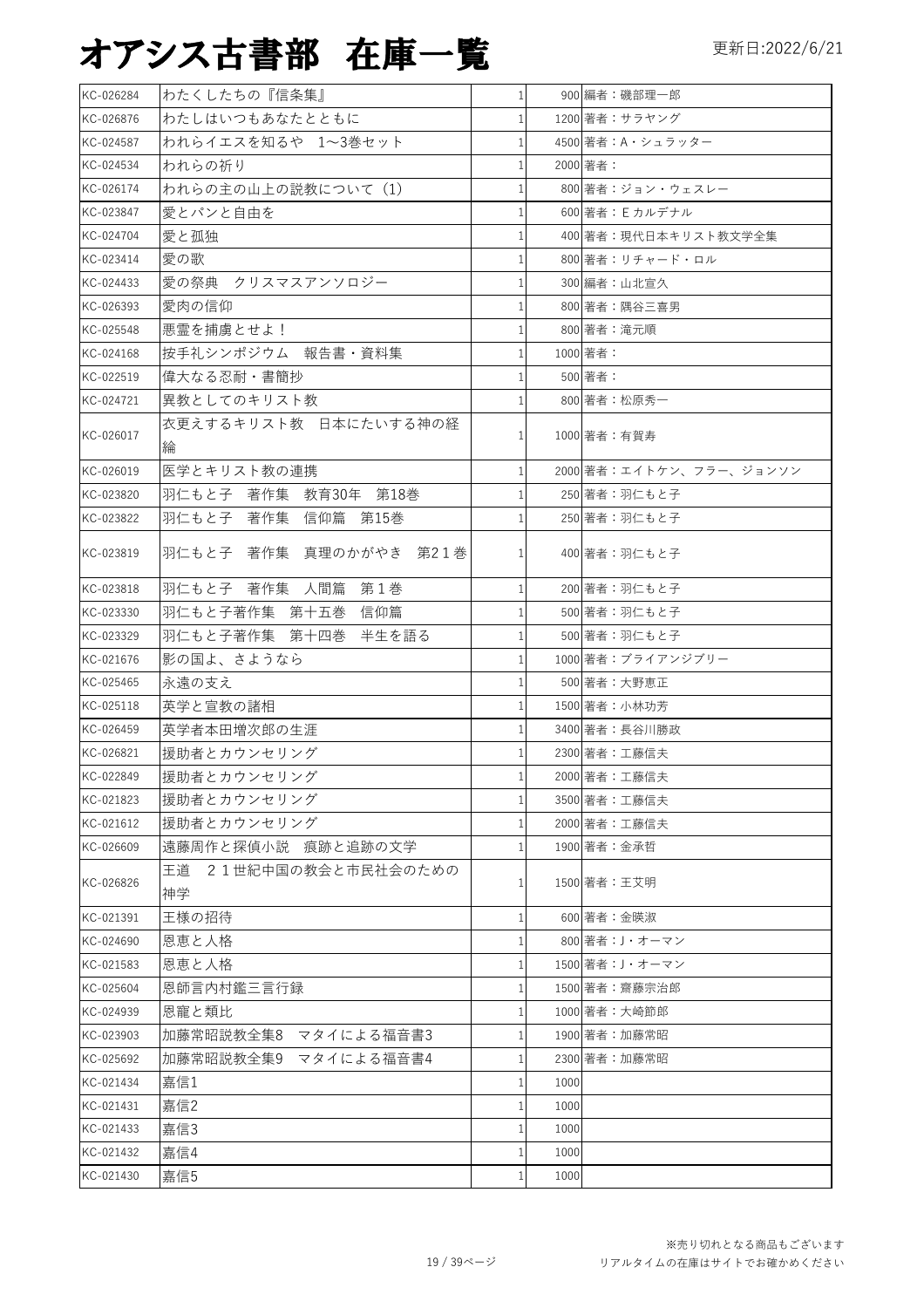| KC-026013 | 科学的自然像と人間観 現代において宗教は可  | 1              |      | 600 著者: D · M · マッカイ |
|-----------|------------------------|----------------|------|----------------------|
|           | 能か                     |                |      |                      |
| KC-025487 | 火焔の人                   | 1              |      | 500 著者:松本汎人          |
| KC-022231 | 花と子どもと神の国              | 1              |      | 1200 著者:大串元亮         |
| KC-022762 | 花の詩画集 あなたの手のひら         | 1              |      | 800 著者:星野富弘          |
| KC-026732 | 花よりも小さく                | 1              |      | 700 著者:星野富弘          |
| KC-023991 | 花よりも小さく                |                |      | 400 著者:星野富弘          |
| KC-021480 | 賀川豊彦全集15               |                |      | 1200 著者:賀川豊彦         |
| KC-021479 | 賀川豊彦全集19               |                |      | 1200 著者:賀川豊彦         |
| KC-021478 | 賀川豊彦全集24               | $\mathbf{1}$   |      | 1200 著者:賀川豊彦         |
| KC-026359 | 解釈学的神学                 |                |      | 2200 著者:小田垣雅也        |
| KC-022201 | 改訂 讃美歌 試用版             | 1              |      | 700 編者:讃美歌委員会        |
| KC-024532 | 改訂新版 聖書ハンドブック          |                |      | 2000 著者:ヘンリー・H・ハーレイ  |
| KC-023631 | 改訂版 旧約新約 聖書時代史         |                |      | 1900 著者:山我哲雄 佐藤研     |
| KC-022238 | 絵本が育てる子どもの心            |                |      | 600 著者:松居直           |
| KC-026804 | 概説 新約聖書の神学             |                |      | 2900 著者:チャールズ・C・ライリー |
|           |                        |                |      | 著者:シャロン・フィッシュ ジュディス・ |
| KC-024995 | 看護のなかの宗教的ケア            | 1              | 800  | シェリー                 |
| KC-021674 | 看護のなかの宗教的ケア            | 1              | 1000 |                      |
| KC-023022 | 関根正雄著作集 第11巻           |                |      | 3300 著者:関根正雄         |
| KC-023537 | 関根正雄著作集 第一巻 聖書の信仰      |                |      | 1500 著者:関根正雄         |
| KC-023540 | 関根正雄著作集 第二巻 聖書と現代      | 1              |      | 1700 著者:関根正雄         |
| KC-023984 | 韓国キリスト教 神学思想史          | $\mathbf{1}$   |      | 1800 著者:柳東植          |
| KC-024409 | 韓国キリスト教神学思想史           | $\mathbf{1}$   |      | 1000 著者:柳東植          |
| KC-021145 | 韓国とキリスト教の受難と抵抗         | 1              |      | 3000 著者:韓国基督教歴史研究所   |
| KC-025826 | 韓国の民衆宗教とキリスト教          | $\mathbf{1}$   |      | 1700 著者:趙載国          |
| KC-021935 | 韓国強制併合から100年           | 1              |      | 1000 著者:             |
| KC-024169 | 岩手靖国違憲訴訟戦いの記録          | $\mathbf{1}$   |      | 1000 著者:             |
| KC-023399 | 岩波 イスラーム辞典             | $\mathbf{1}$   |      | 5000 著者:             |
| KC-024325 | 基督教の起源 上下巻セット          | $\mathbf{1}$   |      | 2000 著者:山谷省吾         |
| KC-026504 | 基督教全史                  | 1 <sup>1</sup> |      | 3200 著者: E.E.ケァンズ    |
| KC-023205 | 基督教全史                  |                |      | 2500 著者: EEケァンズ      |
| KC-022972 | 基督教全史                  |                |      | 2000 著者: E.E.ケァンズ    |
| KC-026007 | 基督教全史 初代から現代まで         |                |      | 3000 著者: E. E. ケァンズ  |
| KC-025868 | 基督教全史 初代から現代まで         | 1              |      | 5000 著者: E. E. ケァンズ  |
| KC-026253 | 基督教全史初代から現代まで          |                |      | 3200 著者: E. E. ケァンズ  |
| KC-025520 | 基督教全史初代から現代まで          |                |      | 2000 著者: E.E.ケァンズ    |
| KC-021699 | 希望の神                   | 1              |      | 1000 著者:喜田川信         |
| KC-021851 | 帰りこぬ風                  |                |      | 500 著者:三浦綾子          |
| KC-026124 | 祈りの園に導かれて              |                |      | 1000 著者:杉本勉          |
| KC-021652 | 祈りの風                   |                |      | 1000 著者:安藤仲市         |
| KC-021886 | 輝くホーリネス 朝比奈寛説教選集 第3巻   |                |      | 1500 著者:朝比奈寛         |
| KC-024700 | 犠牲と奉仕                  |                |      | 400 著者:現代日本キリスト教文学全集 |
| KC-023432 | 宮村武夫著作 1 愛の業としての説教     |                |      | 900 著者:宮村武夫          |
|           | 宮村武夫著作 6 主よ、汝の十字架をわれ恥ず |                |      |                      |
| KC-023434 | まじ                     |                |      | 1000 著者:宮村武夫         |
| KC-023004 | 宮村武夫著作1 愛の業としての説教      | 1              |      | 1000 著者:宮村武夫         |
| KC-022545 | 宮村武夫著作1 愛の業としての説教      | 1              |      | 1000 著者:宮村武夫         |
|           |                        |                |      |                      |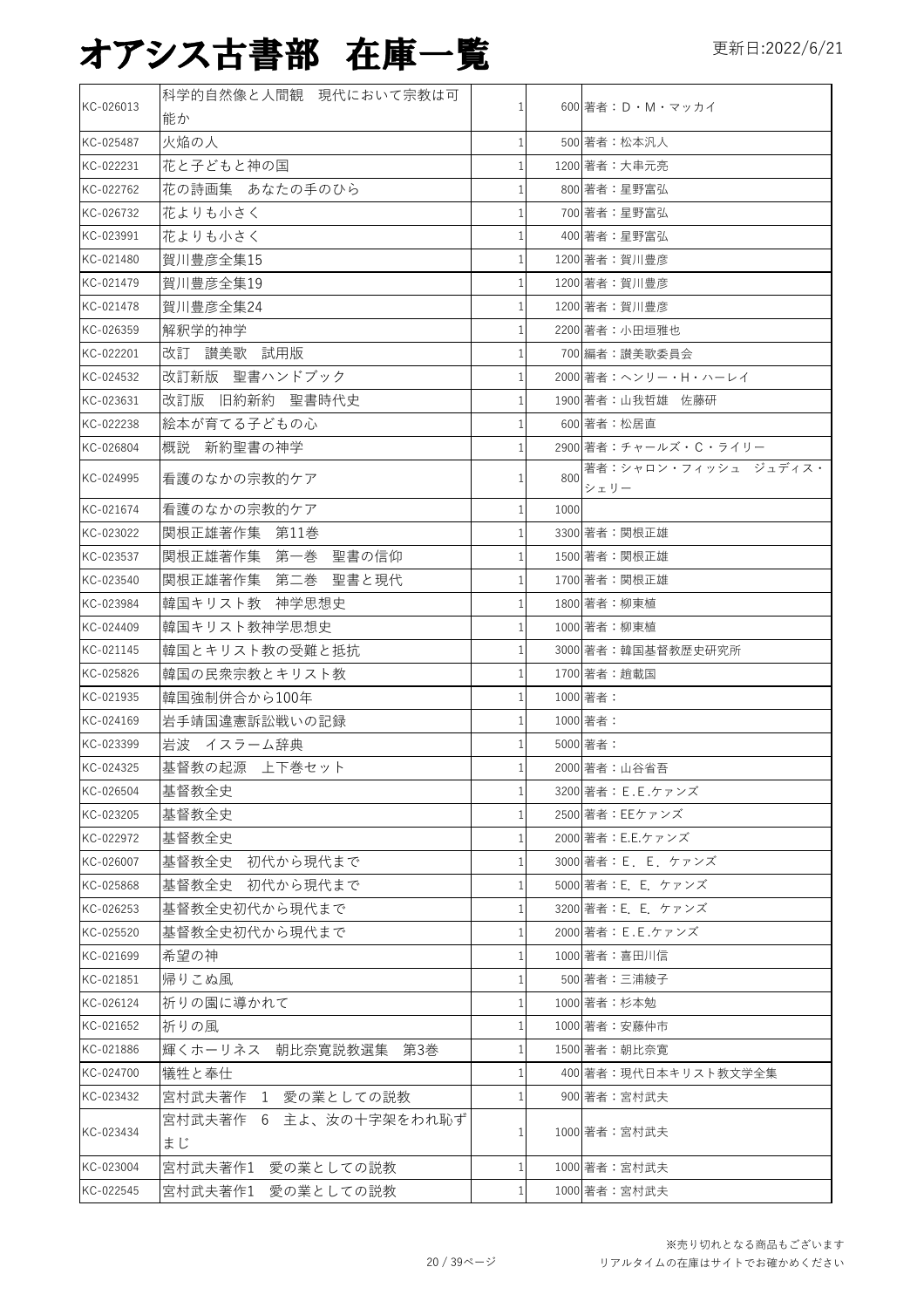| KC-023007 | 宮村武夫著作2 礼拝に生きる民             | $1\vert$     |          |                       |
|-----------|-----------------------------|--------------|----------|-----------------------|
| KC-022544 |                             |              |          | 1000 著者:宮村武夫          |
|           | 宮村武夫著作2 礼拝に生きる民             | $\mathbf{1}$ |          | 1000 著者:宮村武夫          |
| KC-022543 | 宮村武夫著作5 神から人へ・人から神へ         | 1            |          | 1000 著者:宮村武夫          |
| KC-022542 | 宮村武夫著作6 主よ、汝の十字架をわれ恥ずま<br>Ľ | 1            |          | 1000 著者:宮村武夫          |
| KC-025473 | 宮村武夫著作7                     | $\mathbf{1}$ |          | 1000 著者:宮村武夫          |
| KC-024927 | 宮田光雄集 聖書の信仰                 | 1            |          | 1000 著者:宮田光雄          |
| KC-024921 | 宮田光雄集 聖書の信仰                 | $\mathbf{1}$ |          | 1000 著者:宮田光雄          |
| KC-023544 | 宮田光雄集〈聖書の信仰〉1 信仰案内          | $\mathbf{1}$ |          | 1200 著者:宮田光雄          |
| KC-023543 | 宮田光雄集〈聖書の信仰〉3 聖書を読む         | 1            |          | 1200 著者:宮田光雄          |
| KC-026288 | 救済の神学                       | $\mathbf{1}$ |          | 2700 著者:佐藤敏夫          |
| KC-023245 | 救済史の神学                      |              |          | 3000 著者:山本和           |
| KC-024474 | 救霊の動力                       |              |          | 700 著者:パゼット・ウイルクス     |
| KC-026205 | 旧約の霊想                       |              |          | 1400 著者:いのちのことば社      |
| KC-021099 | 旧約の霊想                       | $\mathbf{1}$ |          | 1200 著者: W.G.ムーアヘッド   |
| KC-024667 | 旧約の霊想 旧約聖書概説                |              |          | 2000 著者:W・G・ムーアヘッド    |
| KC-026715 | 旧約宗教の特質                     |              |          | 1000 著者: N. H. スネイス   |
| KC-022540 | 旧約宗教の特質                     |              |          | 1000 著者:N・H・スネイス      |
| KC-021221 | 旧約宗教の特質                     |              |          | 1000 著者: N.H.スネイス     |
| KC-021220 | 旧約宗教の特質                     |              |          | 1000 著者: N.H.スネイス     |
| KC-026671 | 旧約神学研究1 浅野順一著作集2            |              |          | 1500 編者:浅野順一著作集刊行会    |
| KC-026673 | 旧約神学研究 2 浅野順一著作集 6          |              |          | 2000 編者:浅野順一著作集刊行会    |
| KC-025019 | 旧約聖書 5 サムエル記                | 1            | 1400 著者: |                       |
| KC-025644 | 旧約聖書1 創世記~申命記               | 1            |          | 800 訳者:共同訳聖書実行委員会     |
| KC-025645 | 旧約聖書2 ヨシュア記~エステル記           | 1            |          | 800 訳者:共同訳聖書実行委員会     |
| KC-025646 | 旧約聖書3 ヨブ記~雅歌                | 1            |          | 700 訳者:共同訳聖書実行委員会     |
| KC-025647 | 旧約聖書4<br>イザヤ書~マラキ書          |              |          | 800 著者:共同訳聖書実行委員会     |
| KC-021428 | 旧約聖書における創造と救い               | $\mathbf{1}$ |          | 2000 著者:柏井宣夫          |
| KC-023063 | 旧約聖書の時代                     | 1            |          | 1000 著者:小嶋潤           |
| KC-026225 | 旧約聖書の緒論                     | $1\vert$     |          | 1500 著者: エドワード・ヤング    |
| KC-022123 | 旧約聖書の人びと<br>3               | 1            |          | 1000 著者:F.ジェイムズ       |
| KC-022122 | 旧約聖書の人びと<br>4               | 1            |          | 1000 著者: F.ジェイムズ      |
| KC-026523 | 旧約聖書の探求                     |              |          | 2000 著者: W. T. パーカイザー |
| KC-024640 | 旧約聖書の探求                     | 1            |          | 1600 編者: W・T・パーカイザー   |
| KC-024603 | 旧約聖書の探求                     |              |          | 2000 編者: W·T·パーカイザー   |
| KC-022157 | 旧約聖書の探求                     | $\mathbf{1}$ |          | 500 著者: Wパーカイザー       |
| KC-026356 | 旧約聖書の歴史文学 伝承史的研究            |              |          | 4000 著者:M. ノート        |
| KC-021423 | 旧約聖書解釈学の諸問題                 |              |          | 2000 著者:Cヴェスターマン      |
| KC-026724 | 旧約聖書概観                      |              |          | 2200 著者: サムエル・J・シュルツ  |
| KC-024523 | 旧約聖書概論                      | 1            |          | 1000 著者:高橋虔・山崎亨       |
| KC-023269 | 旧約聖書学と共に 下                  |              |          | 1000 著者:関根正雄          |
| KC-025897 | 旧約聖書講解 上巻・下巻セット             | 1            |          | 3000 著者:米田豊           |
| KC-026727 | 旧約聖書緒論                      |              |          | 1500 著者:エドワード・ヤング     |
| KC-026696 | 旧約聖書緒論                      |              |          | 2000 著者:エドワード・ヤング     |
| KC-026254 | 旧約聖書神学1                     |              |          | 4000 著者:G・フォン・ラート     |
| KC-025499 | 旧約聖書神学1 イスラエルの歴史伝承の神学       |              |          | 2000 著者:G・フォン・ラート     |
|           | 旧約聖書神学1・2 イスラエルの歴史伝承の神      |              |          |                       |
| KC-025875 | 学 2巻セット                     | $\mathbf{1}$ |          | 7500 著者:G・フォン・ラート     |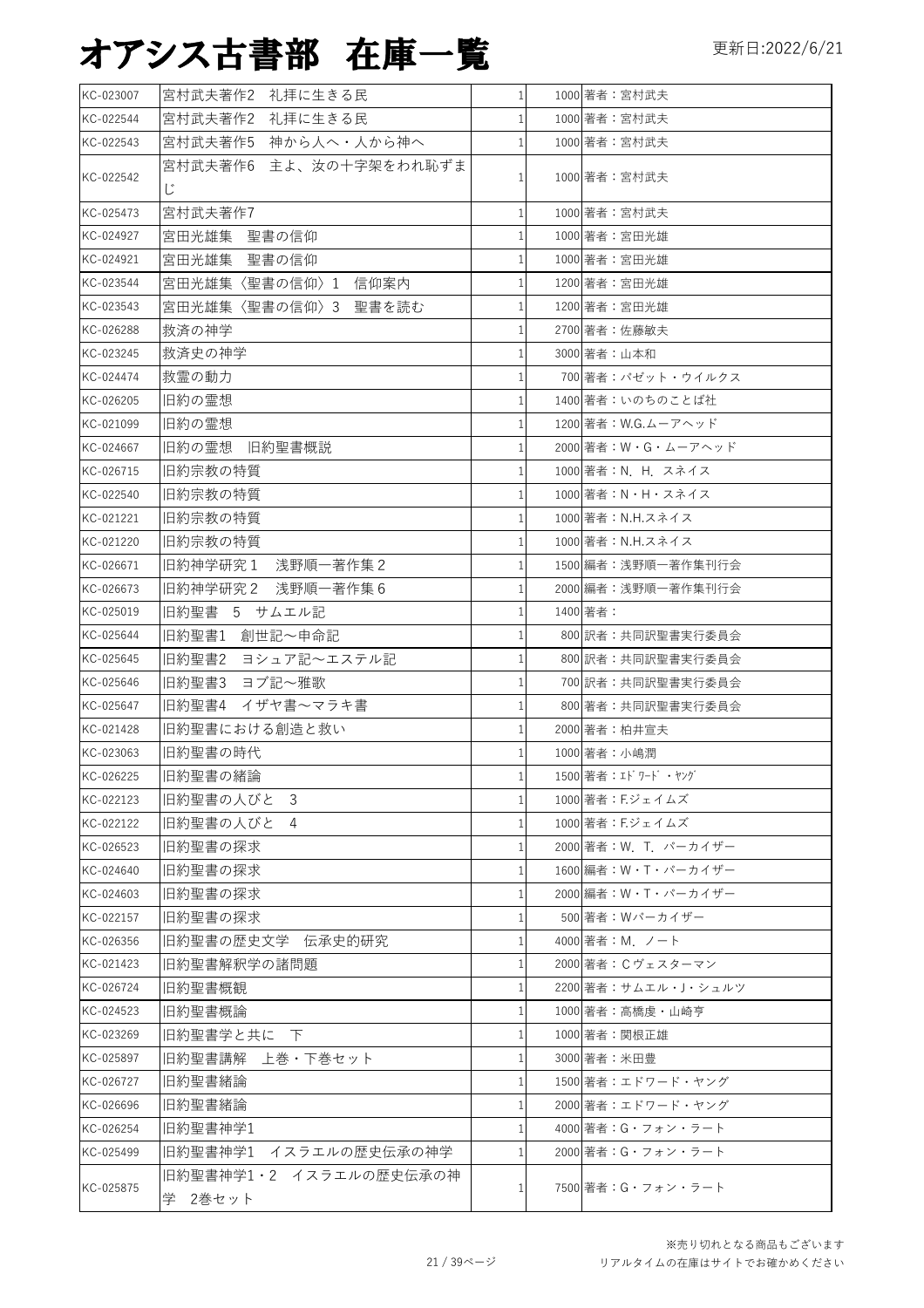| KC-025211 | 旧約聖書神学1イスラエルの歴史伝承の神学         | $1\vert$       |      | 3000 著者: G・フォン・ラート                     |
|-----------|------------------------------|----------------|------|----------------------------------------|
| KC-026324 | 旧約聖書神学2 イスラエルの預言者的伝承の        | $\mathbf{1}$   |      | 4000 著者:G・フォン・ラート                      |
|           | 神学                           |                |      |                                        |
| KC-024529 | 旧約聖書神学概説                     | $\mathbf{1}$   |      | 1200 著者: TH · C · フリーゼン                |
| KC-022678 | 旧約聖書神学概説                     | $\mathbf{1}$   |      | 2000 著者: TH.C.フリーゼン                    |
| KC-021964 | 旧約聖書神学概説                     | $\mathbf{1}$   |      | 3000 著者: THCフリーゼン                      |
| KC-025495 | 旧約聖書神学要綱                     | $\mathbf{1}$   |      | 3000 著者: W.ツィンマリ                       |
| KC-024826 | 旧約聖書物語                       | $\mathbf{1}$   |      | 800 著者:犬養道子                            |
| KC-026758 | 旧約聖書略解                       | $\mathbf{1}$   | 700  | 編者:手塚儀一郎、浅野順一、左近義慈、<br>山?亨、松田明三郎、船水衛司、 |
| KC-026495 | 旧約聖書略解                       | 1              |      | 2000 著者:日本基督教団出版局                      |
| KC-025479 | 旧約聖書略解                       | 1              |      | 1600 著者:日本基督教団出版局                      |
| KC-022965 | 旧約聖書略解                       | 1 <sup>1</sup> | 1000 |                                        |
| KC-022494 | 共観福音書概説                      | $\mathbf{1}$   |      | 800 著者:高橋三郎                            |
| KC-025161 | 共同の宣教に召されて                   | 1              |      | 600 著者:聖公会・ルーテル共同委員会                   |
| KC-021728 | 共同体 ゆるしと祭りの場                 | $\mathbf{1}$   |      | 1000 著者:ジャンバニエ                         |
| KC-024907 | 教会                           | 1              |      | 800 著者:井ノ川勝                            |
| KC-026244 | 教会とはだれか                      | $\mathbf{1}$   |      | 2100 著者:石居正己                           |
| KC-025593 | 教会の改革的形成                     | 1              |      | 700 著者: D・ブローシュ                        |
| KC-022089 | 教会の苦悩                        | 1              |      | 1000 著者: Hティーリケ                        |
| KC-022855 | 教会の再発見                       | $\mathbf{1}$   |      | 1000 著者:ウィロークリークチャーチ                   |
| KC-024186 | 教会の信仰                        | $\mathbf{1}$   |      | 1500 著者:M.ユージン.オスターヘーベン                |
| KC-026266 | 教会建築                         | 1              |      | 5000 著者:高橋保行・土居吉正                      |
| KC-026281 | 教会史概論                        | $\mathbf{1}$   |      | 1200 著者: W. V. レーヴェニヒ                  |
| KC-022916 | 教会史概論                        | $\mathbf{1}$   |      | 3600 著者: W.v.レーヴェニヒ                    |
| KC-024584 | 教義学講座 1 教義学要綱                | 1              |      | 2000 編者:佐藤敏夫・高尾利数                      |
| KC-024517 | 教義学講座2 教義学の諸問題               | 1              |      | 2000 著者:                               |
| KC-026407 | 橋をつくるために 現代世界の諸問題をめぐる<br> 対話 | 1 <sup>1</sup> | 1600 | 著者:教皇フランシスコ/ドミニック・ヴォ<br>ルトン            |
| KC-024911 | 極みまでの愛                       | 1 <sup>1</sup> |      | 800 著者:藤巻允                             |
| KC-021753 | 極みまでの愛                       | $\mathbf{1}$   |      | 1200 著者:藤巻充                            |
| KC-024741 | 近日日本のプロテスタント神学               | 1              |      | 700 著者: C · H · ジャーマニー                 |
| KC-025841 | 苦しみ 聖書から-3                   | 1              |      | 1300 著者:吉田泰・鵜殿博喜                       |
|           | 苦難からの解放ではなく 幻の旧約聖書神学を        |                |      |                                        |
| KC-025289 | 求めて                          | 1              |      | 1000 著者:船水衛司                           |
| KC-023549 | 空間・時間・復活                     | $\mathbf{1}$   |      | 1200 著者:トマス・F・トランス                     |
| KC-026787 | 熊野義孝の神学 記念論文集                | 1              |      | 300 編者:熊野義孝記念論文集編集委員会                  |
| KC-025948 | 桑田秀延全集 5 神学とともに五十年           | $\mathbf{1}$   |      | 1000 著者:桑田秀延                           |
| KC-025949 | 桑田秀延全集 7 説教・評論・随筆            | 1              |      | 1000 著者:桑田秀延                           |
| KC-021120 | 芸術のたましい 小池辰雄著作集 第2巻          | $\mathbf{1}$   |      | 500 著者:小池辰雄                            |
| KC-026879 | 結婚の意味                        | 1              |      | 1200 著者: ティモシー・キャシー・ケラー                |
| KC-024242 | 血と十字架                        | $\mathbf{1}$   |      | 700 著者:半田元夫                            |
| KC-024580 | 謙堂・植村正久・物語                   | 1              |      | 1000 著者:青芳勝久                           |
| KC-024705 | 原罪と救い                        | $\mathbf{1}$   |      | 400 著者:現代日本キリスト教文学全集                   |
| KC-026354 | 原始キリスト教史の一断面 福音書文学の成立        | 1              |      | 2000 著者:田川建三                           |
| KC-022911 | 原典新約時代史                      | 1              |      | 4000 編者:蛭沼寿雄、秀村欣二                      |
| KC-025069 | 原発問題の深層                      | 1              |      | 500 著者: 内藤新吾                           |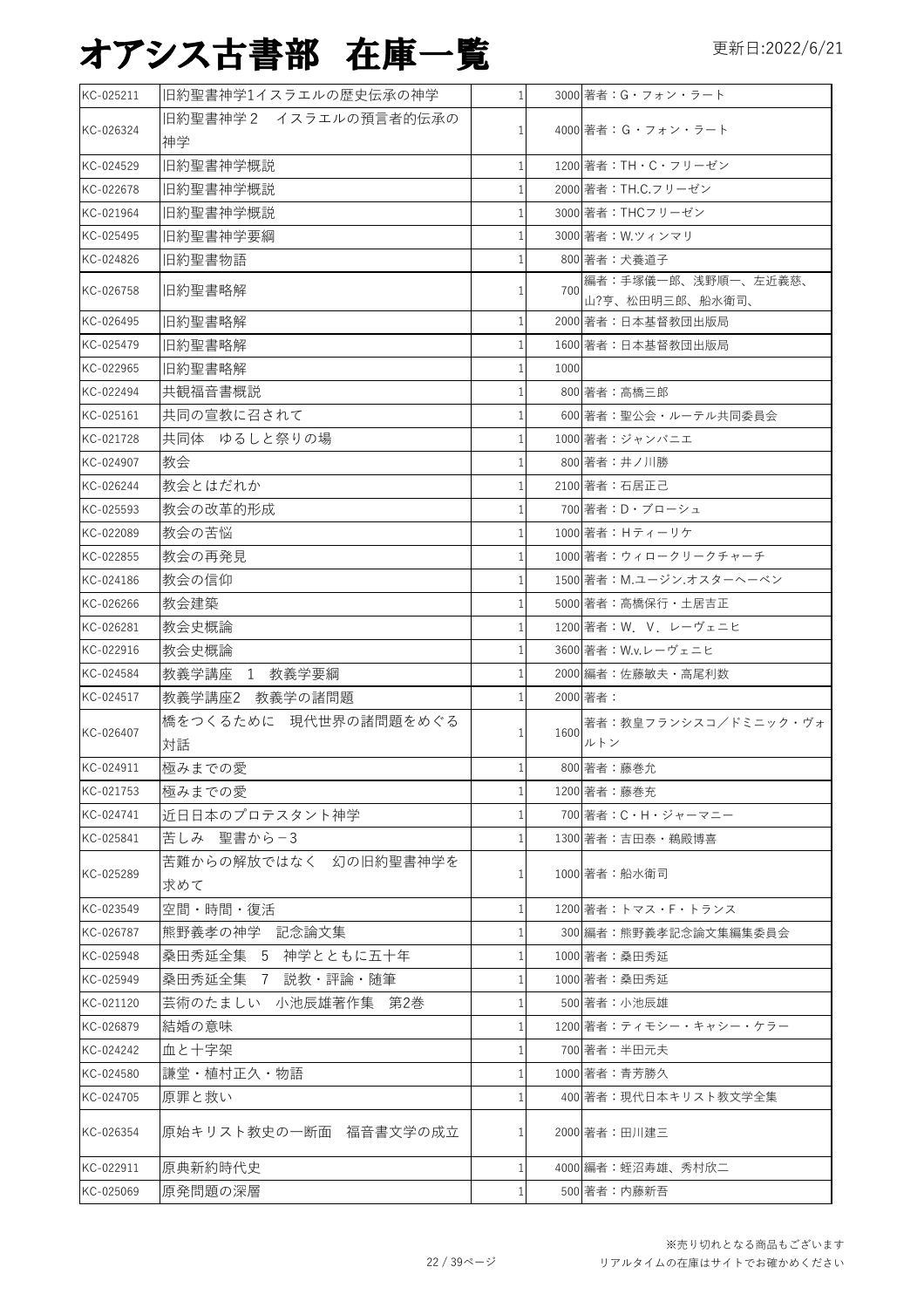| KC-026302              | 原文校訂による口語訳                     |   |      | 1000 訳者:フランシスコ会聖書研究所  |
|------------------------|--------------------------------|---|------|-----------------------|
| KC-023802              | 厳粛なる召命                         |   |      | 1000 著者:ウィリアム・ロー      |
| KC-021016              | 現場を歩く現場を綴る                     |   |      | 900 著者:飛田雄一           |
| KC-026132              | 現代キリスト教と将来                     |   |      | 1200 著者:古屋安雄          |
| KC-024825              | 現代キリスト教倫理 2 性と結婚               |   |      | 1300 編者:関根清三          |
| KC-020973              | 現代キリスト教倫理3 日本に生きる              |   |      | 1600 著者:金子啓一          |
| KC-020972              | 現代キリスト教倫理4 世界に生きる              |   |      | 1600 著者:栗林輝夫          |
| KC-023231              | 現代における宗教の人間観                   |   |      | 2000 著者:土居眞俊          |
| KC-021934              | 現代に聖書を読む                       |   |      | 2100 著者:山田隆           |
| KC-022166              | 現代の宗教哲学                        |   |      | 800 著者:間瀬啓允           |
| KC-025163              | 現代の宣教と聖書解釈                     |   |      | 800 著者:渡辺英俊           |
| KC-021883              | 現代への祈り                         |   |      | 2000 著者:イェルクツインク      |
| KC-026245              | 現代を生きるキリスト教                    |   |      | 1400 著者: 芦名定道 · 土井健司  |
| KC-021546              | 現代を問う神                         |   | 1000 |                       |
| KC-025661              | 現代史のリテラシー 書物の宇宙                |   |      | 1200 著者:佐藤卓己          |
| KC-021787              | 現代史を生きる教会                      |   |      | 500 著者:池明観            |
| KC-026801              | 現代新約注解全書 ガラテア人への手紙             |   |      | 1000 著者:佐竹明           |
| KC-023400              | 現代神学との対話                       |   |      | 1650 著者:近藤勝彦          |
| KC-021405              | 現代神学との対話                       |   |      | 2300 著者:近藤勝彦          |
| KC-026203              | 現代神学の状況                        |   |      | 900 著者:H.-G.ガイヤー      |
| KC-026011              | 現代神学の状況                        |   |      | 1000 著者: H. - G. ガイヤー |
| KC-023531              | 現代神学の状況                        |   |      | 800 著者: H.G.ガイヤー      |
| KC-024198              | 現代世界神学                         |   |      | 1000 著者: ハーヴィ・M・コーン   |
| KC-022594              | 現代聖書講解説教2 希望の神                 |   |      | 600 著者:喜田川信           |
| KC-022595              | 現代聖書講解説教3 自由の証人                |   |      | 600 著者:杉原助            |
| KC-022593              | 現代聖書講解説教5 真実の言葉を求めて            |   |      | 600 著者:柏井宣夫           |
| KC-025277              | 現代聖書講解説教5 真実の言葉を求めて<br>申命      |   |      | 600 著者:柏井宣夫           |
|                        | 記による                           |   |      | 3000 編者: 木田献一 荒井献     |
| KC-022622              | 現代聖書講座 第1巻                     |   |      |                       |
| KC-021745              | 現代聖書講座 第1巻                     |   | 3200 | 5000 著者:木田献一          |
| KC-023062<br>KC-022624 | 現代聖書講座<br>第2巻<br>現代聖書講座<br>第2巻 |   |      | 3000 編者:木田献一 荒井献      |
|                        |                                |   |      |                       |
| KC-026685              | 現代聖書講座 第2巻 聖書学の方法と諸問題          |   |      | 3000 編者:木幡藤子・青野太潮     |
| KC-026038              | 現代聖書講座 第2巻 聖書学の方法と諸問題          |   |      | 3000 編者:木幡藤子、青野太潮     |
| KC-022623              | 現代聖書講座 第3巻                     |   |      | 3000 編者:木田献一 荒井献      |
| KC-024754              | 現代聖書講座<br>第3巻 聖書の思想と現代         |   |      | 3000 著者:              |
| KC-022486              | 現代聖書入門                         |   |      | 1500 著者:GEライト RHフラー   |
| KC-023699              | 現代日本キリスト教文学全集11 日常と家庭          | 1 | 600  |                       |
| KC-023698              | 現代日本キリスト教文学全集12<br>信頼と連帯       |   | 600  |                       |
| KC-023697              | 現代日本キリスト教文学全集16 物と心            |   | 600  |                       |
| KC-023705              | 現代日本キリスト教文学全集2<br>日本への土着       | 1 | 600  |                       |
| KC-023704              | 現代日本キリスト教文学全集3 <br>死と不安        | 1 | 600  |                       |
| KC-023703              | 現代日本キリスト教文学全集4<br>愛と孤独         |   | 600  |                       |
| KC-023702              | 現代日本キリスト教文学全集5 原罪と救い           |   | 600  |                       |
| KC-023701              | 現代日本キリスト教文学全集7<br>犠牲と奉仕        |   | 600  |                       |
| KC-023700              | 現代日本キリスト教文学全集8 <br>自由と虚無       |   | 600  |                       |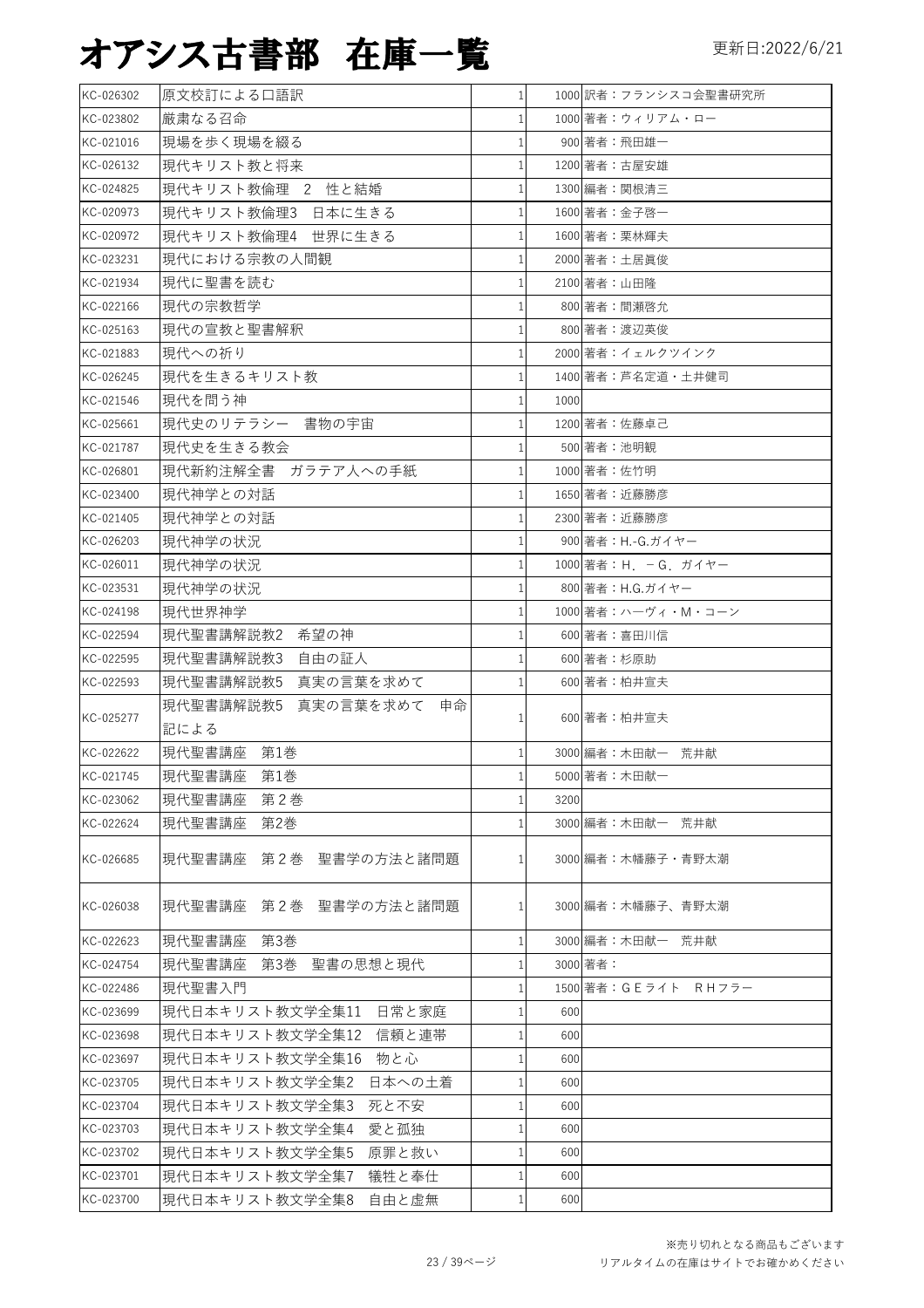| KC-026577 | 古代ギリシャ 記念建築物 過去と現在     | $1\vert$       |      | 2000 著者:                 |
|-----------|------------------------|----------------|------|--------------------------|
| KC-025898 | 古代ユダヤ教                 |                |      | 3000 著者: マックス・ウェーバー      |
| KC-023640 | 古都アッシジと聖フランシスコ         |                |      | 800 著者:小川国夫              |
| KC-023415 | 鼓動する東アジアのキリスト教         | $\mathbf{1}$   |      | 1500 著者:                 |
| KC-024177 | 御牧硯太郎随想集               |                |      | 1000 著者:森山諭編集            |
| KC-021984 | 御牧碩太郎随想集               | $\mathbf{1}$   |      | 1000 編者: 森山諭             |
| KC-021988 | 御牧碩太郎説教集               | $\mathbf{1}$   |      | 1000 編者:森山諭              |
| KC-026869 | 御霊に満たされた家庭生活           | 1 <sup>1</sup> |      | 800 著者:ティム・ラヘイ/ベヴァリー・ラヘイ |
| KC-024097 | 語り継ぐ「聖と宣」              | 1              | 500  |                          |
| KC-022177 | 光の朝に 伝道劇団聖書劇集          | $\mathbf{1}$   |      | 500 著者:大谷裕三              |
| KC-026294 | 口語訳 旧約新約 聖書            |                |      | 2000 訳者:ドン・ボスコ社バルバロ      |
| KC-026845 | 口語訳聖書                  |                |      | 3000 著者:                 |
| KC-026881 | 幸福と成功の秘訣1              |                |      | 1300 著者:中島總一郎            |
| KC-026882 | 幸福と成功の秘訣2              |                |      | 1000 著者:中島總一郎            |
| KC-026883 | 幸福と成功の秘訣3              |                |      | 1200 著者:中島總一郎            |
| KC-023609 | 幸福と成功の秘訣4 仕事·実生活編      |                |      | 1500 著者:中島總一郎            |
| KC-021723 | 幸福論                    |                |      | 600 著者:ヒルティ              |
| KC-023529 | 構造主義的聖書釈義とは何か          |                |      | 800 著者:ダニエル・パット          |
| KC-026442 | 溝部修司教からの贈り物            |                |      | 500 著者:溝部修司教追悼集企画実行委員会   |
| KC-026110 | 荒野の泉 第二編               |                |      | 1200 著者:カウマン夫人           |
| KC-021919 | 講座 現代世界と教会 1~3巻セット     |                | 6000 |                          |
| KC-024527 | 講座 現代世界と教会1            | 1              |      | 800 著者:                  |
| KC-026861 | 項目聖書                   | 1              |      | 2200 編者: 池上安             |
| KC-024716 | 項目聖書                   |                |      | 1900 著者: 池上安             |
| KC-025472 | 高価な真珠                  |                |      | 500 著者:岡藤米蔵              |
| KC-025684 | 高柳伊三郎教授献呈論文集 福音書研究     |                |      | 700 編者:青山学院大学基督教学会       |
| KC-026529 | 黒潮の神学 上下セット            | $\mathbf{1}$   |      | 1000 著者:相沢良一             |
| KC-024093 | 獄中からの讃美                |                |      | 700 著者: マーリンキャロザース       |
| KC-026081 | 魂への配慮の歴史4 中世の牧会者たち     | $\mathbf{1}$   |      | 1600 訳者:加藤常昭             |
| KC-026885 | 再生へのリ・ビジョン             | 6 <sup>1</sup> |      | 500 著者:                  |
| KC-026030 | 最初のコペルニクス体系擁護論         | 1 <sup>1</sup> |      | 2000 著者: R · ホーイカース      |
| KC-025463 | 砕かれた魂                  |                |      | 700 著者:鈴木有郷              |
| KC-022471 | 罪の心理とその救い              | $\mathbf{1}$   |      | 1000 著者:L J シェリル         |
| KC-023448 | 罪責を担う教会の使命             |                |      | 1000 著者: 雨宮栄一・森岡巌        |
| KC-025127 | 札幌宣言                   | 1              | 600  | 著者:第5回日本伝道会議宣言文起プロジェ     |
|           |                        |                |      | クト                       |
| KC-026398 | 三代目のキリスト教 伝統文化との対決から深  |                |      | 1000 著者:岩村信二             |
|           | 化へ                     |                |      |                          |
| KC-024490 | 山室軍平聖書注解全集 民衆の聖書 20 ルカ | $\mathbf{1}$   |      | 400 著者:山室軍平              |
|           | 伝                      |                |      |                          |
| KC-022452 | 山室軍平聖書注解全集17 エレミヤ記・エレミ |                |      | 500 著者:山室軍平              |
|           | ヤ哀歌                    |                |      |                          |
| KC-022451 | 山室軍平聖書注解全集2 出エジプト記     |                |      | 500 著者:山室軍平              |
| KC-022455 | 山室軍平聖書注解全集3<br>レビ記     |                |      | 500 著者:山室軍平              |
| KC-022450 | 山室軍平聖書注解全集4 民数記略       |                |      | 500 著者:山室軍平              |
| KC-022454 | 山室軍平聖書注解全集4 民数記略       | 1              |      | 500 著者:山室軍平              |
| KC-022064 | 讃美歌21 交読詩編つき           | 1              | 7000 |                          |
| KC-024154 | 賛美、それは沈黙のあふれ           | $\mathbf{1}$   |      | 900 著者:新垣壬敏              |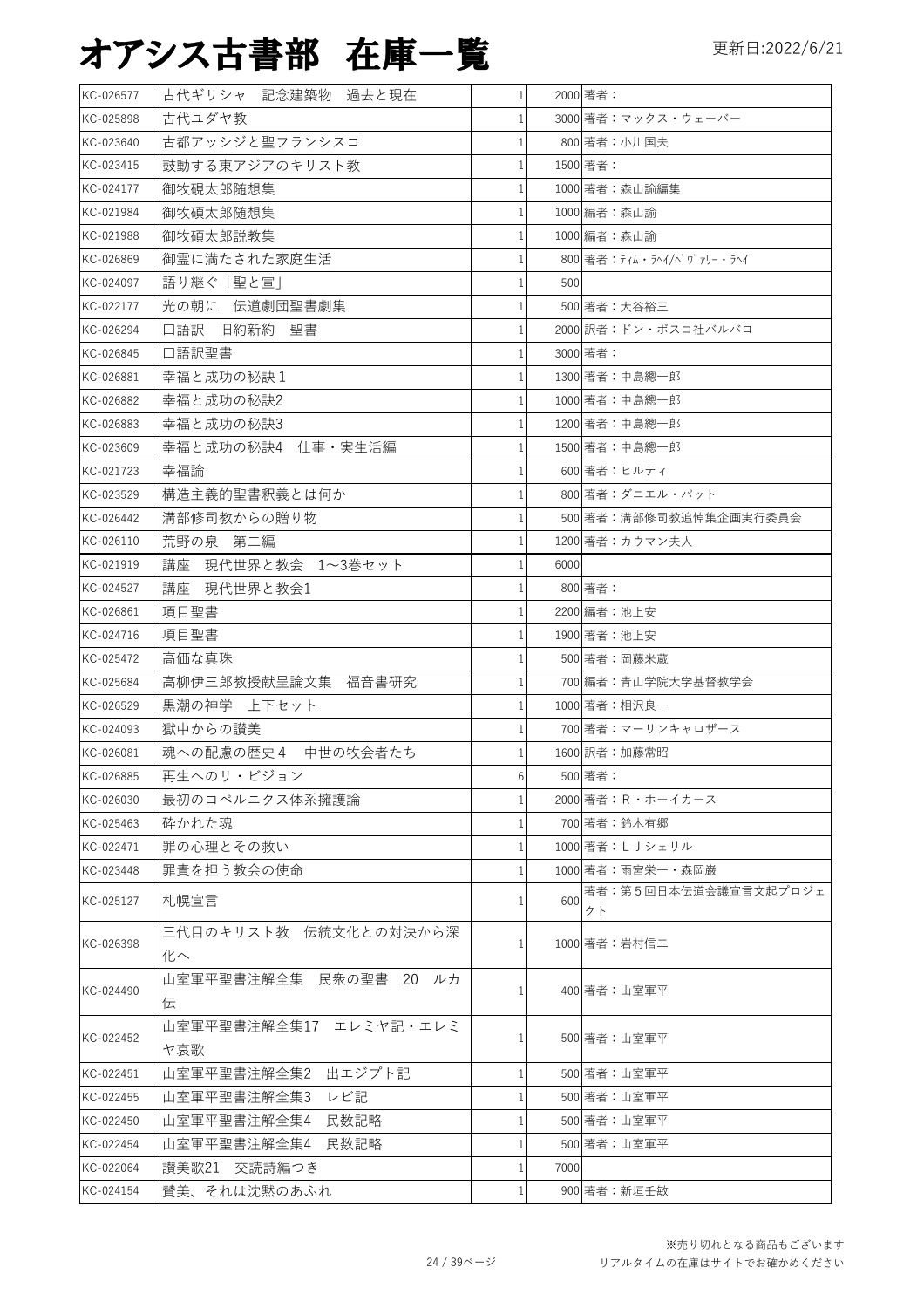| KC-024680 | 使徒たちの物語                 | $\mathbf{1}$ | 800 著者:宮坂亀雄               |
|-----------|-------------------------|--------------|---------------------------|
| KC-024343 | 使徒行伝の読み方                | 1            | 700 著者:白井きく               |
| KC-022115 | 使徒行伝講解                  | 1            | 600 著者:佐藤陽二               |
| KC-026185 | 使徒行伝講義                  | 1            | 800 著者:ビー・エフ・バックストン       |
| KC-022655 | 使徒信条の性格                 | 1            | 1000 著者:中路嶋雄              |
| KC-025341 | 使徒的勧告<br>福音の喜び 教皇フランシスコ | 1            | 400 著者:教皇フランシスコ           |
| KC-025657 | 使徒的人間                   | 1            | 800 著者:富岡幸一郎              |
| KC-022062 | 使徒伝行講和 第2巻              | 1            | 1000 著者:手島郁郎              |
| KC-022061 | 使徒伝行講和<br>第3巻           | $\mathbf{1}$ | 1000 著者:手島郁郎              |
| KC-022060 | 使徒伝行講和<br>第4巻           | 1            | 1000 著者:手島郁郎              |
| KC-022058 | 使徒伝行講和<br>第5巻           | 1            | 1000 著者:手島郁郎              |
| KC-025469 | 士師記・ルツ記・サムエル記           |              | 800 著者: E.C.ラスト           |
| KC-024792 | 子どもと共に学ぶ明解カテキズム         | 1            | 1400 著者:                  |
| KC-026601 | 思い起こせ、キリストの真実を(上)       | 1            | 1300 編者:加藤常昭              |
| KC-024301 | 思想の宗教的前提                | 1            | 800 著者:春名純人               |
| KC-021367 | 思想の宗教的前提                |              | 1000 著者:春名純人              |
| KC-024862 | 思寵 寺田博著作集 第三巻 イザヤ書      | 1            | 1500 著者:寺田博               |
| KC-024789 | 死から新しいいのちへ              | 1            | 600 著者:クレール・ケベール          |
| KC-025550 | 死から生へ                   |              | 800 著者:J.マッキンレイ           |
| KC-025629 | 死と信仰                    | 1            | 1200 編者:ルーテル学院大学神学セミナー    |
| KC-024703 | 死と不安                    | 1            | 400 著者:現代日本キリスト教文学全集      |
| KC-025372 | 死を生きる                   | $\mathbf{1}$ | 300 著者:長谷川温雄              |
| KC-023694 | 死海のほとり                  | 1            | 500 著者:遠藤周作               |
| KC-026256 | 死海写本                    |              | 3700 著者:ミラー・バロウズ          |
| KC-025946 | 死海写本                    | 1            | 1800 著者: ミラー・バロウズ         |
| KC-023254 | 死海写本                    | 1            | 2500 著者:ミラー・バロウズ          |
| KC-025683 | 死海写本とキリスト教の起源           | 1            | 1800 著者: M. ブラック          |
| KC-022393 | 死海文書 その真実と悲惨            | 1            | 1000 著者:オットーベッツ ライナーリースナー |
| KC-024429 | 死海文書の研究                 | $\mathbf{1}$ | 2600 編者:ハーシェル・シャンクス       |
| KC-026641 | 死海文書の謎を解く               | $\mathbf{1}$ | 1500 著者:ロバート・フェザー         |
| KC-024873 | 死線を越えて                  |              | 600 著者:賀川豊彦               |
| KC-026828 | 私にとって神とは                |              | 600 著者:遠藤周作               |
| KC-026204 | 私にとって聖書とは               | 1            | 2200 著者:ブロッホ、フロム、ケーゼマン    |
| KC-024564 | 私にみ言葉をください              |              | 1800 著者:カール・バルト           |
| KC-026365 | 私のキリスト教入門 使徒信条による       | 1            | 900 著者:隅谷三喜男              |
| KC-026766 | 私の聖書                    |              | 1700 著者:小川国夫              |
| KC-025336 | 私の著書                    |              | 800 著者: E・トレルチ            |
| KC-021117 | 詩歌集 小池辰雄著作集 第8巻         |              | 500 著者:小池辰雄               |
| KC-022063 | 詩篇講和<br>第2巻             |              | 1000 著者:手島郁郎              |
| KC-026644 | 詩篇講和<br>第二巻             | 1            | 700 著者:手島郁郎               |
| KC-026643 | 詩篇講和<br>第五巻             | 1            | 800 著者:手島郁郎               |
| KC-024539 | 詩篇註解<br>上下セット           | 1            | 1500 著者:関根正雄              |
| KC-024303 | 時の徴                     | 1            | 800 著者:大木英夫               |
| KC-021976 | 自乗された神                  | 1            | 1300 著者:北森嘉蔵              |
| KC-024581 | 自然と神 自然の神学に向けて          |              | 1200 著者: W・パネンベルク         |
| KC-024710 | 自然と生活                   | 1            | 400 著者:現代日本キリスト教文学全集      |
| KC-024836 | 自然の中に、人との出会いに           | 1            | 800 著者:塚本智子               |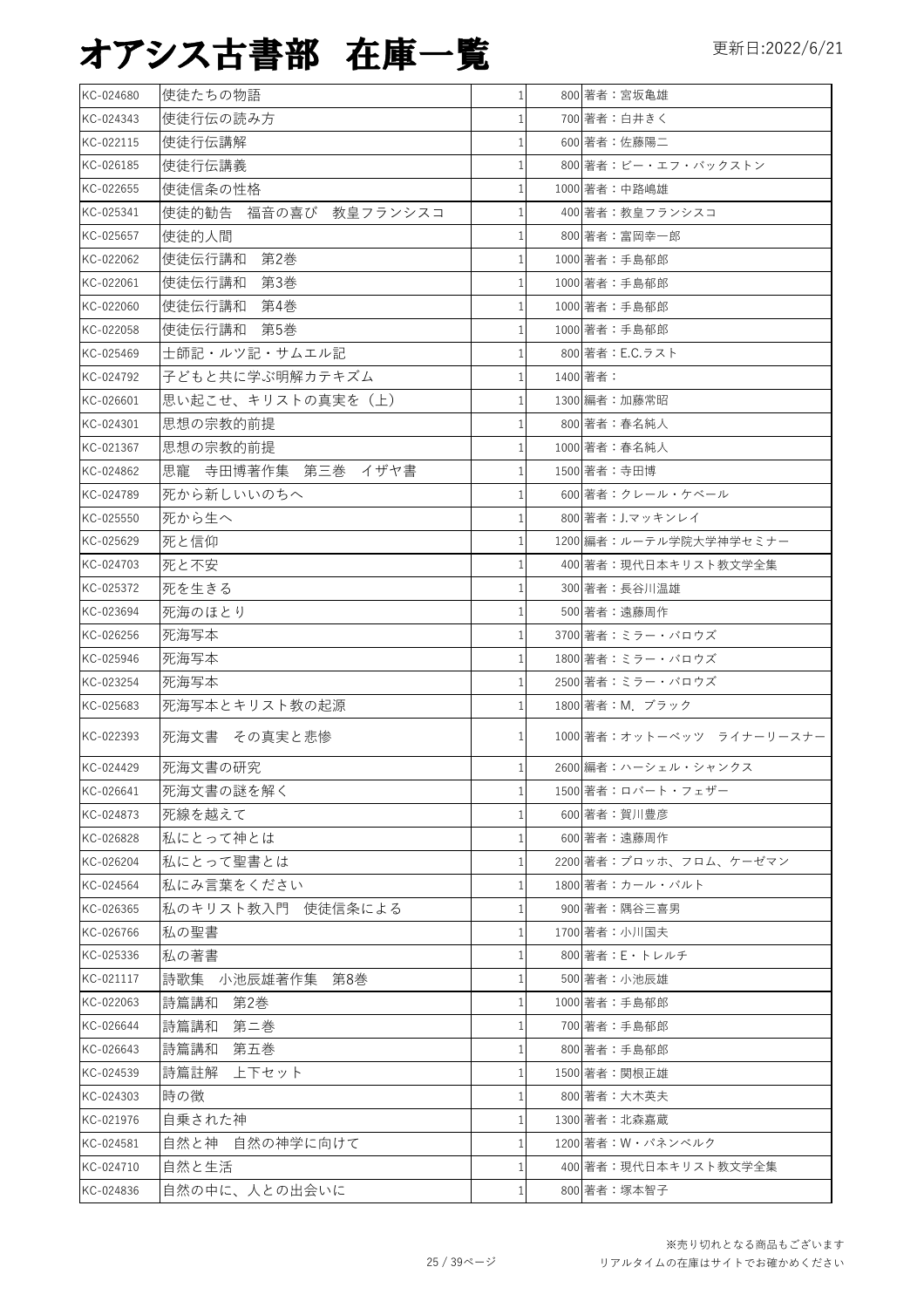| KC-022489 | 自由とは                     | 1            |      | 1000 著者:カルビンBハンソン     |
|-----------|--------------------------|--------------|------|-----------------------|
| KC-025588 | 自由とは米国福音自由教会の歴史          |              |      | 1000 著者:カルビン・B・ハンソン   |
| KC-024699 | 自由と虚無                    |              |      | 400 著者:現代日本キリスト教文学全集  |
| KC-025553 | 自由の恵み                    | 1            |      | 1000 著者:ジョン・ウェスレー     |
| KC-025000 | 失われた福音書                  |              |      | 1000 著者:バートン・L・マック    |
| KC-023278 | 失われた文字の解読 2              |              |      | 1000 著者: E.ドーブルホーファー  |
| KC-023279 | 失われた文字の解読 3              |              |      | 1000 著者: E.ドーブルホーファー  |
| KC-024388 | 実存思想の成立と系譜               | 1            |      | 700 著者:金子武蔵           |
| KC-026856 | 実用聖書注解                   |              |      | 3500 編集者: 宇田・富井・宮村    |
| KC-025145 | 社会倫理と霊性                  |              |      | 1000 著者:大庭昭博          |
| KC-025561 | 主に感謝、主を讃美                | 1            |      | 1200 著者:鍋谷堯爾          |
| KC-022567 | 主の奇跡                     | $\mathbf{1}$ |      | 1500 著者: R C トレンチ     |
| KC-022287 | 主の奇跡                     |              |      | 2000 著者: RCトレンチ       |
| KC-021631 | 主の奇跡                     |              |      | 1000 著者: R C トレンチ     |
| KC-025555 | 主の祈り                     |              |      | 700 著者:大木英夫           |
| KC-024831 | 主の祈り                     |              |      | 500 著者:黒田禎一郎          |
|           | 366のショートメッセージ集 上<br>主の小道 |              |      |                       |
| KC-026272 | 下セット                     | 1            |      | 3200 著者:上山雄治          |
| KC-022546 | 主の晩餐                     | 1            |      | 1000 著者: Rネメシュギ       |
| KC-026651 | 主はわが力 みことばと祈りの日々         |              |      | 3000 著者:山崎順治          |
| KC-026605 | 主は偕にあり 田中遵聖説教集           |              |      | 2100 著者:田中遵聖          |
| KC-024620 | 主日の福音 A年B年C年セット          |              |      | 3000 著者: 雨宮慧          |
| KC-024880 | 宗教から読む国際政治               | 1            |      | 600 著者:日本経済新聞社        |
| KC-021792 | 宗教とは何か                   |              |      | 2000 著者:テリーイーグルトン     |
| KC-026022 | 宗教と近代科学の勃興               |              |      | 1000 著者: R・ホーイカース     |
| KC-021802 | 宗教と風土                    |              |      | 1500 著者:後藤光一郎         |
| KC-020881 | 宗教の神学                    |              |      | 500 著者:古屋安雄           |
| KC-023364 | 宗教の神学 その形成と課題            |              |      | 3000 著者:古屋安雄          |
| KC-024075 | 宗教改革とドイツ政治思想             |              |      | 1000 著者:有賀弘           |
| KC-021981 | 宗教改革とルターの生涯              | $\mathbf{1}$ |      | 5000 著者:ペーターマンス       |
| KC-021182 | 宗教改革の神学                  | $\mathbf{1}$ |      | 1000 著者:北森嘉蔵          |
| KC-023325 | 宗教改革期の牧会者たち<br>1         | 1            |      | 2500 編: C.メラー         |
| KC-023324 | 宗教改革期の牧会者たち 2            | 1            |      | 1800 編: C.メラー         |
| KC-026119 | 宗教改革期の牧会者たち1             | 1            |      | 1800 訳者:加藤常昭          |
| KC-025509 | 宗教改革史                    | $\mathbf{1}$ |      | 400 著者:ベイントン          |
| KC-024274 | 宗教改革者ルターとその周辺            | 1            |      | 1500 著者:石原謙           |
| KC-021544 | 宗教改革者ルターとその周辺            | $\mathbf 1$  |      | 1000 著者:石原謙           |
| KC-026122 | 宗教改革著作集 3ルターとその周辺1       | $\mathbf{1}$ |      | 1200 訳者:徳善義和、俊野文雄、三浦謙 |
| KC-021867 | 宗教改革著作集 3ルターとその周辺1       | $\mathbf{1}$ | 2500 |                       |
| KC-022921 | 宗教改革著作集11 イングランド宗教改革1    | $\mathbf{1}$ | 2500 |                       |
| KC-022918 | 宗教改革著作集12 イングランド宗教改革2    | 1            | 2600 |                       |
| KC-026001 | 宗教改革著作集3 ルターとその周辺1       | 1            |      | 1000 訳者:徳善義和、俊野文雄、三浦謙 |
| KC-022919 | 宗教改革著作集3 ルターとその周辺1       | $\mathbf{1}$ |      | 3400 著者:ルター           |
| KC-022923 | 宗教改革著作集8 再洗礼派            | $\mathbf{1}$ | 3700 |                       |
| KC-021181 | 宗教学                      | 1            |      | 500 著者:岸本英夫           |
| KC-026283 | 宗教学辞典                    | 1            |      | 2300 監修:小口偉一・堀一郎      |
| KC-021589 | 宗教学辞典                    | 1            |      | 2500 著者:小口偉一 堀一郎      |
| KC-023271 | 宗教現象学                    | $\mathbf{1}$ |      | 1000 著者: 大畠清          |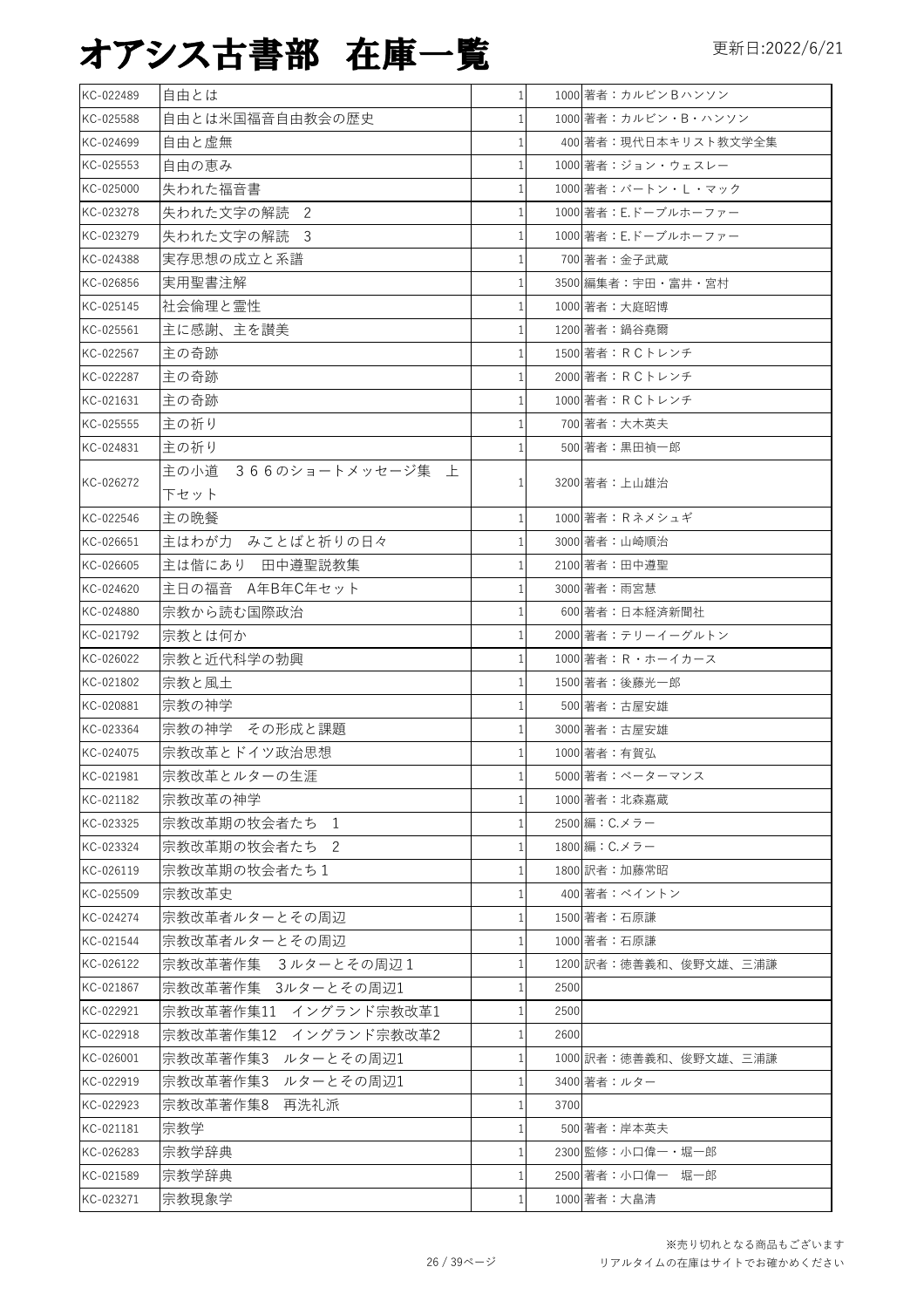| KC-026610 | 宗教法人 実務書式集               | 1 <sup>1</sup> |      | 2800 編者:宗教法人実務研究会         |
|-----------|--------------------------|----------------|------|---------------------------|
| KC-026836 | 修養する生活                   | $\mathbf{1}$   |      | 1100 著者:スーザン・S・フィリップス     |
| KC-025956 | 十戒 旧約倫理の枠組の中で            | 1              |      | 1500 著者: W. H. シュミット      |
| KC-026223 | 十字架の勝利                   | $\mathbf{1}$   |      | 1000 著者: エリーヒ・ザワァー        |
| KC-022118 | 十二使徒の訓練<br>上             | 1              |      | 1000 著者:A.B.ブルース          |
| KC-026762 | 2 <sub>2</sub><br>十二預言書1 | 1              |      | 2200 訳者:山森みか              |
| KC-026763 | 十二預言書2<br>23             | 1              |      | 1200 訳者:松平陽子              |
| KC-026771 | 出エジプト記<br>3              | $\mathbf{1}$   |      | 2000 訳者:加藤明子              |
| KC-026575 | 出会いの贈り物 山下萬里説教集 上        | $\mathbf{1}$   |      | 700 著者:山下萬里               |
| KC-023535 | 初期キリスト教の社会学              | 1 <sup>1</sup> |      | 1000 著者: H.C.キー           |
| KC-026025 | 初代教会と中絶                  | 1              |      | 1000 著者:マイケル・J. ゴーマン      |
| KC-025599 | 初代教会史                    | $\mathbf{1}$   |      | 1000 著者: H.R.ボーア          |
| KC-026682 | 書物としての新約聖書               | 1              |      | 5000 著者:田川建三              |
| KC-023901 | 諸教派のあかしするキリスト教           | 1              |      | 600 編者:百瀬文晃               |
| KC-024502 | 女性の視点による キリスト教神学事典       | $\mathbf{1}$   | 9000 |                           |
| KC-026597 | 小グループで教会は変わる             | $\mathbf{1}$   |      | 1000 著者:ビル・ドナヒュー&ラス・ロビンソン |
| KC-026645 | 小型版 新共同訳 聖書辞典            | 1              |      | 800 著者:                   |
| KC-022100 | 小型版 新共同訳 聖書辞典            | $\mathbf{1}$   |      | 1500 監修者: 木田献一・和田幹男       |
| KC-023863 | 小説「聖書」新約篇                | $\mathbf{1}$   |      | 700 著者:ウォルター・ワンゲリン        |
| KC-024863 | 小島伊助全集 4                 | 1              |      | 1200 著者:小島伊助              |
| KC-024861 | 小島伊助全集<br>- 7            | 1              |      | 1200 著者:小島伊助              |
| KC-024859 | 小島伊助全集 8                 | 1              |      | 1200 著者:小島伊助              |
| KC-024884 | 小島伊助全集1<br>説教?           | 1              |      | 2000 著者:いのちのことば社          |
| KC-024883 | 小島伊助全集2<br>説教?           | 1              |      | 2000 著者:いのちのことば社          |
| KC-024886 | 小島伊助全集3<br>説教?           | $\mathbf{1}$   |      | 2000 著者:いのちのことば社          |
| KC-024890 | 小島伊助全集4<br>聖書購解?         | $\mathbf{1}$   |      | 1500 著者:いのちのことば社          |
| KC-024885 | 小島伊助全集5<br>聖書購解?         | 1              |      | 2000 著者:いのちのことば社          |
| KC-024887 | 小島伊助全集7<br>回顧            | 1              |      | 2000 著者:いのちのことば社          |
| KC-024889 | 小島伊助全集9 随想·随筆            | $\mathbf{1}$   |      | 2000 著者:いのちのことば社          |
| KC-022210 | 松居直のすすめる50の絵本            | 1 <sup>1</sup> |      | 900 著者:松居直                |
| KC-026443 | 障がい児と家族に自由を              | 1 <sup>1</sup> |      | 1400 著者:カルマン・サミュエルズ       |
| KC-023362 | 植村環著作集1説教 神の約束によりて       | 1              |      | 1000 著者:植村環               |
| KC-025402 | 植村環著者作集 説教1 神の約束によりて     | $\mathbf{1}$   |      | 700 著者:植村環                |
| KC-021918 | 植村正久と其の時代 8巻セット          | $\mathbf{1}$   |      | 25000 編者:佐渡 亘             |
| KC-021010 | 信とは何か 現代における<いのち>の泉      | $\mathbf{1}$   |      | 1600 編著:宮本久雄 武田なほみ        |
| KC-025335 | 信仰                       | $\mathbf{1}$   |      | 400 著者:チョー・ヨンギ牧師          |
| KC-024597 | 信仰                       | $\mathbf{1}$   |      | 1000 著者:H・J・ヘルミッソン/E・ローゼ  |
| KC-023516 | 信仰                       | 1              |      | 1000 著者: H.J.へルミッツ、E.ローゼ  |
| KC-026800 | 信仰と「甘え」                  | 1              |      | 800 著者:土居健郎               |
| KC-024706 | 信仰と懐疑                    | 1              |      | 400 著者:現代日本キリスト教文学全集      |
| KC-022176 | 信仰と教育                    | 1              |      | 200 著者:内藤正隆               |
| KC-022275 | 信仰の表現としての教会建築            | 1              |      | 1000 著者:手束正昭              |
| KC-025615 | 信仰の豊かさを生きる               | 1              |      | 1500 著者:アードルフ・ケーベルレ       |
| KC-026173 | 信仰の霊想                    | 1              |      | 1200 著者:竹田俊造              |
| KC-024175 | 信仰の霊想                    | 1              |      | 1000 著者:竹田俊造              |
| KC-021956 | 信仰の霊想                    | $\mathbf{1}$   |      | 1000 著者:竹田俊造              |
| KC-024787 | 信仰生活の手引き 伝道              | 1              |      | 700 著者:深井智朗               |
| KC-024799 | 信仰短言 暁に翼をひろげ 2           | 1 <sup>1</sup> |      | 800 著者:小池創造               |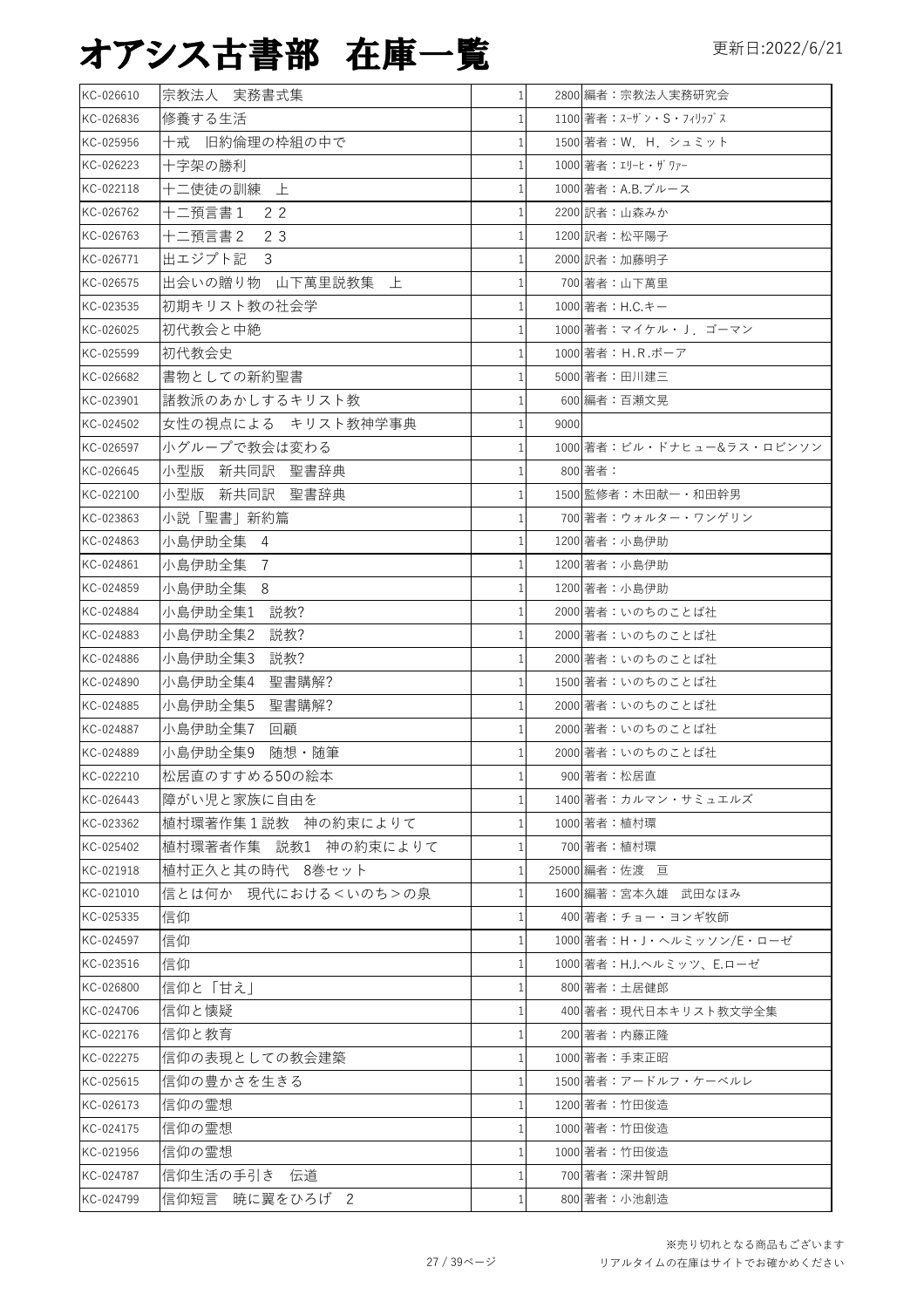| KC-026864 | 信徒の諸教会               | 1 <sup>1</sup> |       | 1700 著者: E · H · ブロードベント |
|-----------|----------------------|----------------|-------|--------------------------|
| KC-023772 | 信徒の諸教会               |                |       | 1500 著者: E · H · ブロードベント |
| KC-023732 | 信徒の召命と使命             | 1              |       | 300 著者:                  |
| KC-024713 | 信頼と連帯                |                |       | 400 著者:現代日本キリスト教文学全集     |
| KC-022558 | 信條集 前後編              |                | 2000  |                          |
| KC-025370 | 心と魂の叫びに応えて スピリチュアルケア |                |       | 800 編者:ワァルデマール・キッペス      |
| KC-021286 | 心に迫るパウロの言葉           | 1              |       | 1000 著者:曽野綾子             |
| KC-023868 | 心に迫るパウロの言葉<br>新装版    |                |       | 500 著者:曽野綾子              |
| KC-026403 | 心の泉 瞑想への招き           |                |       | 1000 著者:アントニー・デ・メロ       |
| KC-022212 | 心の扉を開くとき             |                |       | 800 著者:市川昇 他             |
| KC-025506 | 新・キリスト教辞典            |                |       | 700 著者:比屋根安定             |
| KC-023655 | 新キリスト教ガイドブック         | 1              | 1200  |                          |
| KC-026729 | 新しい新約聖書概説 <br>下      | 1              |       | 4000 著者:ヘルムート・ケスター       |
| KC-026718 | 新しい新約聖書概説<br>上下      |                |       | 8000 著者:ヘルムート・ケスター       |
| KC-021783 | 新しい聖書の学び             | 1              |       | 1500 著者:山口里子             |
| KC-020933 | 新しい聖書の学び             |                |       | 1200 著者:山口里子             |
| KC-026825 | 新しい創造 エフェソの信徒への手紙説教集 |                |       | 800 編者:女性教職神学研究会         |
| KC-024504 | 新共同訳 旧約聖書語句事典        | 1              | 16000 |                          |
| KC-026842 | 新共同訳 新約聖書詩編つき        |                |       | 500 著者:                  |
| KC-023135 | 新共同訳 聖書辞典            |                | 7500  |                          |
| KC-022880 | 新宗教事典                |                | 15000 |                          |
| KC-026857 | 新聖書語句辞典              | 1              |       | 5000 著者:                 |
| KC-026490 | 新聖書大辞典               |                |       | 3000 著者: キリスト新聞社         |
| KC-025220 | 新渡戸稲造全集 全16巻 月報付     | 1              |       | 15000 著者:新渡戸稲造           |
| KC-023676 | 新渡戸稲造全集 第一巻          |                |       | 500 著者:新渡戸稲造             |
| KC-026897 | 新版 キリストの復活           | 8              |       | 800 著者:メリルCテニイ           |
| KC-026215 | 新約のきよめ               |                |       | 900 著者:トマス・クック           |
| KC-026492 | 新約旧約聖書語句大辞典          | 1              |       | 3000 著者: 教文館             |
| KC-026375 | 新約聖書                 | 1              |       | 1200 訳者:フランシスコ会聖書研究所     |
| KC-025687 | 新約聖書                 | $\mathbf{1}$   |       | 1200 訳者:フランシスコ会聖書研究所     |
| KC-025030 | 新約聖書<br>3 ヨハネ文書      | 1              |       | 1100 著者:                 |
| KC-025027 | 新約聖書<br>3 ヨハネ文書      | 1              |       | 1100 著者:                 |
| KC-025987 | 新約聖書<br>わかりやすい解説つき聖書 | 1              |       | 1200 著者:                 |
| KC-026309 | 新約聖書<br>詩篇つき         | 1              |       | 800 著者:                  |
| KC-022321 | 新約聖書<br>詩篇つき<br>口語訳  | 1              | 600   |                          |
| KC-026290 | 新約聖書<br>詩編つき         | $\mathbf{1}$   |       | 1000 著者:                 |
| KC-026301 | 新約聖書<br>箴言付 新改訳      | 1              |       | 1200 訳者:新改訳聖書刊行会         |
| KC-021598 | 新約聖書における教会像          | $\mathbf{1}$   |       | 1500 著者:E・シュヴァイツァー       |
| KC-026863 | 新約聖書における十字架          | 1              |       | 3100 著者:レオン・モリス          |
| KC-024791 | 新約聖書の周辺世界            | $\mathbf{1}$   |       | 2000 著者: E · ローゼ         |
| KC-024577 | 新約聖書の周辺世界            | 1              |       | 1500 著者: E・ローゼ           |
| KC-025129 | 新約聖書の世界への旅           | $\mathbf{1}$   |       | 1000 著者:エティエンヌ・シャルパンティエ  |
| KC-026517 | 新約聖書の探求              | 1              |       | 2000 著者: R. アール          |
| KC-024160 | 新約聖書の謎               | $\mathbf{1}$   |       | 1000 著者:Eホスキンス・Nデイヴィ     |
| KC-024273 | 新約聖書の倫理的使信           | 1              |       | 1500 著者:シュナッケンブルク        |
| KC-024550 | 新約聖書解題               | 1              |       | 900 著者:山谷省吾              |
| KC-026723 | 新約聖書概観               | 1              |       | 1500 著者:メリル・テニイ          |
| KC-026532 | 新約聖書概観               | 1              |       | 3500 著者:メリル・C・テニイ        |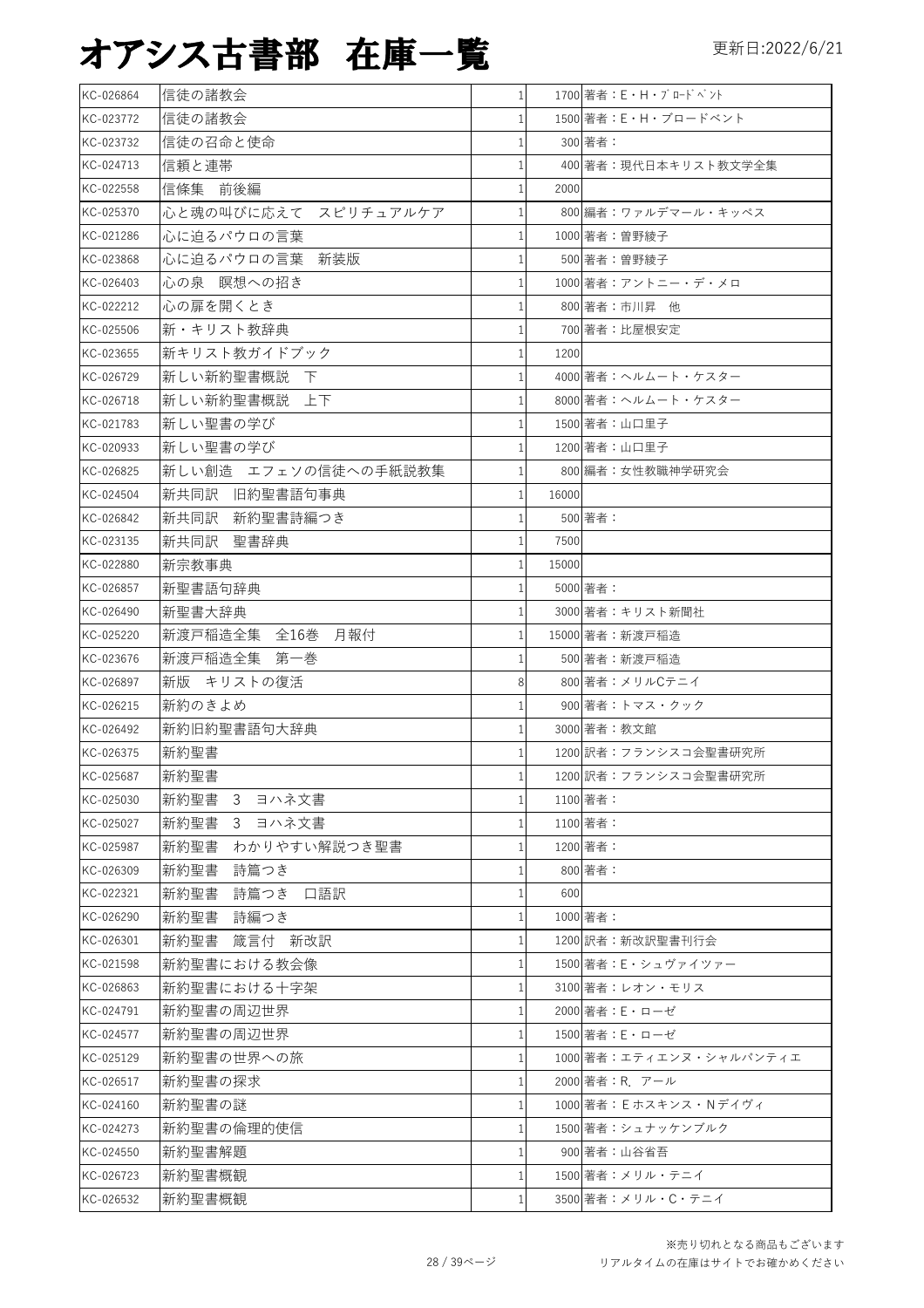| KC-024749 | 新約聖書概説                 | $\mathbf{1}$ | 500 著者:前田護郎             |
|-----------|------------------------|--------------|-------------------------|
| KC-024460 | 新約聖書講解                 |              | 500 著者:米田豊              |
| KC-026741 | 新約聖書講解1                |              | 1500 著者:シュラッター          |
| KC-024951 | 新約聖書講解11テサロニケ・テモテ・テトス書 | 1            | 1500 著者:シュラッター          |
| KC-026750 | 新約聖書講解12               | 1            | 1600 著者:シュラッター          |
| KC-024952 | 新約聖書講解12ヘブル人への手紙       | 1            | 1300 著者:シュラッター          |
| KC-026752 | 新約聖書講解13               | 1            | 1300 著者:シュラッター          |
| KC-026751 | 新約聖書講解13               | 1            | 1600 著者:シュラッター          |
| KC-024953 | 新約聖書講解13ヤコブ・ペテロ・ユダ書    | 1            | 1300 著者:シュラッター          |
| KC-024948 | 新約聖書講解1マタイによる福音書       | 1            | 2500 著者:シュラッター          |
| KC-024947 | 新約聖書講解2マルコによる福音書       | 1            | 1000 著者:シュラッター          |
| KC-024946 | 新約聖書講解3ルカによる福音書        | 1            | 1500 著者:シュラッター          |
| KC-026744 | 新約聖書講解5                | 1            | 1300 著者:シュラッター          |
| KC-024954 | 新約聖書講解5使徒行伝            | 1            | 2000 著者:シュラッター          |
| KC-026743 | 新約聖書講解6                | 1            | 1500 著者:シュラッター          |
| KC-024945 | 新約聖書講解6ローマ人への手紙        | $\mathbf{1}$ | 1500 著者:シュラッター          |
| KC-026748 | 新約聖書講解7                | 1            | 900 著者:シュラッター           |
| KC-026742 | 新約聖書講解7·8              | 1            | 3200 著者:シュラッター          |
| KC-024950 | 新約聖書講解7コリント人への第一の手紙    | 1            | 1500 著者:シュラッター          |
| KC-026749 | 新約聖書講解8                | 1            | 1500 著者:シュラッター          |
| KC-026747 | 新約聖書講解9                | $\mathbf{1}$ | 1600 著者:シュラッター          |
| KC-026722 | 新約聖書緒論                 | 1            | 1000 著者:ヘンリー・シーセン       |
| KC-025895 | 新約聖書神学                 | 1            | 2500 著者: W. G.キュンメル     |
| KC-024522 | 新約聖書神学                 |              | 700 著者:山谷省吾             |
| KC-024520 | 新約聖書神学                 |              | 700 著者:山谷省吾             |
| KC-025997 | 新約聖書神学 イエス・パウロ・ヨハネ     | 1            | 2000 著者: W. G. キュンメル    |
| KC-026228 | 新約聖書神学概論               | $\mathbf{1}$ | 2300 著者:コンツェルマン         |
| KC-025216 | 新約聖書神学概論               |              | 1000 著者: A, リチャードソン     |
| KC-022094 | 新約聖書註解 (下)             | 1            | 2500 著者:米田豊・米田勇         |
| KC-022095 | 新約聖書註解 (上)             |              | 2500 著者:米田豊・米田勇         |
| KC-026374 | 新約聖書註解<br>使徒行伝         |              | 1600 著者: F F ブルース       |
| KC-026731 | 新約聖書註解<br>上下           |              | 4700 著者:米田豊 米田勇         |
| KC-022577 | 新約聖書註解<br>上下           |              | 6000 著者:米田豊・勇           |
| KC-025892 | 新約聖書註解(上)              | 1            | 1000 著者:米田豊・米田勇         |
| KC-026116 | 新約聖書物語                 | 1            | 800 著者:犬養道子             |
| KC-026524 | 新約聖書略解                 | 1            | 1800 編者:山谷省吾、高柳伊三郎、小川治郎 |
| KC-025478 | 新約聖書略解                 | 1            | 1000 著者:日本基督教団出版局       |
| KC-022363 | 申命記の文献学的研究             |              | 4000 著者:鈴木佳秀            |
| KC-025938 | 真生シリーズ7 イエスの宣教 新約聖書神学1 | 1            | 3000 著者:ヨアヒム・エレミアス      |
| KC-024653 | 真理と信仰                  | 1            | 1500 著者:鈴木弼美            |
| KC-026757 | 神との出会い                 |              | 700 著者:石原兵永             |
| KC-024701 | 神との出会い                 | 1            | 400 著者:現代日本キリスト教文学全集    |
| KC-021307 | 神に聴くすべを知っているなら         |              | 900 著者:C・H・ブシャール 藤木治祥   |
| KC-025357 | 神の愛を知るなら               | 1            | 600 著者:篠原愛義             |
| KC-026893 | 神の喜ぶささげもの              |              | 900 著者:鞭木由行             |
| KC-026755 | 神の権威と自由                | 1            | 3000 著者:大崎節郎            |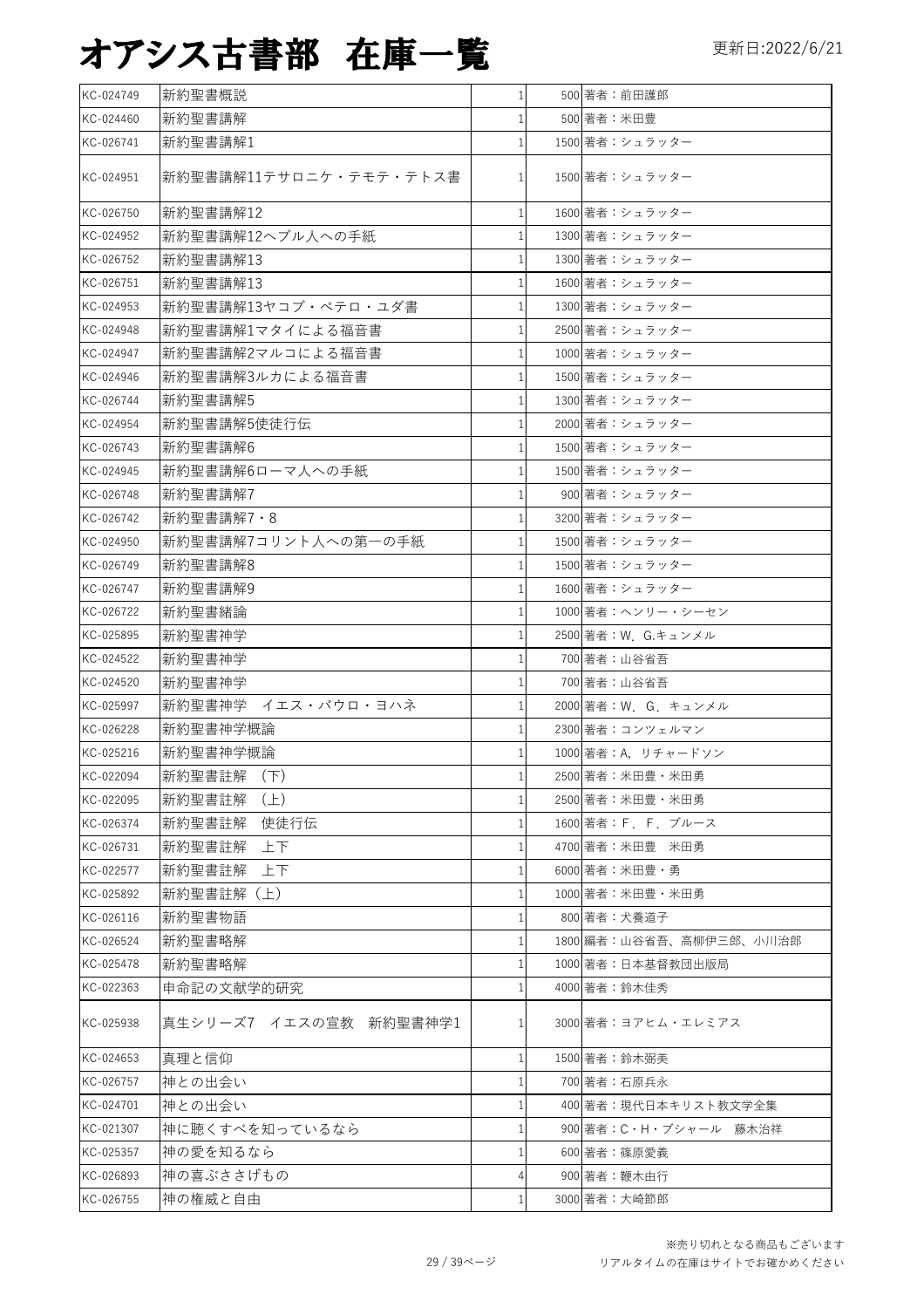| KC-025568 | 神の権威と自由                      | $\mathbf{1}$ |       | 2500 著者:大崎節郎           |
|-----------|------------------------------|--------------|-------|------------------------|
| KC-023206 | 神の権威と自由                      |              |       | 2900 著者:大崎節郎           |
| KC-025101 | 神の摂理                         |              |       | 600 著者:チョー・ヨンギ         |
| KC-022138 | 神の絶大の力                       | 1            |       | 1000 著者: パゼット・ウィルクス    |
| KC-023342 | 神の伝記 GOD                     |              |       | 1500 著者: ジャック・マイルズ     |
| KC-026868 | 神の武器による勝利                    |              |       | 700 著者: ロイ・C・ブトナム      |
| KC-023985 | 神の歴史                         |              |       | 2000 著者:カレン・アームストロング   |
| KC-026028 | 神の和の神学へ向け 三位一体から三間一和の<br>神論へ | 1            |       | 3000 著者:宮平望            |
| KC-025344 | 神へのかけ橋 B·L·ヒンチマン牧師説教集        | $\mathbf{1}$ |       | 800 著者: B · L · ヒンチマン  |
| KC-024691 | 神を仰ぎ、人に仕う                    |              |       | 700 著者:女子聖学院短期大学       |
| KC-026884 | 神様のファインダー                    |              |       | 900 著者:ジョーオダネル         |
| KC-021647 | 進化論を拒む人々                     |              |       | 1000 著者: 鵜浦 裕          |
| KC-026446 | 人の霊のいやし                      |              |       | 900 著者:ルース・ホーキー        |
| KC-025139 | 人間になる                        |              |       | 1000 著者:ジャン・バニエ        |
| KC-024205 | 人間形成の神学                      |              |       | 600 著者: ジョン・A・ナイト      |
| KC-024554 | 人権思想とキリスト教                   |              |       | 1000 著者: 森島豊           |
|           |                              |              |       | 著者:ヴィクトール・フランクル/ピンハ    |
| KC-026421 | 人生の意味と神 信仰をめぐる対話             | 1            | 1400  | ス・ラピーデ                 |
| KC-026431 | 人生を導く5つの目的                   | 1            |       | 1500 著者:リック・ウォレン       |
|           | 人生を導く5つの目的~自分らしく生きるため        |              |       |                        |
| KC-026649 | の40章~                        | $\mathbf{1}$ |       | 1500 著者:リック・ウォレン       |
|           | 人生を導く5つの目的~自分らしく生きるため        |              |       |                        |
| KC-026552 | の40章~                        | $\mathbf{1}$ |       | 1600 著者:リック・ウォレン       |
| KC-023221 | 図説 聖書の世界 2 モーゼの歩いた道          | 1            |       | 1000 著者:モシェ・パールマン      |
| KC-023678 | 図説キリスト教文化史1                  |              |       | 1500 著者:ジェフリー・バラクラフ編   |
| KC-023679 | 図説キリスト教文化史2                  |              |       | 1500 著者:ジェフリー・バラクラフ編   |
| KC-021116 | 随想集 小池辰雄著作集 第6巻              | 1            |       | 500 著者:小池辰雄            |
| KC-021604 | 世の光 羽鳥<br>明選集1               |              |       | 3000 著者:羽鳥明            |
| KC-023881 | 世界が変わる物語                     |              |       | 500 著者:ダロー・ミラー         |
| KC-023752 | 世界が変わる物語                     | $1\vert$     |       | 400 著者:ダロー・ミラー         |
| KC-025642 | 世界キリスト教史物語                   | 1            |       | 1000 著者: R · H · ベイントン |
| KC-026069 | 世界キリスト教百科事典                  | $\mathbf{1}$ |       | 9000 著者:               |
| KC-021982 | 世界キリスト教百科事典                  | 1            | 15000 |                        |
| KC-025150 | 世界に生きる                       | 1            |       | 1200 著者:栗林輝夫           |
| KC-026510 | 世界の宗教                        | 1            |       | 1000 著者:岸本英夫           |
| KC-026662 | 世界の宗教と経典 総解説                 | $\mathbf{1}$ |       | 1000 著者:               |
| KC-024841 | 世界の名著 18 ルター                 | $\mathbf{1}$ |       | 1000 著者:               |
| KC-025132 | 世界は燃えている                     | $\mathbf{1}$ |       | 800 著者:ビリー・グラハム        |
| KC-024682 | 世界は燃えている                     | 1            |       | 600 著者:ビリー・グラハム        |
| KC-024312 | 世界は燃えている                     | 1            |       | 800 著者:ビリー・グラハム        |
| KC-024132 | 世界は燃えている                     | 1            |       | 2000 著者:ビリーグラハム        |
| KC-024649 | 世界最大のもの                      | 1            |       | 800 著者:ヘンリー・ドラモンド      |
| KC-022901 | 世界宗教史叢書1 キリスト教史1             | 1            |       | 900 著者:半田元夫 今野國雄       |
| KC-022902 | 世界宗教史叢書2 キリスト教史2             | 1            |       | 900 著者:半田元夫 今野國雄       |
| KC-021076 | 世界宗教大事典                      | $\mathbf{1}$ | 10000 |                        |
| KC-025921 | 世界説教史 ?14-16世紀               | 1            |       | 2800 著者: E. ダーガン       |
|           |                              |              |       |                        |
| KC-025922 | 世界説教史 ?19世紀                  | 1            |       | 2400 著者: E. ダーガン       |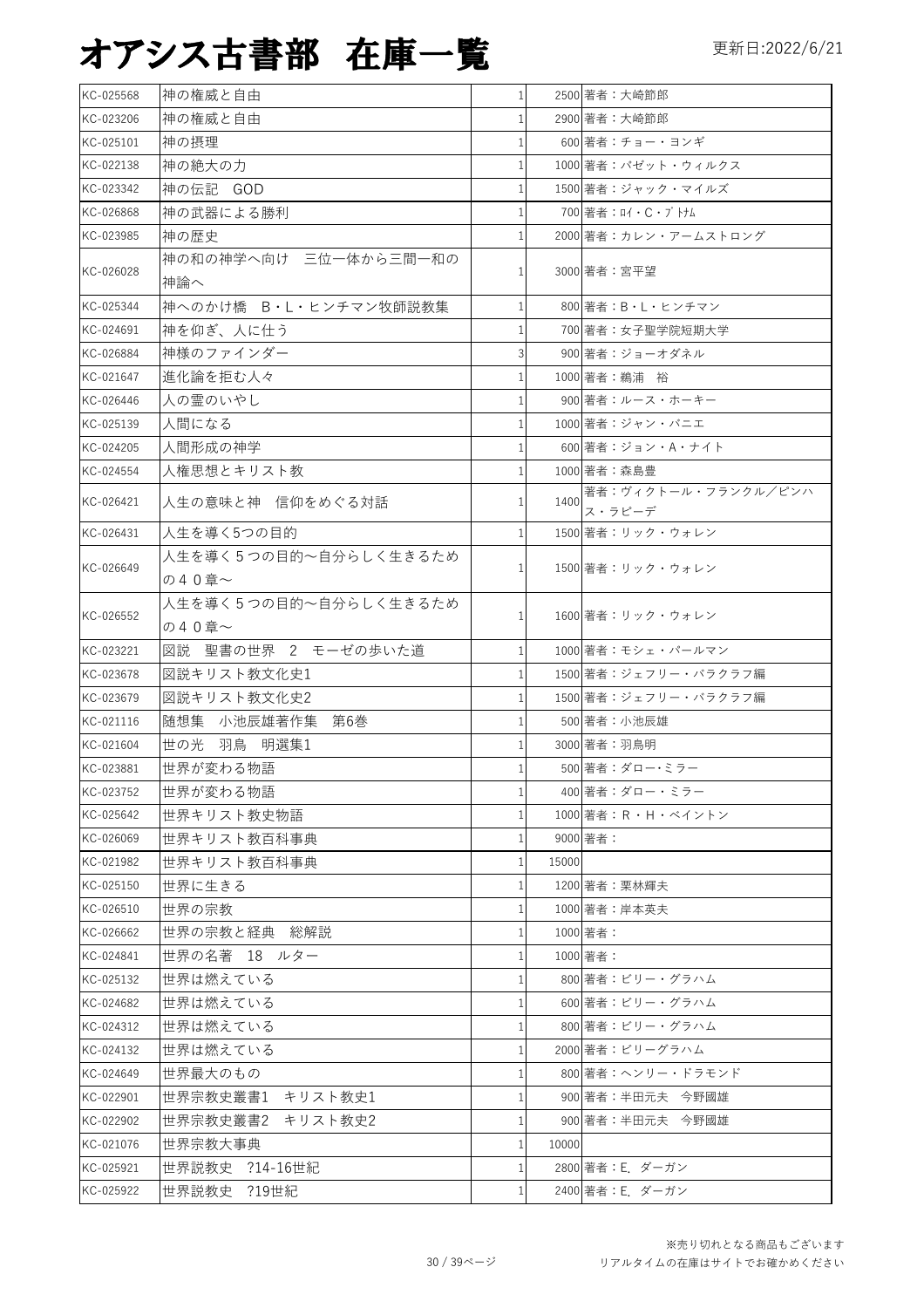| KC-025923 | 世界説教史 ?古代-14世紀                 | $\mathbf{1}$ |           | 2800 著者: E. ダーガン       |
|-----------|--------------------------------|--------------|-----------|------------------------|
| KC-025319 | 世俗社会の宗教                        | 1            |           | 1000 著者:井門富士夫          |
| KC-021904 | 世俗社会の宗教                        | 1            |           | 2000 著者:井門富二夫          |
| KC-026172 | 世俗都市                           | 1            |           | 1900 著者: H.コックス        |
| KC-024744 | 世俗都市                           | 1            |           | 600 著者:H·コックス          |
| KC-024510 | 世俗都市                           |              |           | 900 著者:コックス            |
| KC-025940 | 世俗都市 神学的展望における世俗化と都市化          | 1            |           | 800 著者:H・コックス          |
| KC-024559 | 世俗都市の宗教                        | 1            |           | 1400 著者:H・コックス         |
| KC-025122 | 政統と異端のあいだ                      |              |           | 2000 著者: 武田友寿          |
| KC-023518 | 正義がわれを呼ぶ時                      |              |           | 600 著者:朴永昌             |
| KC-022484 | 正義がわれを呼ぶ時                      |              |           | 500 著者:朴永昌             |
| KC-022175 | 正義がわれを呼ぶ時                      |              |           | 400 著者:朴永昌             |
| KC-023281 | 清教徒                            | 1            |           | 1000 著者:石原兵永           |
| KC-024788 | 生きていく力                         | 1            |           | 600 著者:柏木哲夫            |
| KC-021751 | 生ける望み                          | 1            |           | 1500 著者:藤巻充            |
| KC-025153 | 生と死                            |              |           | 1200 著者:神田健次           |
| KC-026677 | 生涯と活動 浅野順一著作集11                | 1            |           | 2000 編者: 浅野順一著作集刊行会    |
| KC-022255 | 生活を豊かに                         |              |           | 1000 著者: E G ホワイト      |
| KC-026202 | 聖化論                            |              |           | 1400 著者: H · E · ジェソップ |
| KC-026814 | 聖歌                             | 1            |           | 800 著者:                |
| KC-022671 | 聖顔の輝き                          | 1            |           | 500 著者:小島伊助            |
| KC-021316 | 聖経                             | 1            |           | 1000 著者:               |
| KC-026853 | 聖書                             |              |           | 3000 著者:               |
| KC-026847 | 聖書                             | 1            |           | 2000 著者:               |
| KC-025936 | 聖書                             | 1            |           | 1000 著者:               |
| KC-021460 | 聖書<br>その今日における意義               | 1            |           | 1000 著者:ドッド            |
| KC-024812 | 聖書<br>その歴史的事実                  | 1            |           | 500 著者: 新井智            |
| KC-023734 | 聖書<br>その歴史的事実                  |              |           | 400 著者: 新井智            |
| KC-026835 | 聖書<br>革装 口語訳                   |              |           | 2000 著者:               |
| KC-026810 | 聖書<br>旧約聖書続編つき                 |              |           | 2500 著者:               |
| KC-026297 | 聖書<br>旧約聖書続編つき                 |              |           | 2200 著者:               |
| KC-026286 | 聖書<br>旧約聖書続編つき                 |              |           | 3000 著者:               |
| KC-026295 | 聖書<br>旧約聖書続編つき 横組ハンディバイブ<br>ル  |              |           | 2000 著者:               |
| KC-026837 | 聖書<br>現代訳                      | 1            |           | 2000 訳者:尾山令仁           |
| KC-024683 | 聖書<br>現代訳                      |              |           | 2000 著者:現代訳聖書刊行会       |
| KC-026852 | 聖書<br>新改訳                      |              |           | 4000 著者:               |
| KC-026851 | 聖書<br>新改訳                      | 1            | 13000 著者: |                        |
| KC-026846 | 聖書<br>新改訳                      |              |           | 6000 著者:               |
| KC-026844 | 聖書<br>新改訳                      |              |           | 4000 著者:               |
| KC-026843 | 聖書<br>新改訳                      |              |           | 3800 著者:               |
| KC-026838 | 聖書<br>新改訳<br>30周年              |              |           | 5000 著者:               |
| KC-026813 | 聖書<br>新改訳2017<br>中型            |              |           | 2500 著者:               |
| KC-026296 | 聖書<br>新世界訳                     |              |           | 3000 著者:               |
| KC-026308 | 聖書/スタディ版 新約聖書 わかりやすい解説<br>つき聖書 |              |           | 1600 著者:               |
| KC-022538 | 聖書とその周辺                        | 1            |           | 1000 著者:               |
|           |                                |              |           |                        |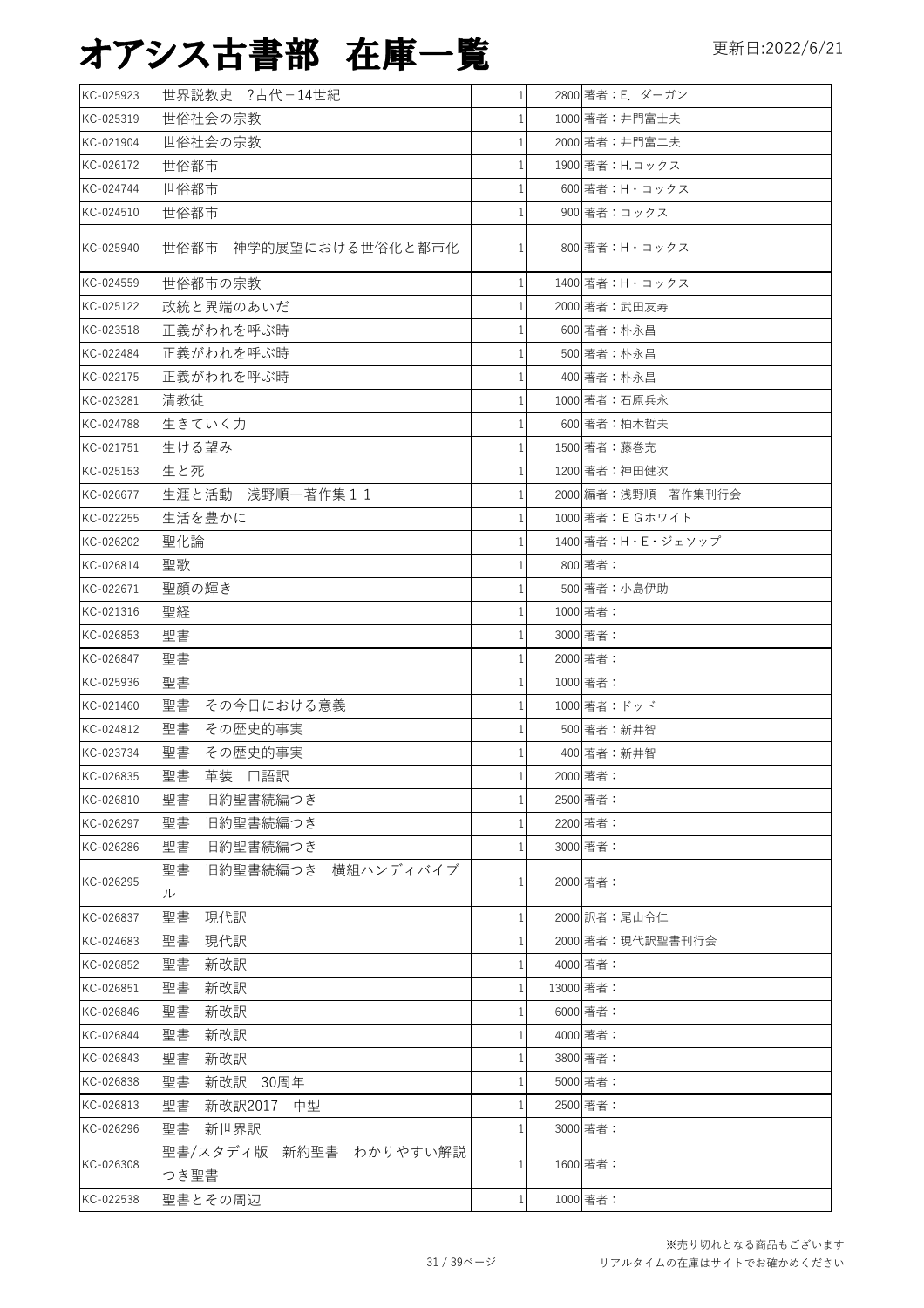| KC-023824 | 聖書と契約                   | $\mathbf{1}$ | 700 著者:藤林益三          |
|-----------|-------------------------|--------------|----------------------|
| KC-021810 | 聖書と人間1~3                |              | 1000 著者:原栄作          |
| KC-024930 | 聖書における言葉と伝承             |              | 800 著者:日本聖書学研究所      |
| KC-024929 | 聖書における行為と解釈             |              | 800 著者:日本聖書学研究所      |
| KC-024545 | 聖書における人間の主体性            |              | 500 著者:岡村民子          |
| KC-024804 | 聖書にみるドラマ                |              | 500 著者:隅谷三喜男他        |
| KC-026396 | 聖書によるキリスト教研究            |              | 1000 著者:竹田伸一         |
| KC-022208 | 聖書に隠された成功法則             |              | 1000 著者:松島修          |
| KC-024815 | 聖書に聴く「正と死               |              | 1000 著者:船本弘毅         |
| KC-025194 | 聖書のなかの差別と共生             |              | 3000 著者: 荒井献         |
| KC-024472 | 聖書のフォートガイド 旧約聖書 新約聖書    |              | 900 編者:ディビット・アレクサンダー |
| KC-026733 | 聖書の考古学                  |              | 3000 著者:ガーリャ・コーンフェルト |
|           | 聖書の使信 私訳・注釈・説教9 コリント人へ  |              |                      |
| KC-025313 | の第一の手紙                  | $1\vert$     | 1100 著者:蓮見和男         |
| KC-021578 | 聖書の使信1 マタイによる福音書上 1-12章 | $\mathbf{1}$ | 1800 著者: 蓮見和男        |
| KC-023232 | 聖書の使信と伝達                |              | 3000 著者:             |
| KC-026361 | 聖書の思想                   |              | 1000 著者:清水義樹         |
| KC-026047 | 聖書の視座から人間の経験をよむ         |              | 3000 著者:リーランド・ライケン   |
| KC-021669 | 聖書の視座から人間の経験をよむ         |              | 2000 著者:リーランド・ライケン   |
| KC-024553 | 聖書の視座から人間の経験を読む         |              | 1000 著者:リーランド・ライケン   |
| KC-025328 | 聖書の集中構造 下 新約篇           |              | 800 著者: 森彬           |
| KC-025340 | 聖書の集中構造 上 旧約篇           |              | 800 著者: 森彬           |
| KC-023359 | 聖書の信仰と思想                |              | 900 著者:関根正雄          |
| KC-022192 | 聖書の森の女たち                |              | 600 著者:佐伯晴郎          |
| KC-025072 | 聖書の人間たち                 |              | 600 著者:渡辺英俊          |
| KC-024505 | 聖書の人間像                  |              | 500 著者: A · シュタインザルツ |
| KC-024708 | 聖書の世界                   |              |                      |
|           | 【世界で一番読まれている永遠の         |              | 400 著者:現代日本キリスト教文学全集 |
| KC-026111 | 聖書の世界                   |              | 1000 著者:             |
|           | 古典をダイジェスト】              |              |                      |
| KC-024518 | 聖書の足跡                   | $\mathbf{1}$ | 3000 著者:L・E・ネルソン     |
| KC-023252 | 聖書の足跡                   |              | 1500 著者:L.E.ネルソン     |
| KC-022537 | 聖書の足跡                   |              | 2000 著者:L·E·ネルソン     |
| KC-021800 | 聖書の足跡                   |              | 2000 著者: L E ネルソン    |
| KC-023695 | 聖書の大地                   |              | 500 著者:加賀乙彦          |
| KC-022027 | 聖書の伝説 1:創世記編/2:出エジプト編   |              | 1800 編者:リブカエリツール     |
|           | セット                     |              |                      |
| KC-026029 | 聖書の文学                   |              | 3000 著者:リーランド・ライケン   |
| KC-021670 | 聖書の文学                   |              | 3500 著者:リーランド・ライケン   |
| KC-021128 | 聖書の平和思想を現代にどう生かすか       |              | 1000 著者:大河原礼三        |
| KC-026377 | 聖書ハンドブック                |              | 2200 著者:ヘンリーH・ハーレイ   |
| KC-022654 | 聖書ハンドブック                |              | 2000 著者:ヘンリーHハーレイ    |
| KC-026347 | 聖書は語る 聖書66巻からの聖別の恵み     |              | 3300 著者:藤巻充          |
| KC-024910 | 聖書を読むために                |              | 500 著者:新井智           |
| KC-023405 | 聖書を旅する 1~8巻セット          | $\mathbf{1}$ | 8000 著者:犬養道子         |
| KC-022103 | 聖書を旅する 3 聖書と福音書         |              | 1200 著者:犬養道子         |
| KC-022059 | 聖書を旅する1                 |              | 1200 著者:犬養道子         |
| KC-021689 | 聖書解釈と説教                 |              | 3000 著者:関田寛雄         |
| KC-026507 | 聖書解釈学概論                 |              | 2000 著者:バーナード・ラム     |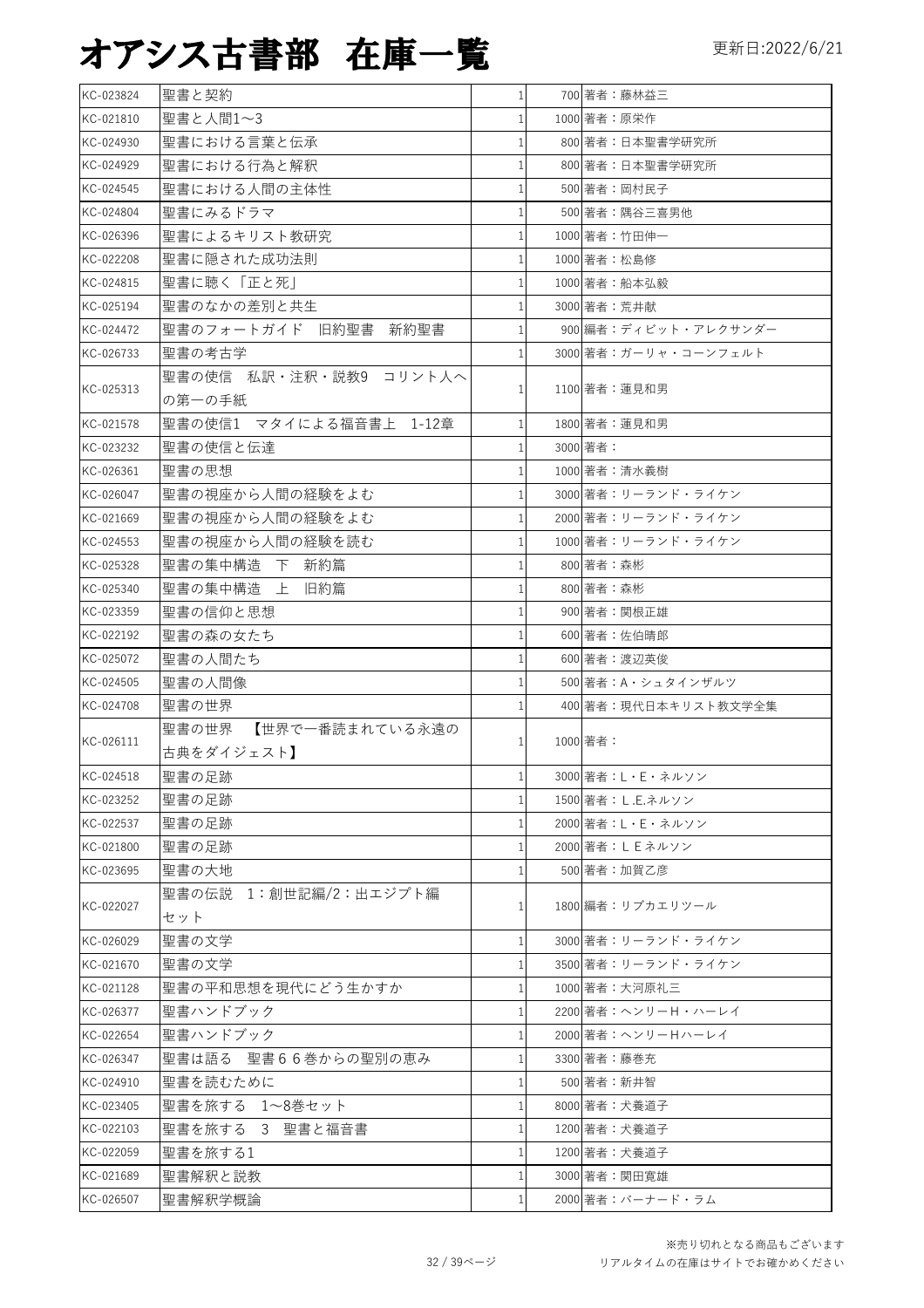| KC-024635 | 聖書語句事典               | $\mathbf{1}$ | 1600 著者:               |
|-----------|----------------------|--------------|------------------------|
| KC-026759 | 出エジプト記<br>聖書講解全書3    |              | 700 著者: B. D. ネイピア     |
| KC-021917 | 聖書講座<br>1~5巻セット      |              | 10000 編集者:竹森 満佐一/船水 衛司 |
| KC-022667 | 聖書講座<br>第1巻          | 1000<br>1    |                        |
| KC-025251 | 聖書講座<br>第2巻          |              | 400 編者:竹森満佐一 船水衞司      |
| KC-022941 | 聖書講座<br>第2巻          | 1000         |                        |
| KC-022669 | 聖書講座<br>第2巻          | 1000<br>1    |                        |
| KC-022668 | 聖書講座<br>第4巻          | 1000         |                        |
| KC-025252 | 聖書講座<br>第5巻          |              | 600 編者:竹森満佐一 船水衞司      |
| KC-022945 | 聖書講座 第5巻             | 1500         |                        |
| KC-022285 | 聖書講座第1巻              | 1000         |                        |
| KC-026652 | 聖書思想事典               |              | 2500 編者: X. レオン デュフール  |
| KC-023981 | 聖書思想事典               |              | 2000 著者:               |
| KC-023761 | 聖書思想事典               |              | 1700 著者:               |
| KC-023759 | 聖書思想事典               |              | 1800 著者:               |
| KC-022554 | 聖書思想事典               | 3000         |                        |
| KC-025481 | 聖書事典                 |              | 1200 著者:日本基督教団出版局      |
| KC-025480 | 聖書事典                 |              | 900 著者:日本基督教団出版局       |
| KC-026260 | 聖書辞典                 |              | 2500 著者:いのちのことば社       |
| KC-021577 | 聖書辞典                 | 2000         |                        |
| KC-021534 | 聖書辞典                 | 1000         |                        |
| KC-021118 | 聖書人のルター 小池辰雄著作集 第7巻  |              | 500 著者:小池辰雄            |
| KC-026139 | 聖書正典の研究 その歴史的・現代的理解  | 1            | 500 著者: F. V. フィルソン    |
| KC-025269 | 聖書正典の研究 その歴史的·現代的理解  |              | 500 著者:F. V. フィルソン     |
| KC-024484 | 聖書日課 日々の恵み           |              | 1000 著者:樋口信平           |
| KC-022513 | 聖書入門                 |              | 1000 著者: Z.グルロ         |
| KC-026822 | 聖書入門 1~5巻セット         |              | 5200 著者:滝沢克己           |
| KC-021937 | 聖書之研究 復刻版            |              | 1000 著者: 内村鑑三          |
| KC-026486 | 聖書百科事典               |              | 3000 著者:ジョン・ボウカー       |
| KC-022915 | 聖書論                  | $\mathbf{1}$ | 3500 著者:上田光正           |
| KC-021582 | 聖書論                  | 1            | 2800 著者:上田光正           |
| KC-021472 | 聖職                   | 1500         |                        |
| KC-026591 | 聖地の物語 目で見る聖書の歴史      | 1            | 1500 著者:ピーター・ウォーカー     |
| KC-021608 | 聖霊                   |              | 3000 著者:ビリー・グラハム       |
| KC-022993 | 聖霊と教会  実践的教会形成論      | 1            | 1700 著者:関川泰寛           |
| KC-026618 | 聖霊と教会教育              |              | 1000 著者: ロイB. ゾック      |
| KC-022428 | 聖霊の実と賜物              |              | 1000 著者:ウエイン・コールドウェル   |
|           | 聖霊降臨と神の民 ペンテコステと行事歴の |              |                        |
| KC-026319 | メッセージ                | 1            | 1000 著者:越川弘英           |
| KC-026126 | 聖霊諭                  |              | 1500 著者:李康憲            |
| KC-024187 | 聖霊論                  |              | 1000 著者:李康憲            |
| KC-022909 | 聖霊論                  |              | 2000 著者: ジョージ・S・ヘンドリー  |
| KC-022155 | 聖霊論                  |              | 1500 著者:李康憲            |
| KC-021683 | 聖霊論                  | 1            | 1500 著者:李康憲            |
| KC-021392 | 聖霊論                  |              | 1500 著者:李康憲            |
| KC-024039 | 西洋史とキリスト教            |              | 1000 著者:黒川知文           |
| KC-026873 | 切支舟研究                |              | 700 著者:山田野理夫           |
| KC-026672 | 説教 1 浅野順一著作集 5       | 1            | 1800 編者:浅野順一著作集刊行会     |
|           |                      |              |                        |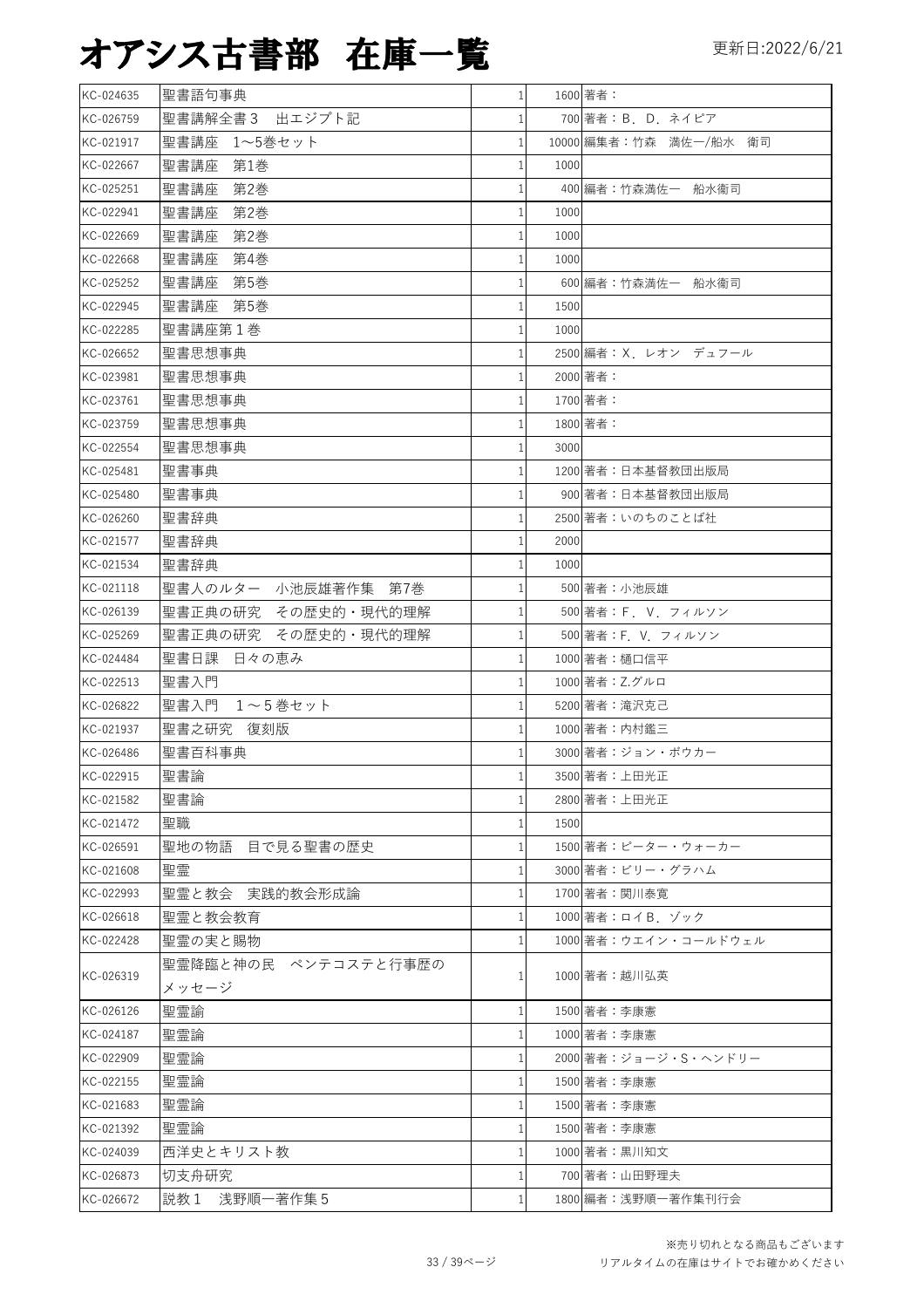| KC-026034 | 説教10                |   |      | 1500 編者:説教塾紀要編集委員会              |
|-----------|---------------------|---|------|---------------------------------|
| KC-022276 | 説教11                |   | 1000 |                                 |
| KC-022277 | 説教13                |   | 1000 |                                 |
| KC-026036 | 説教14                |   |      | 1000 編者:説教塾紀要編集委員会              |
| KC-026037 | 説教15                |   |      | 1000 編者:説教塾紀要編集委員会              |
| KC-026033 | 説教18                |   |      | 1200 編者:説教塾紀要編集委員会              |
| KC-026674 | 説教 2 浅野順一著作集 9      |   |      | 2000 編者:浅野順一著作集刊行会              |
| KC-026429 | 説教20                |   |      | 1000 著者:説教塾紀要編集委員会              |
| KC-026425 | 説教22                |   |      | 1300 著者:説教塾紀要編集委員会              |
| KC-026675 | 浅野順一著作集10<br>説教 3   |   |      | 2000 編者:浅野順一著作集刊行会              |
| KC-024724 | 説教4                 |   |      | 1400 著者:大住雄一                    |
| KC-026806 | 説教学                 |   |      | 3000 著者:後藤光三                    |
| KC-022975 | 説教学                 |   |      | 1500 著者:後藤光三                    |
| KC-022665 | 説教学                 |   |      | 2000 著者:後藤光三                    |
| KC-022178 | 宣教者イエス              |   |      | 300 著者: T.W.マンソン                |
| KC-025491 | 戦時下の教会が生んだ讃美歌       |   |      | 800 著者:石丸新                      |
| KC-026619 | 戦時下ホーリネスの受難         |   |      | 3200 編者:山崎鷲夫                    |
| KC-024712 | 戦争と人間               |   |      | 400 著者:現代日本キリスト教文学全集            |
| KC-026859 | 全き愛                 |   |      | 2300 著者: J.A.ウッド                |
| KC-026508 | 全き愛                 |   |      | 2000 著者: J · A · ウッド            |
| KC-022664 | 全き愛                 |   |      | 1500 著者: J A ウッド                |
| KC-021898 | 全き愛                 |   |      | 2000 著者: J A ウッド                |
| KC-021414 | 全き愛                 |   |      | 2000 著者: J A ウッド                |
| KC-021106 | 全き愛                 |   |      | 2000 著者: J.A.ウッド                |
| KC-021107 | 全き愛                 |   |      | 1600 著者: J.A.ウッド                |
| KC-021878 | 創群日誌 7巻セット          |   |      | 7000 著者:蔦田二雄                    |
| KC-025792 | 創世記 1・2 2巻セット       |   |      | 3000 著者: C. ヴェスターマン             |
| KC-026769 | 創世記<br>1 · 2巻セット    |   |      | 5600 著者:荒井章三、西垣内寿枝、加藤明子         |
| KC-024407 | 創世記<br>旧約聖書入門       |   |      | 600 著者:米倉充                      |
| KC-022645 | 創世記講演               |   |      | 2000 著者:パゼットウィルクス               |
| KC-026870 | 創世記講義               |   |      | $1000$  著者: $C \cdot H \cdot M$ |
| KC-021963 | 創世時代講解 関根正雄著作集 第13巻 |   |      | 1000 著者:関根正雄                    |
| KC-021951 | 早わかりキリスト教           |   |      | 700 著者:生田哲                      |
| KC-021948 | 早わかり聖書              |   |      | 800 著者:生田哲                      |
| KC-025900 | 総説<br>実践神学          |   |      | 3000 著者:神田健次・関田寛雄・森野善右衛門        |
| KC-026197 | 新約聖書<br>総説          |   |      | 1000 著者:荒井献 中村和夫                |
| KC-025215 | 総説<br>新約聖書          |   |      | 1000 著者:荒井献 中村和夫                |
| KC-024802 | 総説<br>新約聖書          |   |      | 3000 著者: 荒井献他                   |
| KC-023208 | 総説<br>新約聖書          |   | 2000 |                                 |
| KC-023146 | 総説 新約聖書             |   | 4000 |                                 |
| KC-026267 | 総説・ユダヤ人の歴史 下        |   |      | 4000 著者:S. サフライ,M. シュルテン        |
| KC-023371 | 総説キリスト教史3近・現代篇      |   |      | 5000 著者:栗林輝夫・西原廉太・水谷誠           |
| KC-024513 | 総説旧約聖書              |   |      | 2000 著者:                        |
| KC-024447 | 総説旧約聖書              |   |      | 4000 著者:石田友雄・西村俊昭他              |
| KC-022265 | 総説旧約聖書              |   | 4900 |                                 |
| KC-026894 | 憎しみを越えて             |   |      | 900 著者:                         |
| KC-024843 | 続 イエスの言葉 100選       |   |      | 600 著者:河合裕志                     |
| KC-025662 | 続 一日一生              | 1 |      | 1000 著者:内村鑑三                    |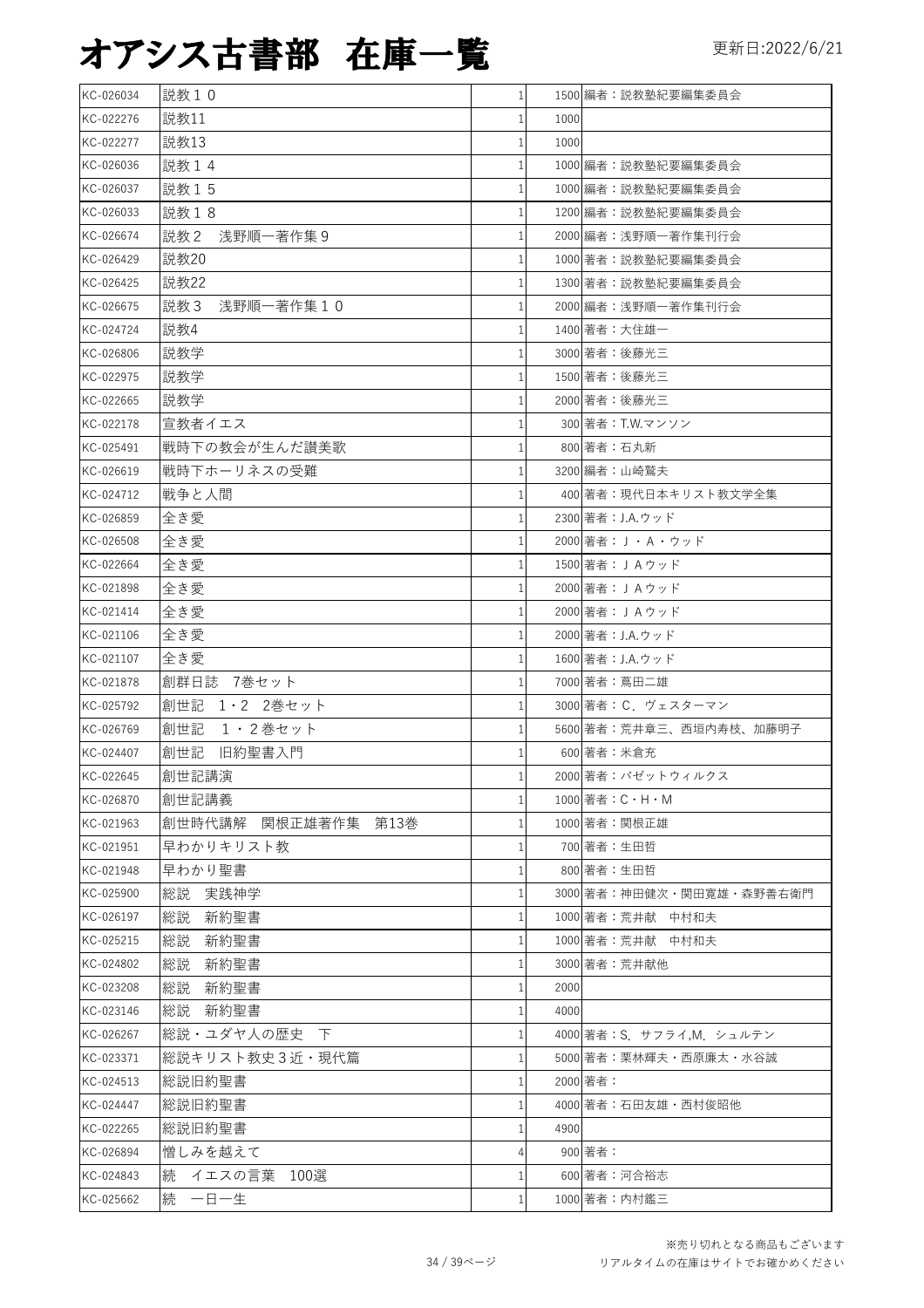| KC-021771 | 続・目でみる聖書の世界        | 1            | 3000 著者:馬場嘉一        |                          |
|-----------|--------------------|--------------|---------------------|--------------------------|
| KC-021218 | 続キリスト教第三の波         | 1            | 1000 著者:手束正昭        |                          |
| KC-021105 | 続福音書物語選釈           | 1            | 1000 著者:小嶋潤         |                          |
| KC-026003 | 大学とキリスト教教育         | 1            |                     | 1500 編者:四国学院大学キリスト教教育研究所 |
| KC-024697 | 大学とキリスト教教育         |              |                     | 900 著者:四国学院大学キリスト教教育研究所  |
| KC-022387 | 大学とキリスト教教育         | 1            | 500                 |                          |
| KC-023321 | 第1次世界大戦後の牧会者たち     |              | 2500 編: C.メラー       |                          |
| KC-026805 | 第二イザヤ研究            | 1            | 1200 著者:中沢洽樹        |                          |
| KC-025381 | 第二イザヤ研究            |              | 600 著者:中沢洽樹         |                          |
| KC-024541 | 第二イザヤ研究            |              | 800 著者:中沢洽樹         |                          |
| KC-024347 | 第二イザヤ連続講話          | 1            | 1100 著者:林茂樹         |                          |
| KC-024508 | 瀧澤克己著作集2           | 1            | 1800 著者:瀧澤克己        |                          |
| KC-024411 | 誰もが聖書を読むために        |              | 500 著者:鹿嶋春平太        |                          |
| KC-021779 | 誰もが聖書を読むために        |              | 800 著者:鹿嶋春平太        |                          |
| KC-020950 | 断絶世代とつながるために       | 1            | 900 著者:ジョシュマクドウェル   |                          |
| KC-025484 | 地のはてまで             | 1            | 2000 著者:永井修         |                          |
| KC-020900 | 地上を歩く神             | 1            | 1000 著者: 喜田川信       |                          |
| KC-024591 | 中世のキリスト教と文化        |              | 800 著者:ドウソン         |                          |
| KC-021860 | 中世のキリスト教と文化        | 1            | 1000 著者: Cドウソン      |                          |
| KC-023326 | 中世の牧会者たち           |              | 2000 編: C.メラー       |                          |
| KC-025995 | 中世思想 中世スコラ学を中心として  | $\mathbf{1}$ | 2000 著者: 印具徹        |                          |
| KC-025010 | 中田重治全集             | 1            | 500 著者:米田勇          |                          |
| KC-025889 | 中田重治全集<br>第4巻      | 1            | 800 編者:米田勇          |                          |
| KC-025884 | 中田重治全集<br>第5巻      | 1            | 700 編者:米田勇          |                          |
| KC-025888 | 中田重治全集<br>第6巻      | 1            | 800 編者:米田勇          |                          |
| KC-025885 | 中田重治全集<br>第7巻      | 1            | 700 編者:米田勇          |                          |
| KC-025054 | 中田重治全集第五巻          | 1            | 500 著者:米田勇          |                          |
| KC-025046 | 中田重治全集第三巻          | 1            | 500 著者:米田勇          |                          |
| KC-025049 | 中田重治全集第七巻          |              | 500 著者:米田勇          |                          |
| KC-025053 | 中田重治全集第二巻          | 1            | 500 著者:米田勇          |                          |
| KC-025048 | 中田重治全集第六巻          | 1            | 500 著者:米田勇          |                          |
| KC-024181 | 仲介者なる神             |              | 1000 著者: J.V.テイラー   |                          |
| KC-021510 | 注解付き 英文聖書を読む2      | 1            | 1200 著者:牧内勝         |                          |
| KC-022857 | 註解ローマ人への手紙         |              | 2000 著者:松木祐三        |                          |
| KC-022700 | 註解ローマ人への手紙         |              | 2400 著者:松木祐三        |                          |
| KC-026867 | 朝の九時               | 1            | 1500 著者:デニス・ベネット    |                          |
| KC-022866 | 長崎プロテスタント教界史 上・中・下 | 1            | 4000 著者:松本汎人        |                          |
| KC-026606 | 長谷川誠三 津軽の先駆者の信仰と事績 |              | 2200 著者:岡部一興        |                          |
| KC-026886 | 痛みを担い合う教会          | 5            | 400 著者:             |                          |
| KC-021879 | 蔦田二雄全集 10巻セット      | 1            | 15000 著者: 蔦田二雄      |                          |
| KC-021408 | 帝国都市と宗教改革          | 1            | 2000 著者: Bメラー       |                          |
| KC-026402 | 天と地の上で 教皇とラビの対話    | 1            | 1000<br>ム・スコルカ      | 著者:教皇フランシスコ/ラビ・アブラハ      |
| KC-023277 | 天皇とわたし             | 1            | 1200 著者: E.G.ヴァイニング |                          |
| KC-023524 | 天皇制と韓国キリスト教        | 1            | 1200 著者:蔵田雅彦        |                          |
| KC-021290 | 天国についてのすべて         | 1            | 5000 著者: P J クリーフト  |                          |
| KC-020920 | 天国は、ほんとうにある        | 1            |                     | 900 著者:トッドバーポ リンヴィンセント   |
| KC-022288 | 伝道の神学とその展開         | 1            | 500 編者:藤田昌直         |                          |
|           |                    |              |                     |                          |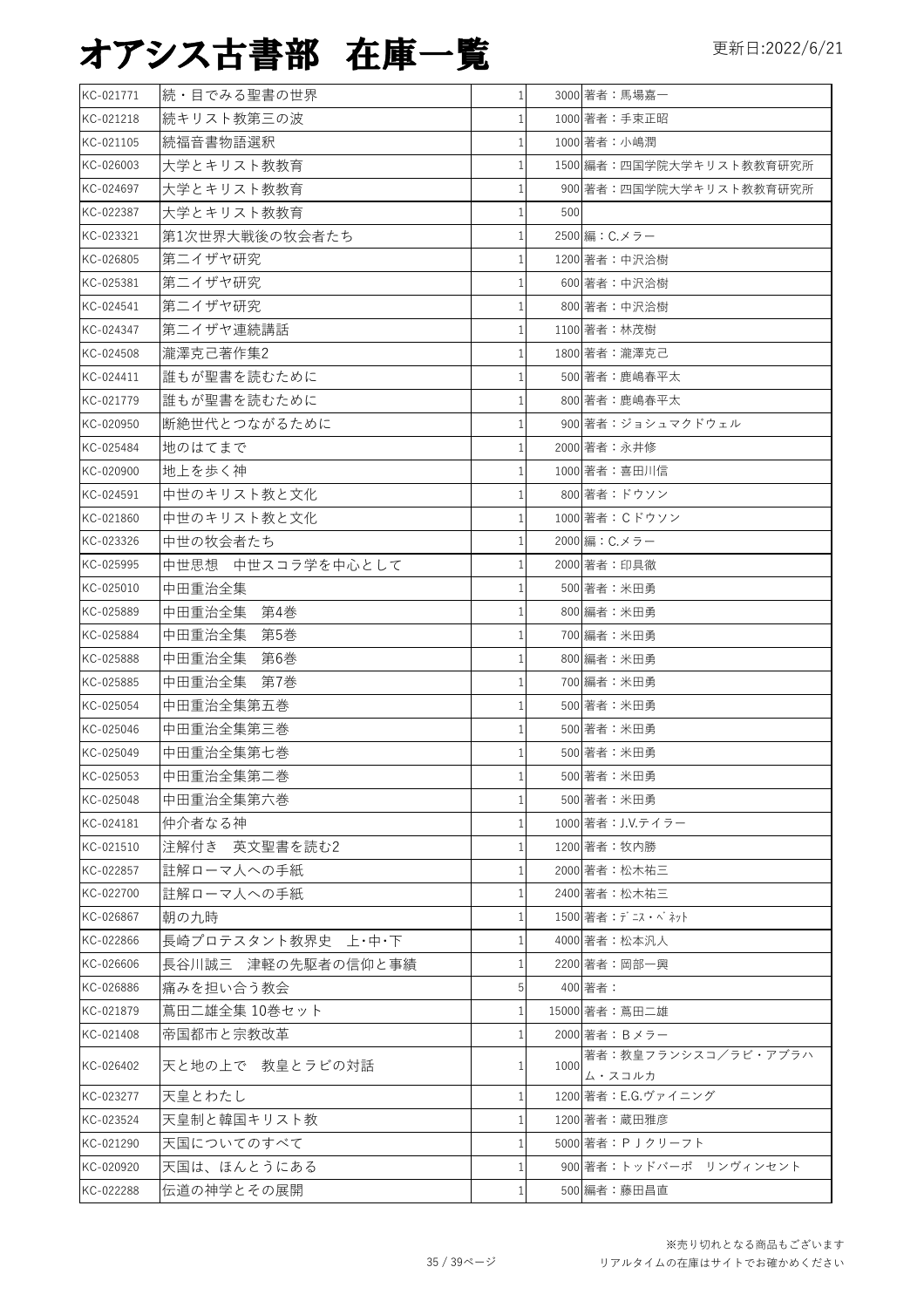| KC-023198 | 伝道の歴史的探求                              | 1 <sup>1</sup> |      | 2000 著者:メンデルテイラー       |
|-----------|---------------------------------------|----------------|------|------------------------|
| KC-021146 | 伝道の歴史的探求                              |                |      | 2000 著者:メンデルテイラー       |
| KC-026514 | 伝道の歴史的探究                              |                |      | 2000 著者:メンデル・テイラー      |
| KC-024272 | 渡辺善太 その人と神学                           |                |      | 1000 著者:渡辺善太米寿記念文集刊行会編 |
| KC-026788 | 渡辺善太全集1~6巻+補遺セット                      |                |      | 6000 著者:渡辺善太           |
| KC-026623 | 土の器なれども 講演・随想・召命                      |                |      | 1200 著者:賀来周一           |
| KC-026326 | 冬になる前に                                | 1              |      | 1300 著者: 森山論           |
| KC-021566 | 冬になる前に                                |                |      | 1000 著者:森山諭            |
| KC-025901 | 島崎光生全詩集                               |                |      | 3000 著者:島崎光生           |
|           | 東アジアの平和と和解 キリスト教·NGO·                 |                |      |                        |
| KC-025804 | 市民社会の役割                               |                |      | 1400 編著:山本俊正           |
| KC-022436 | 統一教会の素顔                               | $\mathbf{1}$   |      | 600 著者:川崎経子            |
| KC-022046 | 内村鑑三 英文著作全集 1-7巻セット                   |                |      | 10000 著者: 内村鑑三         |
|           | 内村鑑三 聖書注解全集 第六巻 イザヤ書                  |                |      |                        |
| KC-026368 | エレミヤ書                                 |                |      | 1700 著者:内村鑑三           |
| KC-025600 | 内村鑑三に学ぶ                               | $\mathbf{1}$   |      | 1000 著者:石川冨士夫          |
| KC-025547 | 内村鑑三の思想と信仰                            |                |      | 800 著者:内村鑑三            |
| KC-025598 | 内村鑑三の生涯                               |                |      | 1500 著者:小原信            |
| KC-021402 | 内村鑑三を語る                               | $\mathbf{1}$   |      | 1500 編者:鈴木範久           |
| KC-026074 | 内村鑑三全集 1巻~40巻 月報付                     |                |      | 20000 著者: 内村鑑三         |
| KC-021536 | 内村鑑三伝 米国留学まで                          | $\mathbf{1}$   |      | 2000 著者:鈴木俊郎           |
| KC-024139 | 南原繁と現代                                | 1              | 1000 |                        |
| KC-023693 | 二十世紀キリスト教の歴史観                         | $\mathbf{1}$   |      | 1500 著者:笠井恵二           |
| KC-022566 | 二十世紀のユダヤ思想家                           |                |      | 2000 編者: サイモンノベック      |
|           | 二人の赤ちゃんイエスさま イヴの夜のミステ                 |                |      |                        |
| KC-023473 | $U -$                                 |                |      | 500 著者:ジーン・ジェッツェン      |
| KC-025556 | 日ごとの恵みケズィックの霊想                        |                |      | 1300 著者:ジョージ・B・ダンカン    |
|           | 日常性の中の聖さ '99ケズィック・コンベン                |                |      |                        |
| KC-025375 | ション                                   |                |      | 300 編者:黒木安信            |
| KC-026144 | 日本キリスト教歴史大事典                          | $\mathbf{1}$   |      | 20000 著者:              |
| KC-023708 | 日本のキリスト教                              |                |      | 700 著者:北森嘉蔵            |
| KC-026274 | 日本の将来とキリスト教                           | 1              |      | 2500 著者:古屋安雄           |
| KC-026569 | 日本の神学                                 |                |      | 1600 著者:古屋安雄、大木英夫      |
| KC-026169 | 日本の神学                                 | 1              |      | 1500 著者:古屋安雄 大木英夫      |
| KC-024081 | 日本の政治を考える                             |                |      | 600 著者:泉田昭             |
| KC-022053 | 日本の伝道を考える3 伝道する教会の形成                  |                |      | 1200 著者:上田光正           |
| KC-026041 | 日本プロテスタント史の諸相                         |                |      | 2000 編者:高橋昌郎           |
| KC-026860 | 日本教会史 上·下                             | 1              |      | 4000 著者:               |
| KC-025686 | 日本近代化と宗教倫理-日本近世宗教論-                   |                |      | 1500 著者:R. N. ベラー      |
| KC-023804 | 日本人とユダヤ人                              |                |      | 500 著者: イザヤ・ベンダサン      |
| KC-022137 | 日本人とユダヤ人                              |                |      | 500 著者: イザヤ・ベンダサン      |
| KC-022980 | 日本人と聖書                                |                |      | 1800 著者:北森嘉蔵           |
| KC-022907 | 日本人の宗教意識の本質                           | 1              |      | 2000 著者:仁戸田六三郎編著       |
| KC-025151 | 日本生きる                                 | $\mathbf{1}$   |      | 1200 著者:金子啓一           |
| KC-026417 | 日本伝道論                                 |                |      | 1000 著者:古屋安雄           |
| KC-026151 | 日本版 インタープリテイション No.1~10               |                |      | 2000 著者:               |
| KC-026152 | 日本版<br>インタープリテイション<br>$No.11 \sim 20$ | 1              |      | 2000 著者:               |
| KC-026149 | 日本版<br>インタープリテイション No.21~30           | 1              |      | 2000 著者:               |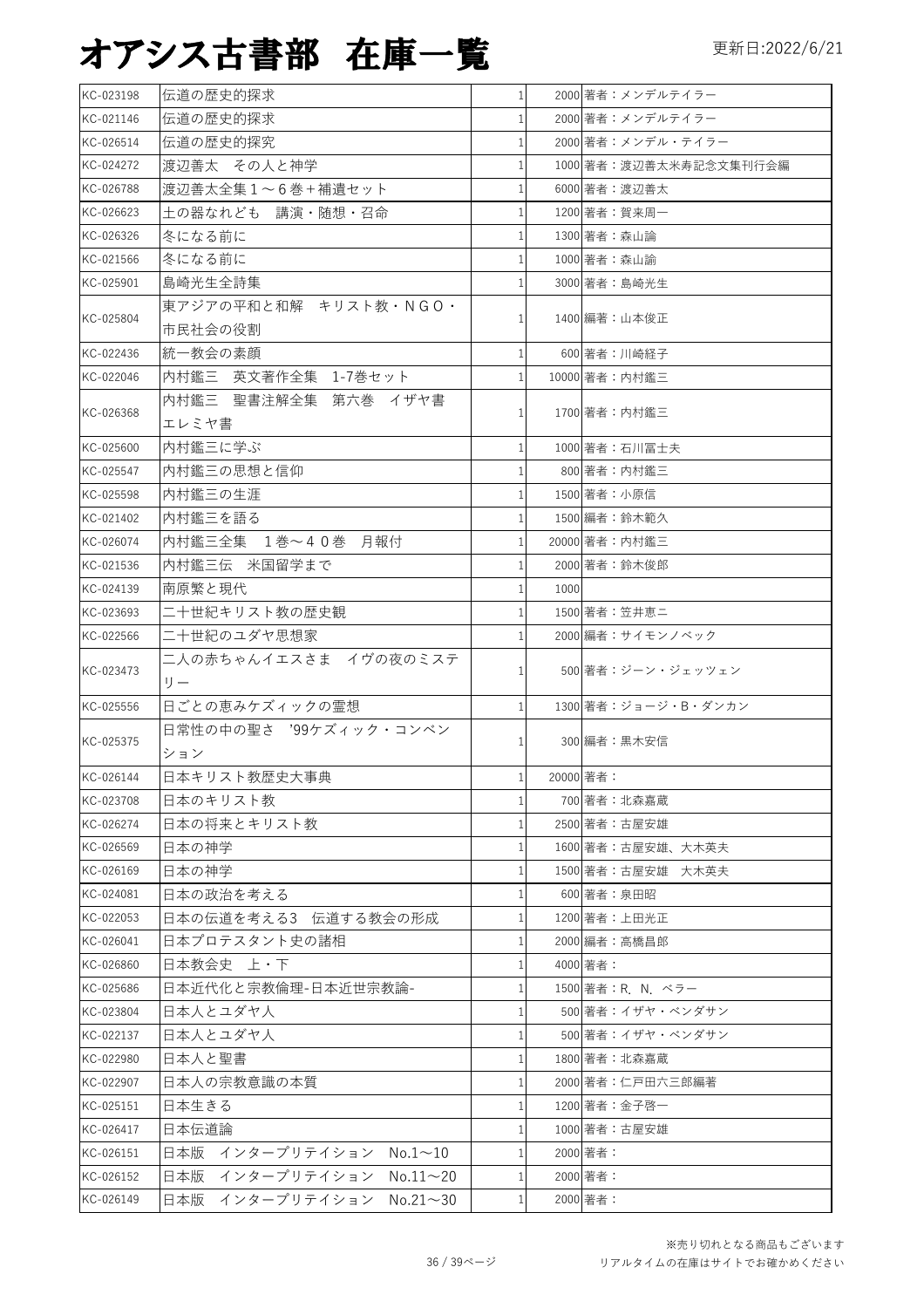| KC-026147 | 日本版 インタープリテイション No.51~60     | 1 <sup>1</sup> | 2000 著者:                |
|-----------|------------------------------|----------------|-------------------------|
| KC-026802 | 乳と蜜の流るゝ郷                     | $\mathbf{1}$   | 700 著者:賀川豊彦             |
| KC-021365 | 燃えて輝く光                       | 1              | 1000 著者: O · C · グラウァー  |
| KC-026694 | 燃ゆる棘                         | 1              | 1000 著者:竹田俊造            |
| KC-021705 | 燃ゆる棘                         | 1              | 2000 著者:竹田俊造            |
| KC-023589 | 破局の時代に生きる信仰                  | $\mathbf{1}$   | 700 著者:池明観              |
| KC-021888 | 白衣の勝利者 朝比奈寛説教選集 第5巻          | 1              | 1500 著者:朝比奈寛            |
| KC-026760 | 八木重吉詩集                       | 1              | 600 編者:佐古純一郎            |
| KC-026171 | 八木重吉詩集 上下巻                   | 1              | 1300 著者:八木重吉            |
| KC-022559 | 彼女を記念して                      | 1              | 5500 著者: E S フィオレンツァ    |
| KC-022517 | 秘跡                           | 1              | 500 著者:                 |
| KC-022524 | 標準<br>ウェスレイ日記 1              | $\mathbf{1}$   | 2000 著者:                |
| KC-022526 | 標準<br>ウェスレイ日記 2              | 1              | 2000 著者:                |
| KC-022528 | 標準 ウェスレイ日記<br>$\overline{3}$ | $\mathbf{1}$   | 2000 著者:                |
| KC-024418 | 貧しい者は幸いか イエスの生を見据えて          | $\mathbf{1}$   | 800 著者:善野碩之助            |
| KC-025627 | 貧しい者は幸いか?!イエスの生を見据えて         | 1 <sup>1</sup> | 1400 著者:善野碩之助           |
| KC-024793 | 負わされた十字架 逆光の中で               | $\mathbf{1}$   | 1000 著者:山形謙二            |
| KC-021587 | 福音の輝き ローマ人への手紙               | $\mathbf{1}$   | 2000 著者:小林和夫            |
| KC-023691 | 福音の歴史化と回心の神学                 | 1              | 1000 著者:野村耕三            |
| KC-026394 | 福音はとどいていますかーある牧師と医師の祈<br>り — | $\mathbf{1}$   | 800 著者:藤木正三・工藤信夫        |
| KC-021758 | 福音を生きる                       | $\mathbf{1}$   | 1000 著者:山中雄一郎           |
| KC-023633 | 福音を伝えた道                      | 1              | 1900 著者:原口貞吉            |
| KC-024448 | 福音書のキリスト論                    | 1              | 800 著者:小嶋潤              |
| KC-025198 | 福音書作家マルコの思想                  | 1              | 500 著者:福澤武人             |
| KC-021104 | 福音書物語選釈 第三巻                  | 1              | 1500 著者:小嶋潤             |
| KC-023547 | 福音宣教の神学                      | $\mathbf{1}$   | 900 著者:ジェラルド・H・アンダーソン   |
| KC-023142 | 福音宣教の神学                      | $\mathbf{1}$   | 1000 著者:ジェラルド.H.アンダーソン編 |
| KC-022904 | 福音的信仰の遺産                     | $\mathbf{1}$   | 1000 著者: W.D.オルベック      |
| KC-022539 | 福音的信仰の遺産                     | 1 <sup>1</sup> | 1000 著者:W・D・オルベック       |
| KC-023207 | 仏教とキリスト教の接点                  | 1              | 2000 著者:八木誠一            |
| KC-024709 | 物と心                          | 1              | 400 著者:現代日本キリスト教文学全集    |
| KC-024755 | 文化史の中のイエス 世紀を通じての彼の位置        | 1              | 2500 著者: J·ペリカン         |
| KC-020977 | 文脈化するキリスト教の軌跡                | $\mathbf{1}$   | 4900 著者:三野和惠            |
| KC-022977 | 文明の衝突とキリスト教                  | $\mathbf{1}$   | 1300 著者:東方敬信            |
| KC-023696 | 聞き書 南原繁回顧緑                   | $\mathbf{1}$   | 1500 編者: 丸山真男、福田歓一      |
| KC-026891 | 平地の説教                        | 3              | 800 著者:鞭木由行             |
| KC-026808 | 平和の神学 キリストの現実からの倫理           | $\mathbf{1}$   | 2200 著者: H · E · テート    |
| KC-024842 | 平和への道                        | 1              | 1000 著者:松尾光章            |
| KC-024830 | 平和への道 2                      | $\mathbf{1}$   | 1000 著者:松尾光章            |
| KC-022171 | 平和を創り出すために                   | 1              | 800 著者:西川重則             |
| KC-024711 | 変革と主体                        | 1              | 400 著者:現代日本キリスト教文学全集    |
| KC-025441 | 片目の王                         | 1              | 500 著者:ビル・ウィルソン         |
| KC-022970 | 弁証法神学の倫理思想                   | 1              | 1200 著者:山本和             |
| KC-024715 | 母性と聖性                        | 1              | 400 著者:現代日本キリスト教文学全集    |
| KC-026314 | 奉仕活動の理論と実践 ディアコニー共同体         | 1              | 2700 著者:M・E・コーラー        |
| KC-022127 | 崩れゆく壁                        | $\mathbf{1}$   | 1200 著者: J.エスタライヒャー     |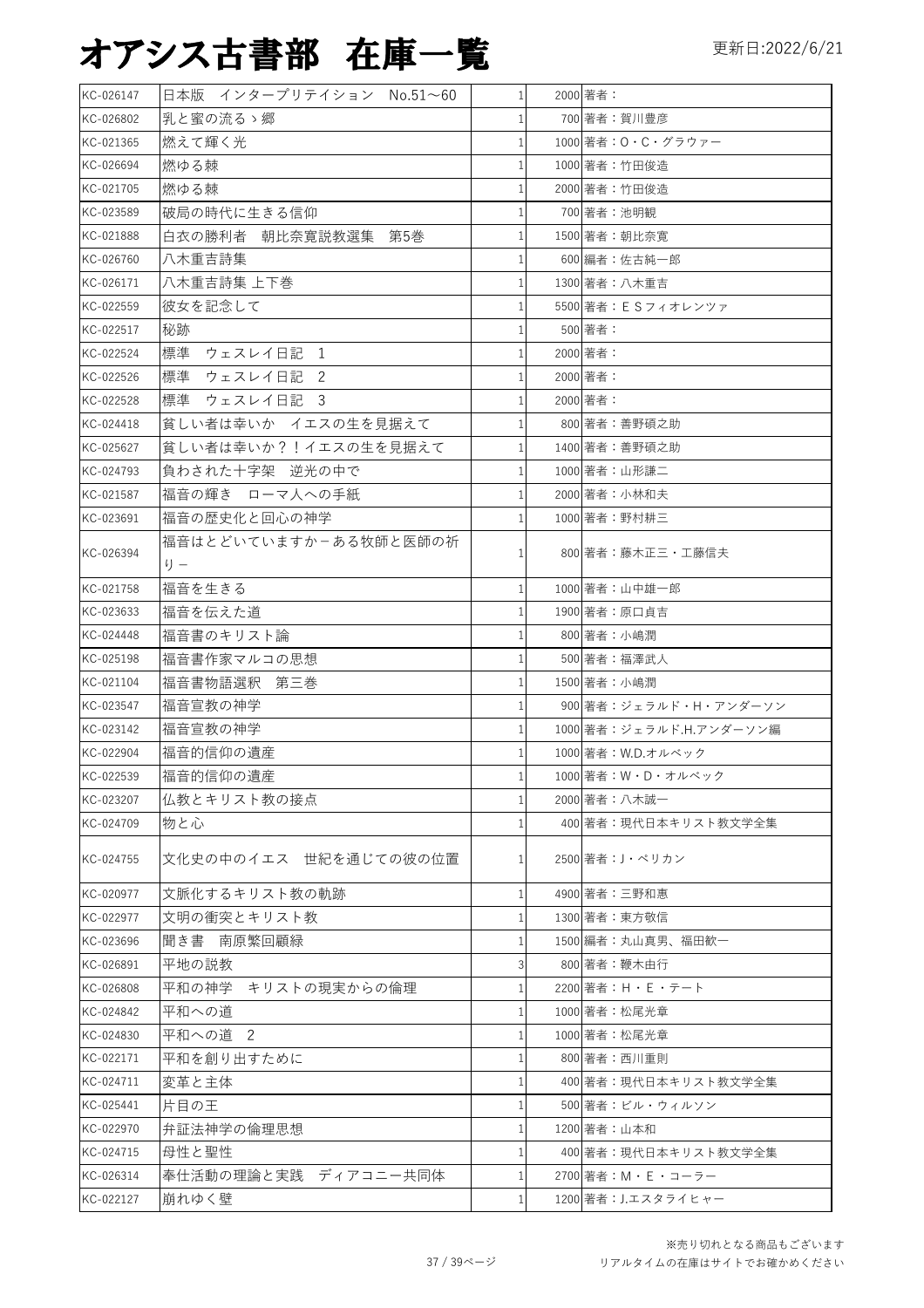| KC-026713 | 牧会カウンセリングの基礎理論と実際    | $1\vert$       | 3000 著者:H·クラインベル                                                  |
|-----------|----------------------|----------------|-------------------------------------------------------------------|
| KC-024352 | 牧会学                  | $\mathbf{1}$   | 1000 著者: E · トゥルナイゼン                                              |
| KC-025953 | 牧会学 慰めの対話            | $\mathbf{1}$   | 2000 著者: E. トゥルナイゼン                                               |
| KC-026753 | 牧会学1慰めの対話            | 1              | 1300 著者: E トゥルナイゼン                                                |
| KC-026824 | 牧会者と心の援助●牧会事例研究      | 1              | 2000 著者:工藤信夫                                                      |
| KC-022039 | 牧会者ルター               | 1              | 1500 著者:石田順朗                                                      |
| KC-024568 | 牧会書簡                 | 1              | 2000 著者: 土屋博                                                      |
| KC-022267 | 牧会入門                 | $\mathbf{1}$   | 7000 著者: CHスポルジョン                                                 |
| KC-024832 | 麻生信吾説教集 2            | 1              | 600 著者:麻生信吾                                                       |
| KC-023616 | 未完の独立宣言              | 1              | 1500 編者: 在日本韓国YMCA                                                |
| KC-026411 | 未来をひらく人権             | $\mathbf{1}$   | 800 編者:今村嗣夫·小暮修也                                                  |
| KC-022695 | 民衆の聖書5 申命記           | 1              | 400 著者:山室軍平                                                       |
| KC-026830 | 民数記1~3巻セット           | $\mathbf{1}$   | 4200 訳者:小野兼子                                                      |
| KC-022589 | 民数記講義                | 1              | 500 著者: CHM                                                       |
| KC-021080 | 民数記講義                | $\mathbf{1}$   | 500 著者: C.H.M                                                     |
| KC-025649 | 無教会論の軌跡 無教会論研究会編     | $\mathbf{1}$   | 2000 編者:無教会論研究会編                                                  |
| KC-026447 | 無菌室のボーカル             | $\mathbf{1}$   | 700 著者: 地濃誠治                                                      |
| KC-024223 | 命の宗教の回復              | $\mathbf{1}$   | 250 著者:手束正昭                                                       |
| KC-022169 | 命の宗教の回復              | 1 <sup>1</sup> |                                                                   |
|           |                      | $\mathbf{1}$   | 1000 著者:手束正昭                                                      |
| KC-025963 | 明治人物拾遺物語 キリスト教の一系譜   |                | 1500 著者:秋山繁雄                                                      |
| KC-025173 | 明日をさがす               | $\mathbf{1}$   | 600 著者:関澄子                                                        |
| KC-021178 | 明日を生かすキリスト教教育        | $\mathbf{1}$   | 500 著者:水野誠                                                        |
| KC-021770 | 目でみる聖書の世界            | $\mathbf{1}$   | 3000 著者:馬場嘉一                                                      |
| KC-021769 | 目でみる聖書の世界            | 1              | 3000 著者:馬場嘉一                                                      |
| KC-026754 | 問いかけるイエス             | $\mathbf{1}$   | 1200 著者: 荒井献                                                      |
| KC-025168 | 問いかけるイエス             | $\mathbf{1}$   | 1000 著者: 荒井献                                                      |
| KC-024935 | 問いかけるイエス             | $\mathbf{1}$   | 800 著者:荒井献                                                        |
| KC-023754 | 問いかけるイエス             | 1              | 700 著者: 荒井献                                                       |
| KC-021884 | 問いかけるイエス             | 1              | 900 著者:荒井献                                                        |
| KC-026620 | 門は開かれている 上下2巻セット     | 1 <sup>1</sup> | 1500 著者:村上宣道                                                      |
| KC-024294 | 約束の地                 | 1              | 1500 著者:李康憲                                                       |
| KC-024249 | 友へのかけ橋               | 1              | 400 著者:レイトンフォード                                                   |
| KC-022380 | 友へのかけ橋               |                | 600 著者:レイトンフォード                                                   |
| KC-026669 | 浅野順一著作集 1<br>予言者研究1  | $\mathbf{1}$   | 1700 編者:浅野順一著作集刊行会                                                |
| KC-026670 | 予言者研究 2<br>浅野順一著作集 3 | 1              | 1500 編者:浅野順一著作集刊行会                                                |
| KC-026668 | 浅野順一著作集 7<br>予言者研究 3 | 1              | 2000 編者:浅野順一著作集刊行会                                                |
| KC-022371 | 預言者とメシアの研究           | 1              | 3000 著者:大畠清                                                       |
| KC-026503 | 預言者研究3               | $\mathbf{1}$   | 1500 著者:淺野順一                                                      |
| KC-024698 | 幼年と青春                | 1              | 400 著者:現代日本キリスト教文学全集                                              |
| KC-023785 | 嵐の中の勝利               | $\mathbf{1}$   | 900 著者: ジョージ・B・ダンカン                                               |
| KC-024412 | 嵐を静めるキリスト            | 1              | 800 著者:宮田光雄                                                       |
| KC-026023 | 理性と信仰 科学革命とキリスト教2    | 1              | 著者: R. ホーイカース、C. ロウレス、<br>1500 D. グッドマン、N. コーリ、G. ロバー<br>ツ、J.ブルック |
| KC-024044 | 力と愛とつつしみと            | 1              | 600 著者:菊山和夫                                                       |
| KC-024228 | 輪廻転生                 | 1              | 300 著者: J L ホイットン他                                                |
| KC-026600 | 礼拝への招き               | 1              | 1600 著者:森野善右衛門                                                    |
| KC-022978 | 礼拝への招き               | 1              | 1500 著者:森野善右衛門                                                    |
| KC-024196 | 鈴木正久説教集              | $\mathbf{1}$   | 1000                                                              |